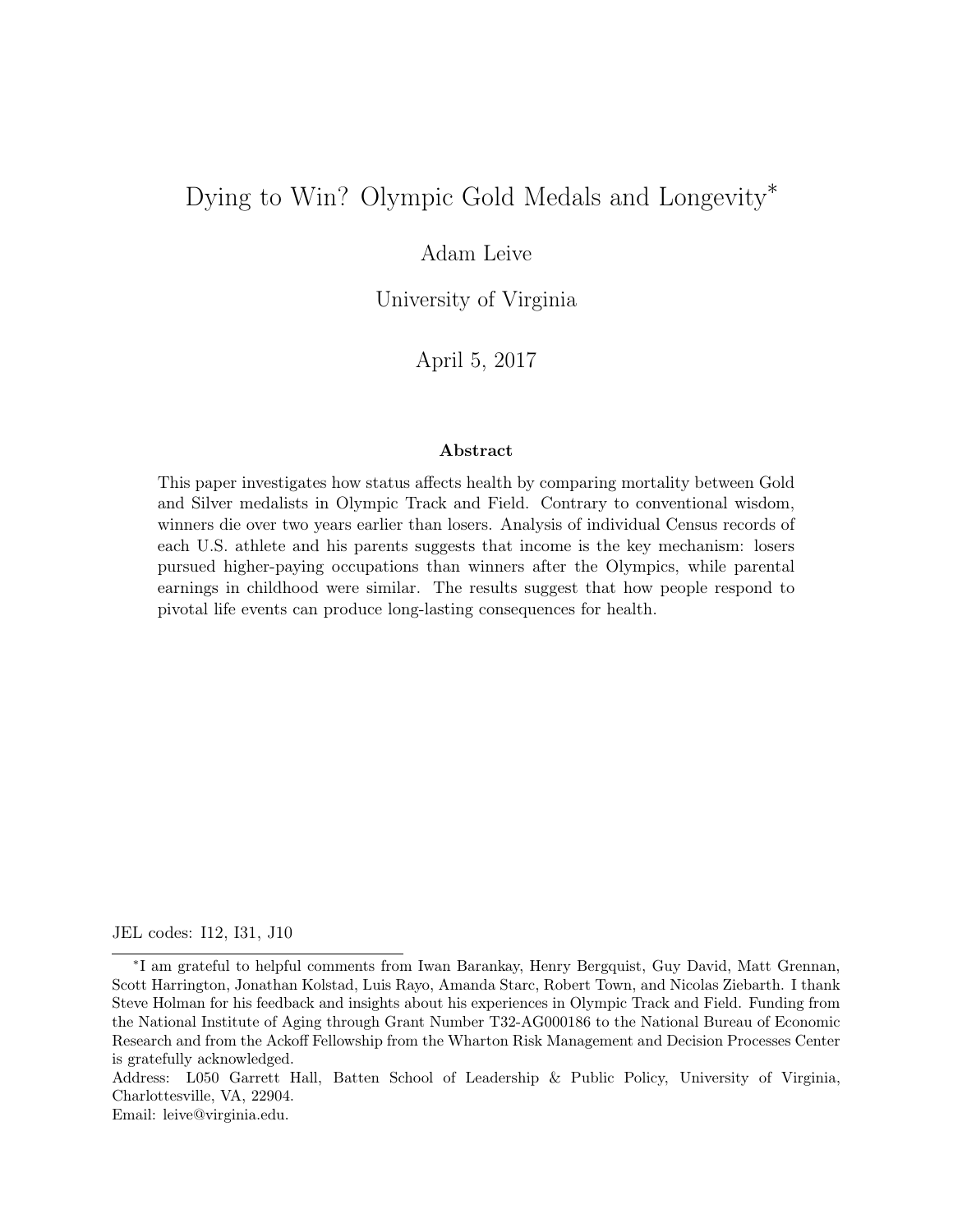# I. Introduction

Competition for status is ubiquitous in both professional and social settings. This paper studies how status competition affects long-term health. Disentangling the relationship between status and health is challenging because several channels may operate simultaneously. First, higher status can directly expand income opportunities or other real resources that impact health. Second, higher status may produce psychological effects on health, through changes in stress levels, for example. Third, the very pursuit of status may harm health: time spent working may crowd out labor inputs to health like exercise, or conspicuous consumption may displace inputs purchased in the market like medical care. Fourth, obtaining higher status may affect future motivation and thereby influence real resources and health. Finally, a third variable, such as latent ability, could independently determine both status and health.

The existing literature has struggled to separate these mechanisms. The Whitehall studies of British civil servants provide epidemiological evidence of a positive relationship between status and health in an employment setting (Marmot et al., 1991), but endogenous selection into jobs suggests causality does not run from status to health (Chandra and Vogl, 2010; Case and Paxson, 2011). Other research focusing on well-defined occupations in which status is based on receiving awards—Nobel laureates, Oscar winners, and Major League Baseball Hall of Famers—also tends to find a positive association between status and longevity (Sylvestre, Huszti and Hanley, 2006; Becker, Chay and Swaminathan, 2007; Rablen and Oswald, 2008). However, unobserved heterogeneity between winners and losers and the non-random assignment of status from these contests raises doubts that the results should be interpreted as measuring the effect of status on health.

In this paper, I compare mortality between Gold and Silver medalists in Olympic Track and Field between 1896 and 1948 to overcome these challenges. While the setting is highly specific, its institutional features provide advantages that help to cleanly identify status and distinguish between the channels listed above. Track and Field includes events in running,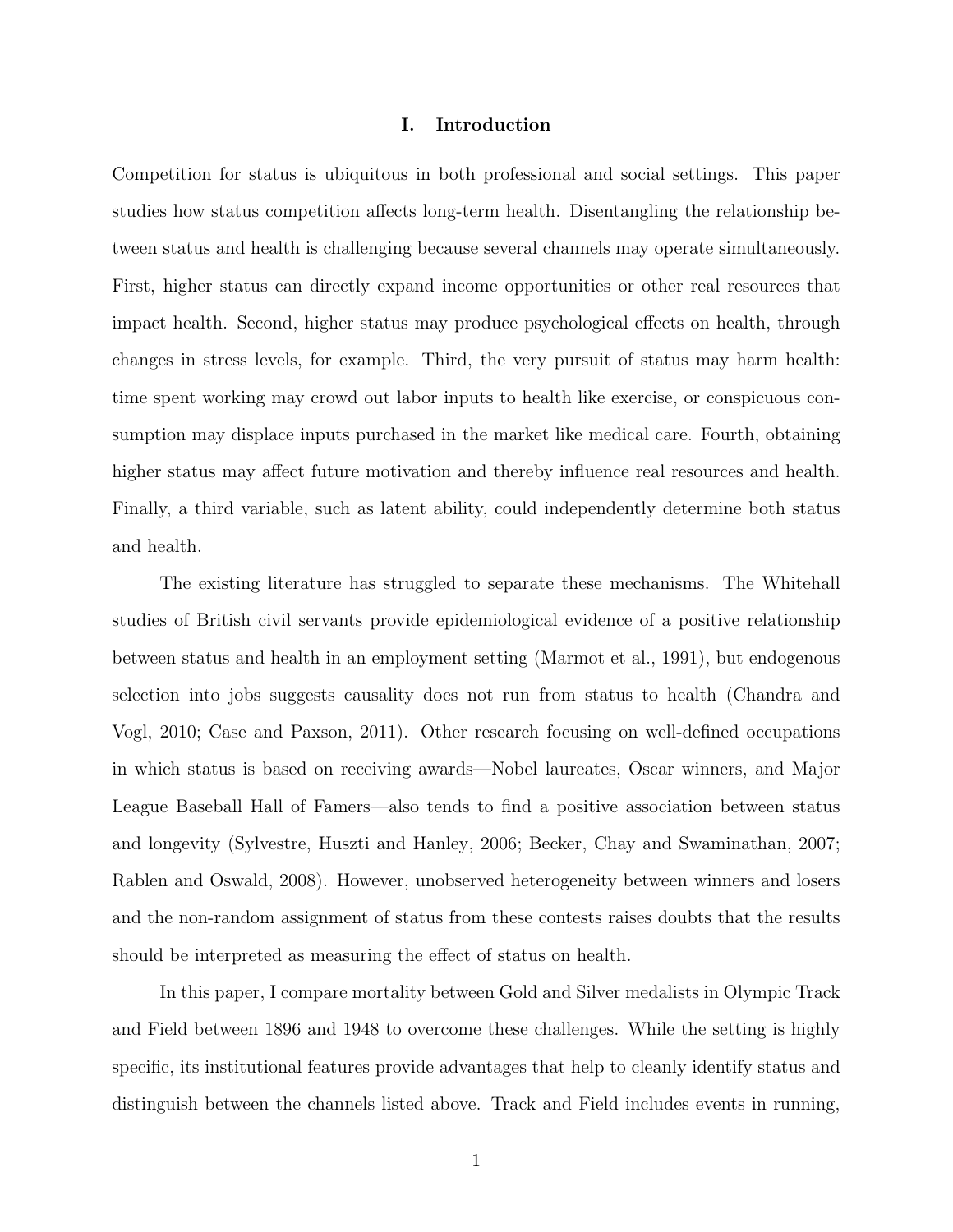jumping, and throwing that use only time or distance to objectively measure performance. In each event, the order of finishers creates a clear and undisputed ranking, even though the differences between competitors may be just fractions of a second. The stakes of such competition are high, with an Olympic victory representing the pinnacle of the sport and carrying global recognition. Variation in status is based simply on winning or losing.

Conditional on reaching the Olympic final, randomness plays a larger role in deciding the difference between winners and losers compared to contests judged over a longer time period. The Olympic Gold medalist is determined on a single day every four years. As I later document, the athlete with the best performance in the year prior to the Olympics often fails to win the Olympic final. Additionally, more than half of athletes who set a World Record never win Olympic Gold.<sup>1</sup> Prior success clearly does not guarantee victory in the Olympics.

Another advantage of this setting is that athletes are physically similar in terms of their baseline health by virtue of their participation in the Olympic final. As supporting evidence of this claim, I show that differences in ability between Olympic finalists—which may positively correlate with both health and winning—do not predict mortality by comparing athletes who ever held World Records (the highest ability group) to those who never did. Since athletes are generally young during Olympic competition, there is also less concern that results are biased by reverse causality in which health determines status. However, performance-enhancing drugs (PEDs) complicate this relationship to the extent that PEDs influence both health and the chance of winning. Since it is difficult to determine which athletes use PEDs, I restrict my analysis to the period 1896 to 1948, when there was less suspicion or evidence of PEDs in Olympic competition.<sup>2</sup>

In addition, income directly earned from competition during this period was non-

<sup>&</sup>lt;sup>1</sup>This statistic excludes athletes who competed during the years when the Olympics was canceled due to WWI and WWII and so is not artificially deflated.

<sup>2</sup>The International Olympic Commission first produced a list of banned substances in 1968. Some athletes experimented with substances to improve performance that also had health effects in the early 1900s, although doping strategies were not yet advanced. For example, George Hicks won the 1904 marathon after consuming raw egg, Strychnine (a poison that also functioned as a stimulant), and brandy. Drugs yielding significant performance benefits like anabolic, androgenic steroids were not used until the 1950s and amphetamines not until the 1960s (Wadler 1998, WADA 2010).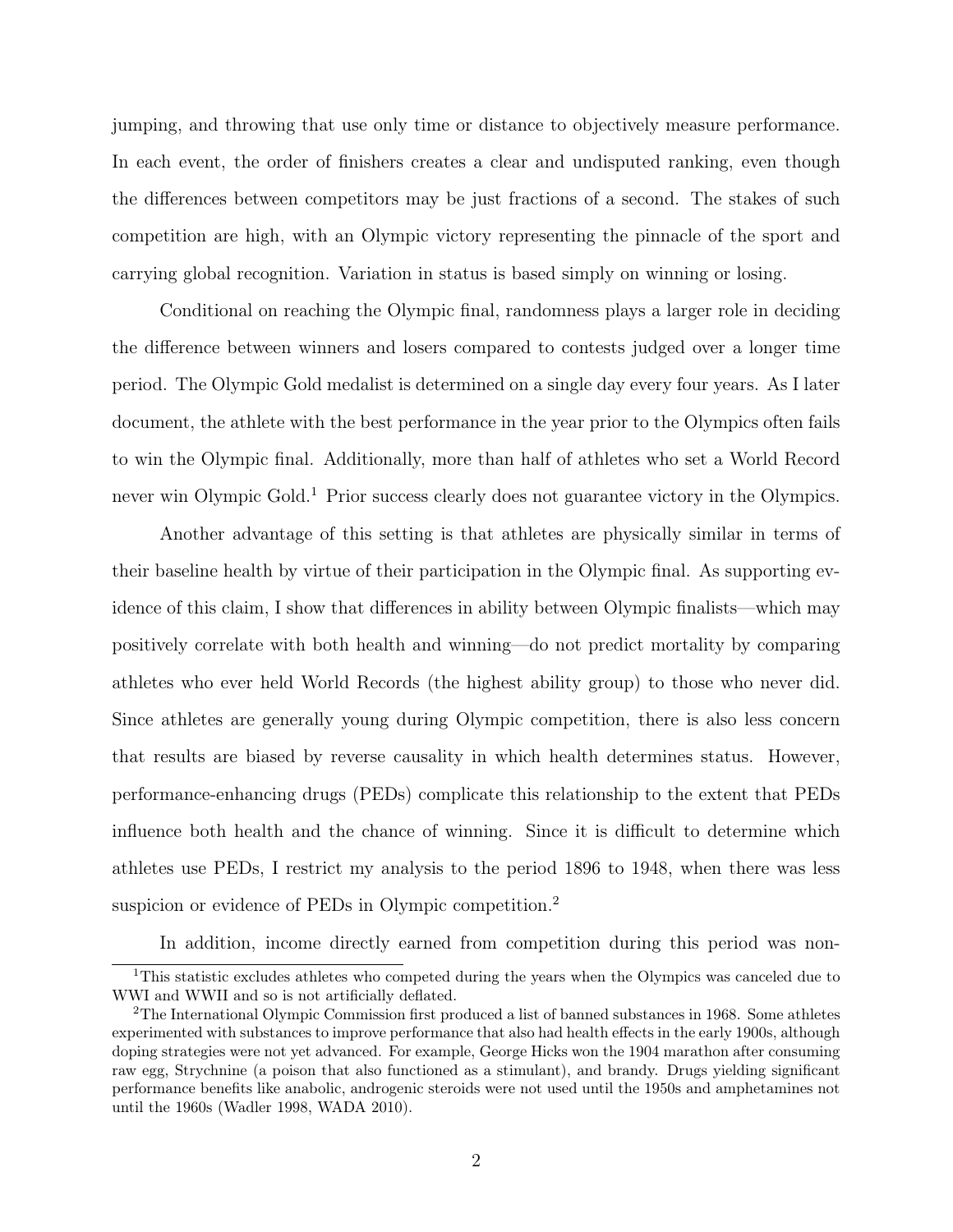existent due to the prevailing system of amateurism, which prevented athletes from receiving financial compensation tied to their performance. Until the 1980s, regulations prohibited professional athletes from competing in the Olympics and most Olympians held other occupations while training. The Gold medal itself was also worth a modest amount in terms of its metallic content (Economist, 2012).

Matching data on Olympic finishing order with each athlete's date of birth and death, I first document that Gold medalists die 1.5 years earlier than Silver medalists. I estimate survival models that control for observables like height, weight, country, event, and year of birth, which may be correlated with both finishing place and longevity. Using supplementary data on the history of each athlete's performances, there is little evidence the correlation between winning and mortality is driven by selection, in which Gold medalists invest more time or effort training that harms health. Gold medalists did not compete for longer periods of time and pre-Olympic rankings were often similar to Silver medalists.

There is empirical support that income earned later in life is perhaps the key mechanism between winning and a shorter lifespan in this population. Focusing on the sub-sample of U.S. athletes, I collect data on earnings and occupational choices for athletes appearing in the 1940 U.S. Census, which was the first Census to record income. Compared to Gold medalists, Silver medalists earned higher incomes and were more likely to enter professional occupations. Losing is again correlated with a lower hazard of death in this sub-sample, but this effect disappears once income is accounted for. There is a large and statistically significant association between higher income and a longer lifespan. Including income explains 60 percent of the variation in lifespan, roughly twice as much as baseline models with finishing place and other observables alone.

Additional analysis of the Census records of each athlete's family provides suggestive evidence that economic conditions in childhood were likely similar between Gold and Silver medalists. I link athletes appearing in the 1940 Census to their family's earlier records in the 1910, 1920, and 1930 Censuses and collect the occupation of each athlete's parents. Us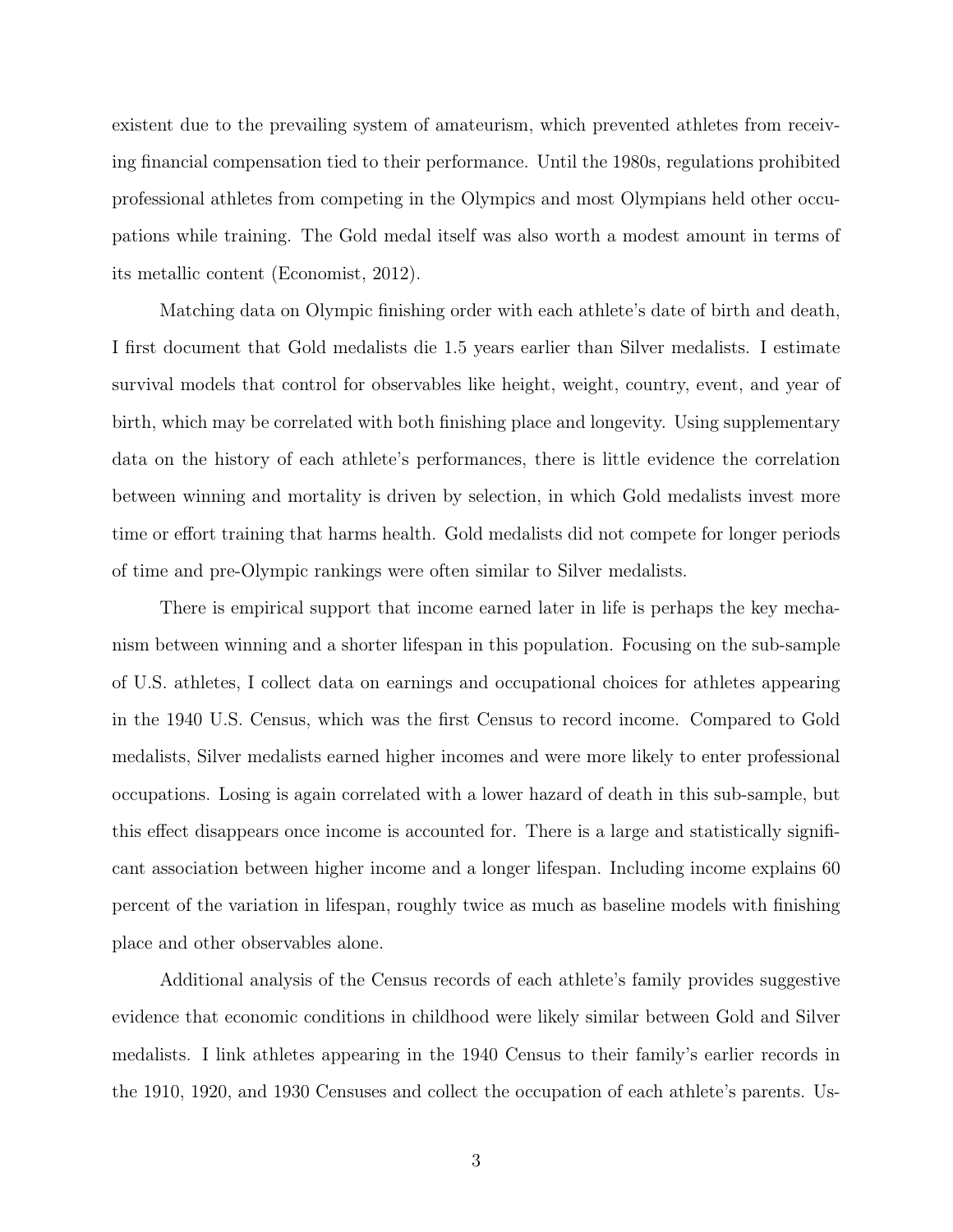ing constructed earnings estimates by occupation from the Integrated Public Use Microdata Series (IPUMS), I test whether parental earnings were equal between Gold and Silver medalists and fail to reject the null of no difference in means. In regression models, the coefficient estimate on the athlete's income remain a statistically significant predictor of lifespan while the estimate on parental earnings is not. Based on a range of specifications, it is unlikely that omitted variable bias explains the relationship between losing and health. The analysis of Census records of each athlete's post-Olympic earnings and his family history is consistent with relative rank influencing motivation. The data does not allow me to distinguish, however, whether losing motivates or winning de-motivates.

This paper's results challenge conventional wisdom and the conclusions from existing studies that being awarded higher status necessarily improves health (Marmot et al. 1978, 1991; Sylvestre, Huszti and Hanley 2006; Becker, Chay and Swaminathan 2007; Rablen and Oswald 2008). Instead, losing can have positive, first-order effects on longevity. While Olympic Track and Field is a highly stylized setting, many people face pivotal life events defined by either success or failure. This study may thus have broader implications for understanding how the binary outcomes of important trials in life can produce long-lasting consequences for health.

# II. Status, Health, and the Olympics

Researchers cannot randomize people into groups of high and low status and measure how long they live. Experimental studies among non-human primates, however, provide some insights into how random changes to status affect health. Some biological research shows that higher status can improve psychological and physical health by reducing stress. One study of rhesus macaques pinpointed the molecular mechanisms behind such psychosocial responses, demonstrating that manipulating social status (dominance rank) affects gene regulation tied to immune defense (Tung et al., 2012). By contrast, other biological studies find that under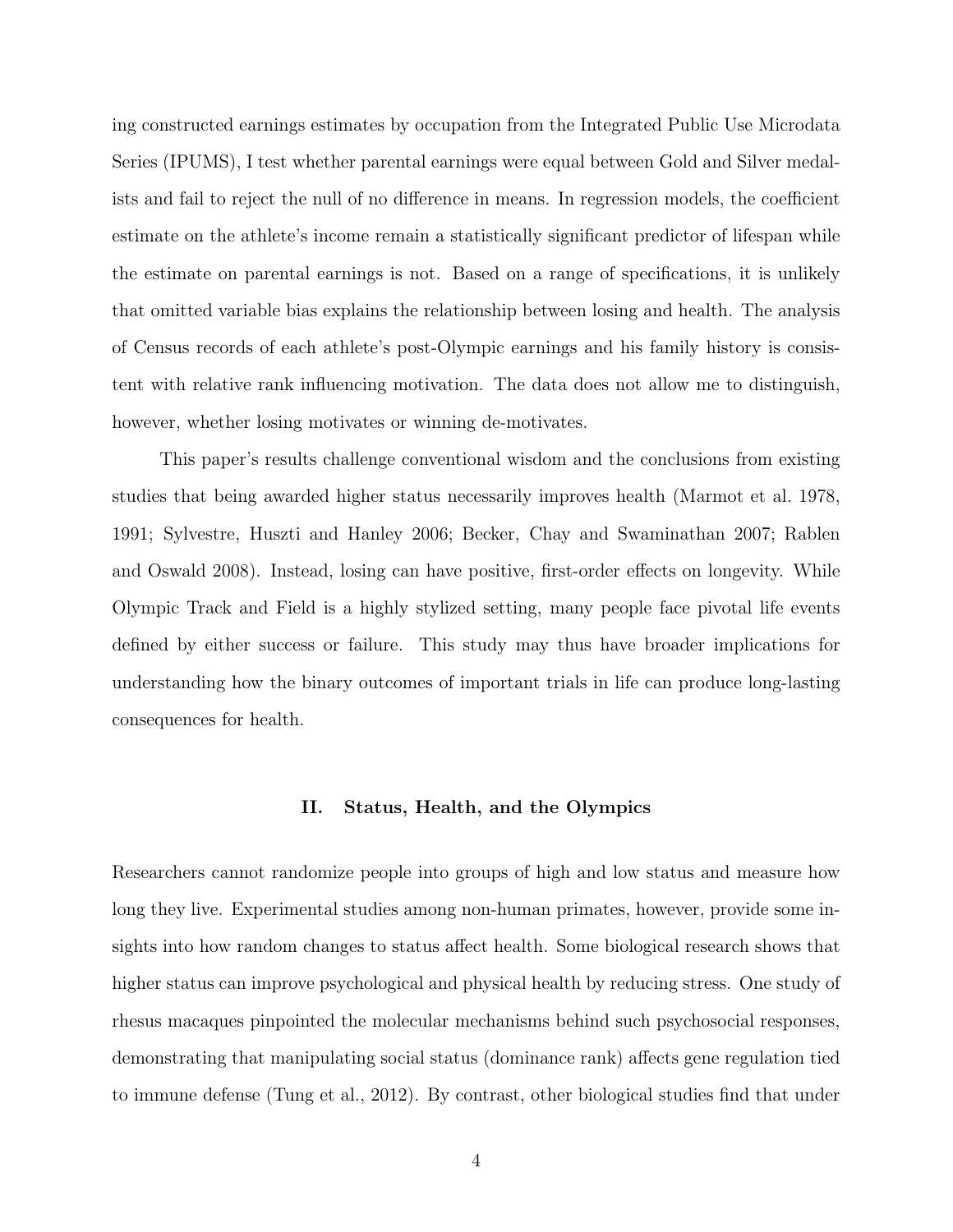certain conditions, such as when the hierarchy is unstable, the highest-ranking animals experience the greatest stress from psychosocial factors (Sapolsky, 2005). Yet even experimental studies have not tracked the longevity of animals at different ranks of a randomly assigned hierarchy to study long-term health outcomes.

Observational research in humans—mostly from the epidemiology and medical literature—has generally found a positive gradient between health and status. The Whitehall Study of British Civil Servants in the 1960s and its second iteration in the 1980s demonstrate a marked social gradient in health across different ranks of government employees (Marmot et al., 1978, 1991, 2001; Marmot and Feeney, 1997). Conventional risk factors explain only one third of the difference in mortality risk between clerical and administrative grades (Marmot and Brunner, 2005).<sup>3</sup> The later Whitehall research focuses on social support and the organization of the workplace as possible channels between status and health.

While the Whitehall research clearly reveals an important and sizable link between status and health, the likelihood of endogenous selection into Civil Service ranks raises concerns about how to interpret the results. It is difficult to disentangle the extent to which higher status led to better health or whether better unobserved initial health led to or was otherwise correlated with higher status (Chandra and Vogl, 2010). As evidence of selection, Case and Paxson (2011) find that current self-assessed health in the Whitehall II sample predicts future civil service grade, but current civil service grade does not predict future selfassessed health. In addition, some research also disputes the mechanisms between status and health analyzed in the Whitehall research. A prospective cohort study of Finnish industrial employees found that low predictability at work was highly correlated with heart attack risk, but other organizational factors highlighted by Whitehall—such as low decision autonomy at work—were not (Vaananen et al., 2012).

Outside of Whitehall, research has examined major shocks to status from receiving

<sup>3</sup>For heart disease, for example, clerical workers faced a relative risk of dying that was 2.2 times higher than senior administrative staff, and 1.6 times higher than employees in intermediate professional and executive positions.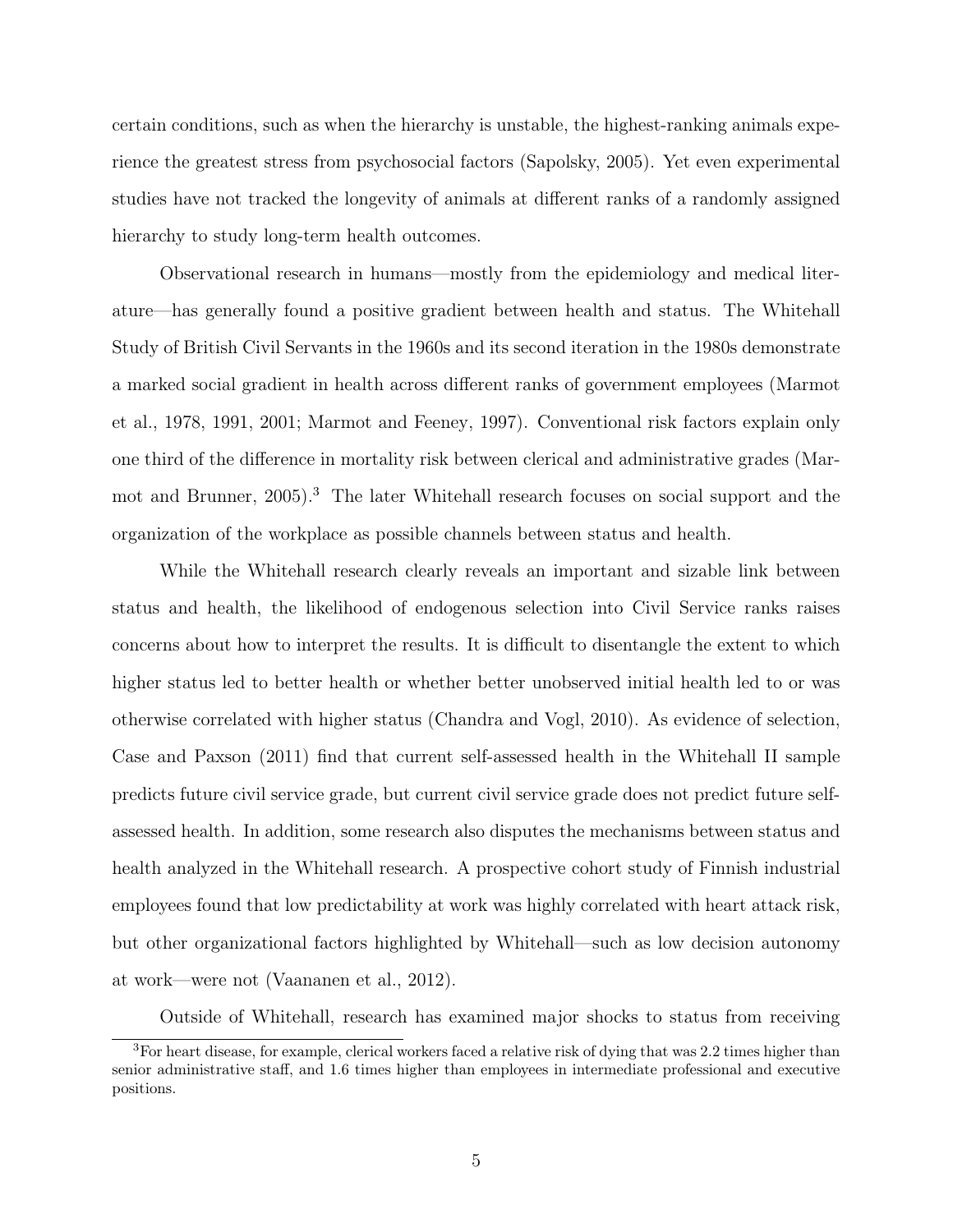awards, such as winning the Nobel Prize (Rablen and Oswald, 2008), election to the Major League Baseball (MLB) Hall of Fame (Becker, Chay and Swaminathan, 2007), or receiving an Oscar (Sylvestre, Huszti and Hanley, 2006). The assumption behind these studies has tended to be that status should improve health, and there is support for this for the Nobel Prize and MLB Hall of Fame but inconclusive results for Oscar winners. However, unobserved heterogeneity and the process of choosing winners may limit what can be drawn from the findings. For example, the physical attributes of Oscar nominees differ in ways that affect their health, and bias may stem from correlation with the likelihood of winning an Oscar. People may also undertake different lifestyle decisions, follow different diets, and value their health in unobserved ways. The same might be said for Nobel laureates and their peers. Moreover, actors, baseball players, and academics are all professionals who can be financially compensated for their work. Higher income associated with status may thus confound comparisons of longevity within these populations. Since Track and Field athletes in the early 1900s were all amateurs, the Olympic setting does not face this problem. Another issue is that these other studies judge performance over a longer time frame. For example, baseball players nominated for the Hall of Fame are assessed over their entire career. The long duration of such assessment increases the chance that the factors that lead people to succeed may be correlated with their mortality prospects. It is reasonable to believe that there is less unobserved heterogeneity among Olympic athletes within any given event than among Nobel laureates, Oscar nominees, or MLB players.<sup>4</sup>

Although there is limited economic research on how status affects health, economists have studied the importance of social comparisons both from theoretical and empirical perspectives.<sup>5</sup> Recent models have incorporated peer comparisons and habit formation, rather than assuming utility depends only on absolute consumption levels. In this way, status con-

<sup>4</sup>Not surprisingly, the longevity of Olympians is greater than the general population. Clarke et al. (2012) document that Olympic medalists across all sports live almost 3 years longer than other people of the same age, sex, and country. The research did not explore the reasons for this difference, which might be due to genetics, exercise, diet, income, status, or other factors.

<sup>5</sup>See for example Frank (1985); Easterlin (1995); Clark and Oswald (1996); Falk and Knell (2004); Luttmer (2005); Rayo and Becker (2007b); Heffetz and Frank (2011); Heffetz (2011).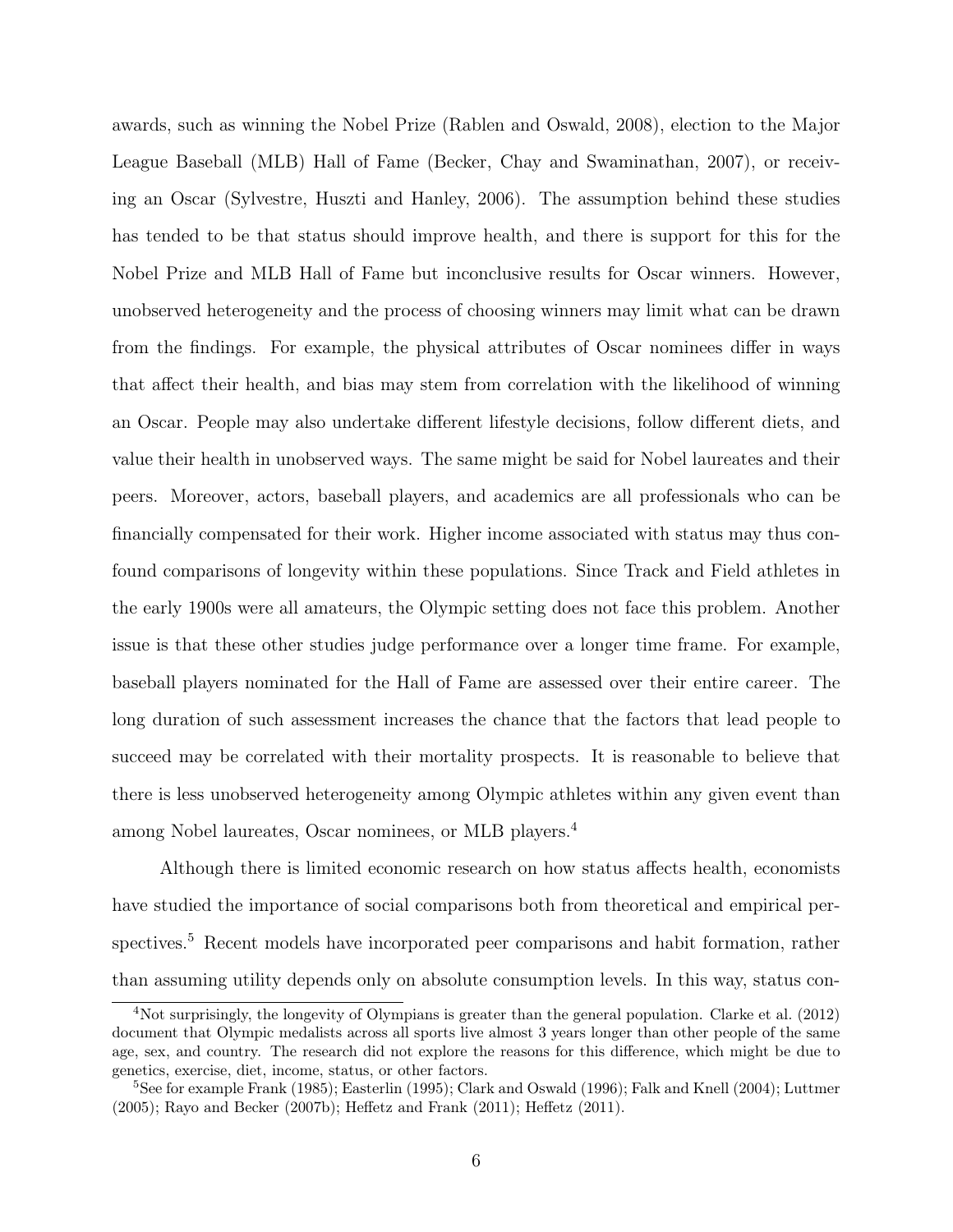veys hedonic value as economic conditions are compared to a benchmark that may depend on personal history, expectations, and the success of one's peers. For example, Rayo and Becker (2007a,b) develop a model in which agents adjust to a time-varying reference point based on habits and peer comparisons, and make output choices given their preferences. Depending on the underlying parameters, agents may fully adjust to their new reference point quickly or they may habituate only partially and gradually over time. The speed of habituation affects how the agent views his current economic conditions compared to past successes or failures.

Lifestyle decisions and occupational choices represent a potentially important channel between status and health. In analyzing obituaries published in the New York Times, Epstein and Epstein (2013) find that actors, singers, musicians, and athletes die several years earlier than academics, politicians, business executives, and other professionals. The study suggests the earlier death of the former group may result from greater fame and risky behaviors. If success permanently shifts an agent's reference point, risky activities may be rational attempts to attain the utility achieved at the peak of professional success. After Olympic athletes are finished competing, their occupational choices and lifestyle decisions likely affect their health too. Such choices relate to how winning and losing influences motivation. Evidence from field experiments is mixed on whether information about rankings is motivating or discouraging; some research suggests peer comparisons improve future performance (Tran and Zeckhauser 2012), while other studies find informing employees of their relative rank reduces future effort (Barankay 2012a,b).

#### III. Setting and Data

I focus on the setting of Track and Field because it is the oldest sport where performance is objectively measured.<sup>6</sup> Fewer nations and fewer athletes compete in Swimming or Cycling

 $6$ The only sport for the first 13 of the ancient Olympic Games that began in 776 BC was a 1-stadium length sprint—called the "stadion"—measuring 192 meters (Perrottet, 2004).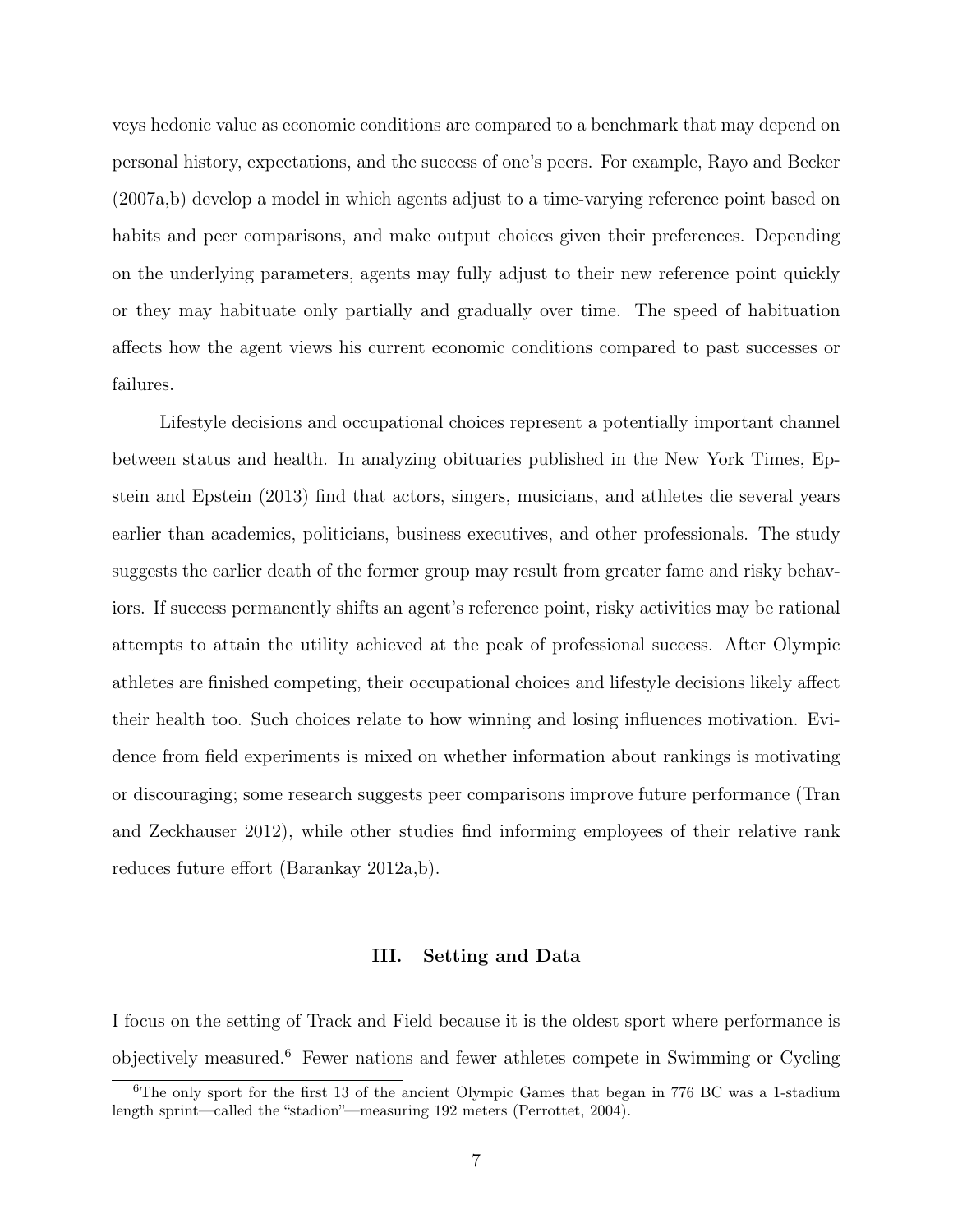than in Track and Field. I analyze male athletes only since women did not compete in Olympic Track and Field until 1928, with some events being limited to males until the 1990s.

The data includes the order of finish in the Olympic final for each event, the country the athlete competed for, and athlete's birth and death dates, collected from a request to the Olympic Studies Center of the International Olympic Committee and the site Olympedia.org. I focus on comparing Gold to Silver medalists in the spirit of a regression discontinuity design, with some analyses also comparing Gold to other finalists. For most athletes, the data also includes height (measured in centimeters) and weight (measured in kilograms) at the time of the Olympic Games. Appendix Table A.1 lists the number of observations per country to provide a sense of the geographical composition of the sample. I calculate lifespan as the number of days between the athlete's dates of death and birth.

I classify "high ability" athletes as those who ever held multiple World Records, including after the Olympic Games. Ability may be positively correlated with both winning and latent health. I use two or more World Records as the threshold for high ability in case athletic performances from the tails of a distribution are due to random variation. An advantage of this metric for ability is that it is clearly defined.<sup>7</sup>

I impose several sample restrictions to cleanly focus on the relationship between Olympic performance and lifespan. I exclude athletes with recorded deaths due to war because these causes are arguably exogenous and unrelated to behavior. The site Olympedia.org maintains a list of such deaths. Some athletes also may have died from non-biological causes, such as car accidents. It is not possible to determine whether such deaths are random or due to risky behavior. To be conservative, my main sample does not exclude deaths due to accidental causes. Robustness tests in Appendix B exclude athletes who died prior to age 40 to assess the sensitivity of the results to potential outliers. Athletes whose date of death is missing (less than 3 percent of the sample) are dropped since I am unable to verify their

<sup>&</sup>lt;sup>7</sup>The personal bests of each athlete over their career could be another way to control for ability, but these are highly collinear with year of birth since each event's top performances improve over time.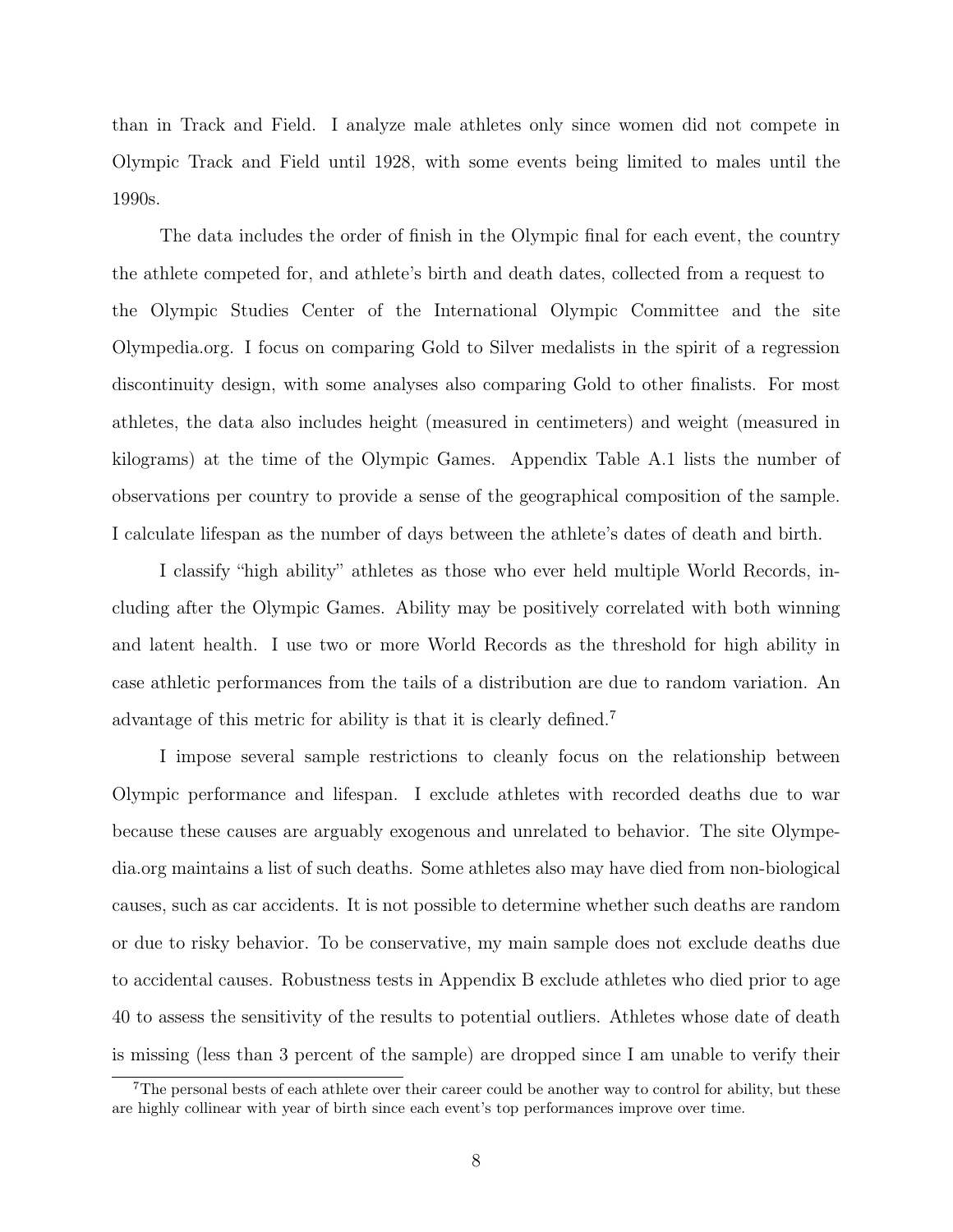death. Some of these athletes may still be alive, but excluding them may be a safer strategy since athletes who win Gold may be more likely to have a recorded date of death than other finalists.

Finally, I concentrate analysis on athletes who finish in the top two in a single Olympic Games and single event, which constitutes the majority of Olympians. If athletes compete in multiple Games, it is not clear how an athlete values each performance relative to the other. Since over three-quarters of the sample competes in a single Olympics, focusing on these athletes provides a standard perspective. The results are robust to including athletes who compete in multiple Olympic Games, as shown in Appendix B, using either the best rank from their first Olympic Games or across Olympic Games. After these restrictions, the final sample of Gold and Silver medalists includes 187 athletes with complete dates of birth, death, and finishing place.<sup>8</sup>

Table I presents descriptive statistics of the sample. The average age at death is nearly 74 years, ranging between 23 to over 100. Observable characteristics such as year of birth, height, weight, and ability (as measured by holding multiple World Records) are balanced between winners and losers as shown in Table II.<sup>9</sup> To preview the main results, Figure I first provides non-parametric, unconditional estimates of lifespan. The Kaplan-Meier survival curves plot the share of Gold and Silver medalists alive at each age. On average, Gold medalists die 1.5 years earlier than Silver medalists, which is given by the difference in the areas between the two curves. By age 80, approximately half of Silver medalists remain alive compared to a third of Gold medalists.

<sup>8</sup>Including third and fourth place finishers increases the sample size to 395 athletes and including all finalists increases the sample size to 658 athletes.

<sup>9</sup>The proportion of athletes in each event are not equal because some Gold medalists are not matched to a Silver medalist in the same event and year, and vice versa.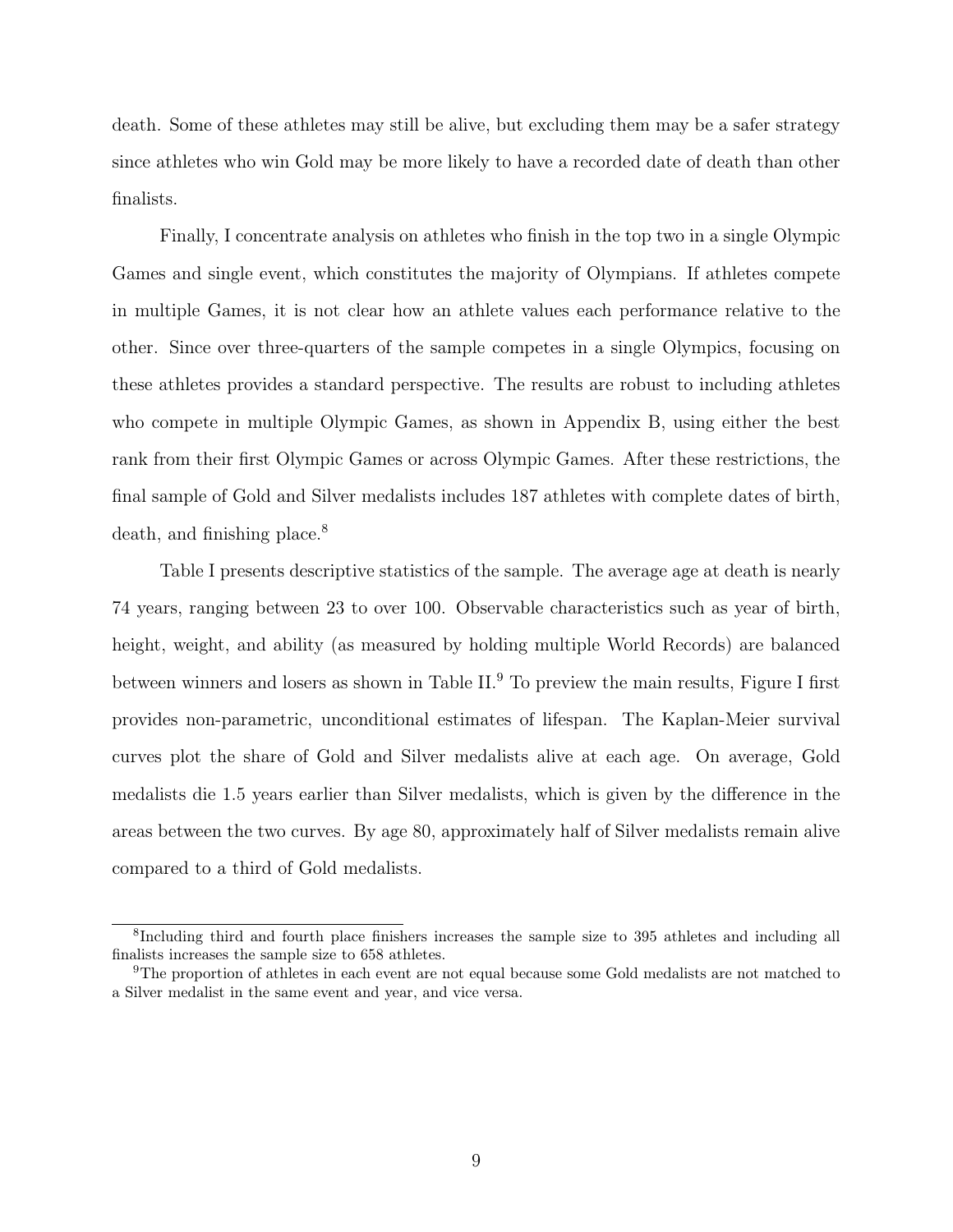## IV. Methods

The main identification strategy compares longevity between winners and losers in each event and year of the Olympics. The hazard models outlined below include indicators for losing, event, and year to exploit within-event-year variation in lifespan, as well as the athlete's year of birth. Some models also include an indicator for ability, defined as ever holding multiple World Records as described in Section III. This model does not control for country since there are few cases where pairs of winners and losers in the same event and year compete for the same country. As an alternative identification strategy, I compare the longevity of winners and losers within countries and broad event classes, where similar events are grouped into sprints, middle distance, distance, throws, field, or racewalk as shown in Appendix A. I aggregate individual events in this specification since including fixed effects for both countries and events may create an incidental parameters problem in non-linear models.<sup>10</sup> To capture heterogeneity in body types within event classes, I control for height in some specifications.<sup>11</sup> These models also condition on ability and year of birth as in the main specification. As shown in Section V, the results are similar under both identification strategies, but I focus on models using within-event-year identification since that comparison more directly represents the cutoff between winning and losing.

I model lifespan using parametric and semi-parametric hazard models. The first model is the standard Cox proportional hazards model:

$$
\lambda = \lambda_0(t) \exp(x'\beta) \tag{1}
$$

where the hazard of death  $\lambda$  depends on an unspecified baseline hazard  $\lambda_0(t)$  and an ex-

<sup>&</sup>lt;sup>10</sup>The estimates are nonetheless similar if I include indicators for individual events rather than the broader event classes.

 $11$ Medical research links height to an earlier death due to biological factors, such as reduced cell replication and lower cancer incidence (Samaras 2012). The results are not sensitive to including weight, which is highly correlated with height, or body mass index. I include height alone to avoid potential collinearity problems.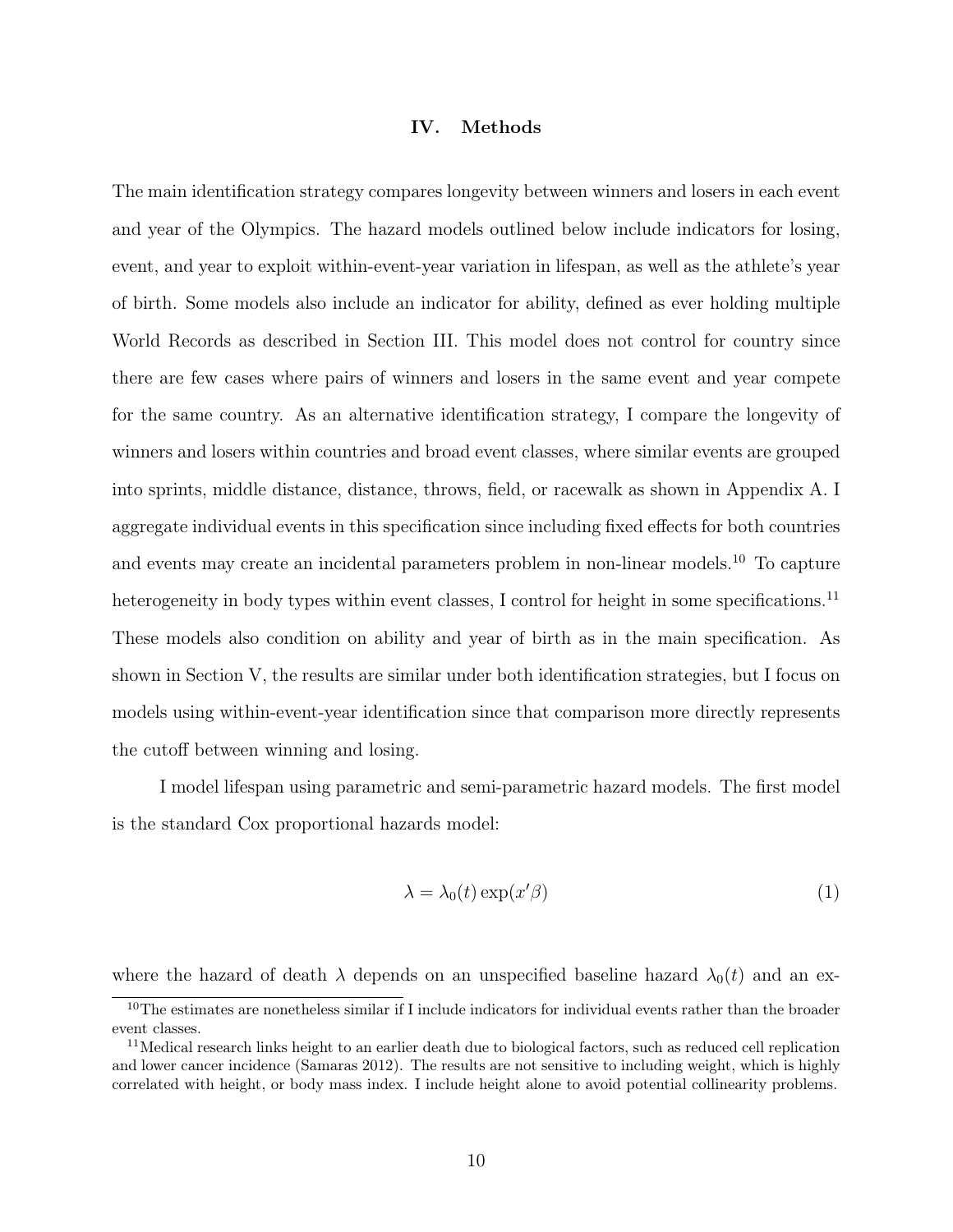ponential function of observables. The explanatory variable of interest is an indicator for whether the athlete lost the Olympic final, defined as finishing as any place other than first. Robust standard errors are clustered by event and year.<sup>12</sup>

To allow for unobserved heterogeneity, I also estimate a mixed proportional hazards  $(MPH)$  model that specifies a Gompertz distribution for the baseline hazard<sup>13</sup> and individuallevel heterogeneity (frailty) that has a Gamma distribution by specifying the hazard as

$$
\lambda = \nu_i \lambda(t) \exp(x'\beta) \tag{2}
$$

where  $\nu_i$  captures individual-level unobserved heterogeneity as a multiplicative effect on the hazard rate.<sup>14</sup> Finally, as a fully parametric approach, I estimate a Gompertz survival model without individual heterogeneity. The estimates are robust to estimating these various parametric and semi-parametric survival models that make different assumptions about unobserved heterogeneity.

# V. Results

Table III presents the regression results of the survival models of lifespan described above. The first two columns present Cox proportional hazard models that include event and year fixed effects. Columns 3 and 4 present mixed proportional hazards models and Columns 5 and 6 present Gompertz survival models. Gold medalists represent the omitted finishing place. In all cases, coefficient estimates are exponentiated and so are interpreted as hazard ratios.

 $12$ The treatment unit is at the event-year level. The statistical significance is not sensitive to clustering at the country-year level or not clustering at all.

<sup>&</sup>lt;sup>13</sup>The Gompertz distribution has been the workhorse of actuarial science to model mortality since the distribution provides a simple analytic formula for survival based on the observation from many settings that mortality rises exponentially with age (Olshansky and Carnes, 1997).

 $14$ As additional specifications to explore robustness, I also estimated survival models with shared frailty by country and the increasingly mixed proportional hazards model of Frijters et al. (2011) that models unobserved individual heterogeneity as a random walk, rather than assumed to be constant over time, and obtained similar results.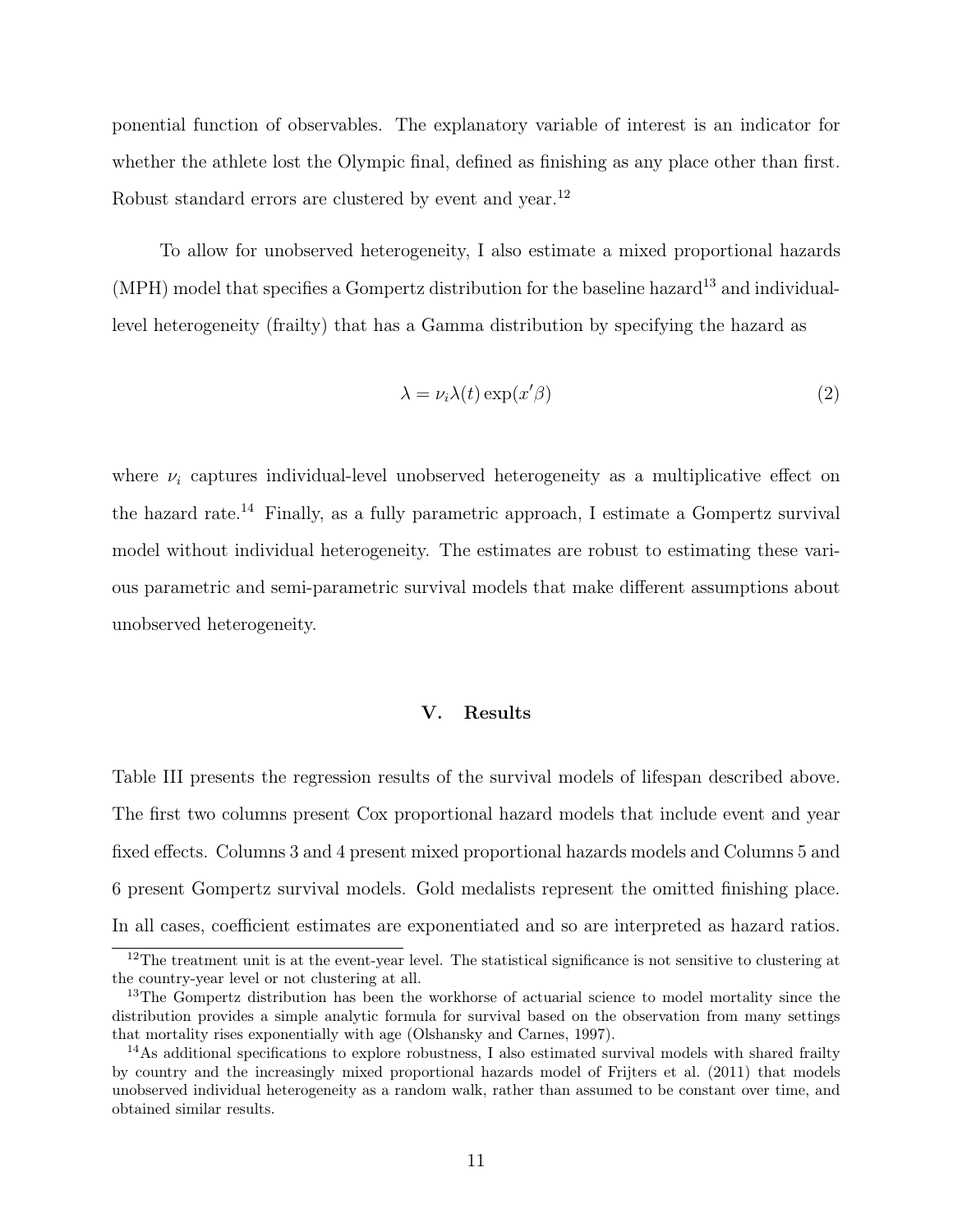The hazard estimate of 0.714 in Column 1 indicates 71.4 percent as many Silver medalists are expected to die at any point compared to Gold medalists. The coefficient estimates are similar across models, with the estimate on losing being statistically significant at the 10 percent level. There is very small variance on the unobserved heterogeneity in the MPH models, and so the coefficient estimates from the Gompertz models are nearly identical to those from the MPH models.

Comparing Silver to Gold medalists arguably presents the sharpest cut-off between winning and losing, but the results also hold when including other Olympic finalists who also lost. Table IV presents results that compare the longevity of Gold medalists to that of Silver medalists, Bronze medalists, and 4th place finishers (Columns 1 to 4) or to all other finalists (Columns 5 to 8). Again, losing is associated with a lower hazard of death, and the estimates are similar to the main results in magnitude. The larger sample sizes increase the precision of the estimates.<sup>15</sup>

The estimates are close in magnitude, but sometimes slightly less precise, when using within-country variation rather than within-event-year variation for identification. Table V presents results that include country fixed effects and compare Gold vs. Silver medalists (Columns 1 to 4) and Gold vs. Silver, Bronze, and 4th place finishers. The estimated hazard ratios range between 0.718 and 0.759, in line with the results from Tables III and IV. Without year effects, the athlete's year of birth is now statistically significant in these specifications.

One might expect the association between winning and mortality to be stronger in Olympic Games that were more highly publicized. To investigate this question, I run regressions that split the sample into two halves before and after 1924. Table VI shows the results are driven by later Olympic Games, which were more widely covered through print media, radio, and television. The 1924 Paris Games were the first to be broadcast on radio and the 1936 Berlin Games were the first to be televised, for example.<sup>16</sup> In the later period,

<sup>&</sup>lt;sup>15</sup>The mixed proportional hazards model failed to converge for regressions including all other finalists, and so Gompertz regression estimates are instead presented in those cases (Columns 7 and 8).

<sup>&</sup>lt;sup>16</sup>The Olympics received more news coverage in later years. Performing a search for articles with the word "Olympics" on the New York Times site during the entire year of an Olympic Games reveals the following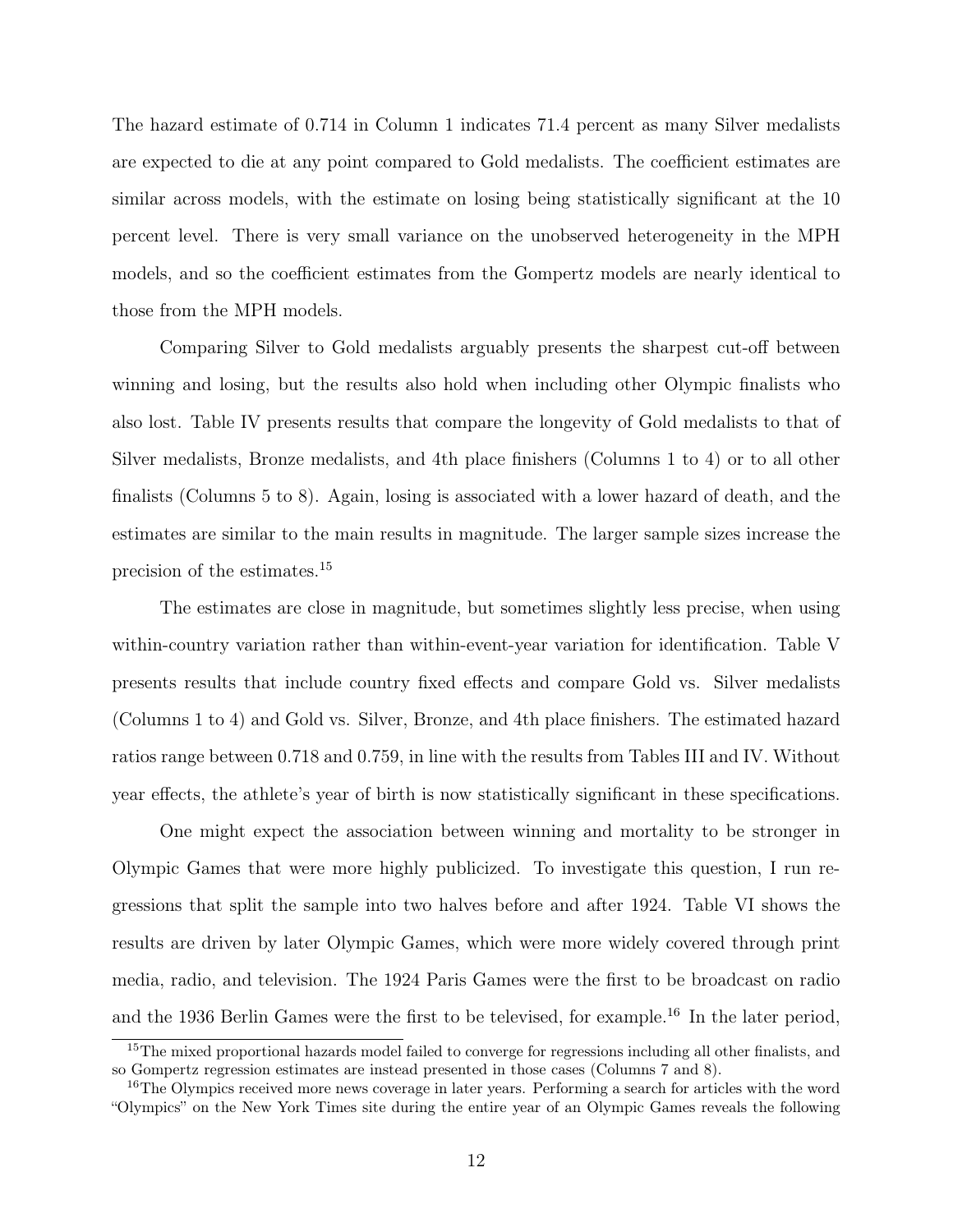47.1 percent of Silver medalists are expected to die relative to Gold medalists at any given time (Column 3). The estimates on losing from the earlier period are still below 1 but not statistically significant.

# VI. Tests of Selection

This section provides evidence that the correlation between lifespan and Olympic finish is likely not due to selection. Specifically, one might be concerned that Gold medalists spend more time or effort training than Silver medalists and other finalists. Such additional training could perhaps directly harm health or could crowd out other activities that might benefit health. For example, perhaps Gold medalists have longer athletic careers, and therefore delay or avoid the pursuit of high-paying professional careers that require advanced training or time investments. Such behavior is not perfectly observed, but using data on historical performances of each athlete can be used to assess the possibility of selection. I compile data from the top 100 performances globally in each event and year, as obtained from the site Track and Field Statistics. The data is complete for events going back to 1911, with the exception of the racewalk. Using this comprehensive list of historical performances, I test whether (1) Gold medalists competed for the same number of years as Silver medalists, and (2) the best performances of Gold medalists was equal to that of Silver medalists prior to the Olympics.

The length of each athlete's career is measured as the number of years in which they appear in a top 100 list. Though it is possible an athlete may have competed for longer and been ranked outside the top 100 in a given year, this metric captures the number of years when their performances ranked at a reasonably high level. Gold medalists compete for an average of 6.0 years while Silver medalists compete for an average of 6.3 years, and this difference is not statistically significant. There are also not statistically significant differences

counts: 1896: 81, 1900: 36, 1904: 201, 1908: 204, 1912: 533, 1920: 323, 1924: 1,170, 1928: 1,190, 1932: 1,490, 1936: 1,450, 1948: 695. It is not clear why the number of articles drops off in 1948, but one possibility is greater coverage on television and radio. There is a similar pattern in coverage using nationwide results from the website newspaperarchive.com.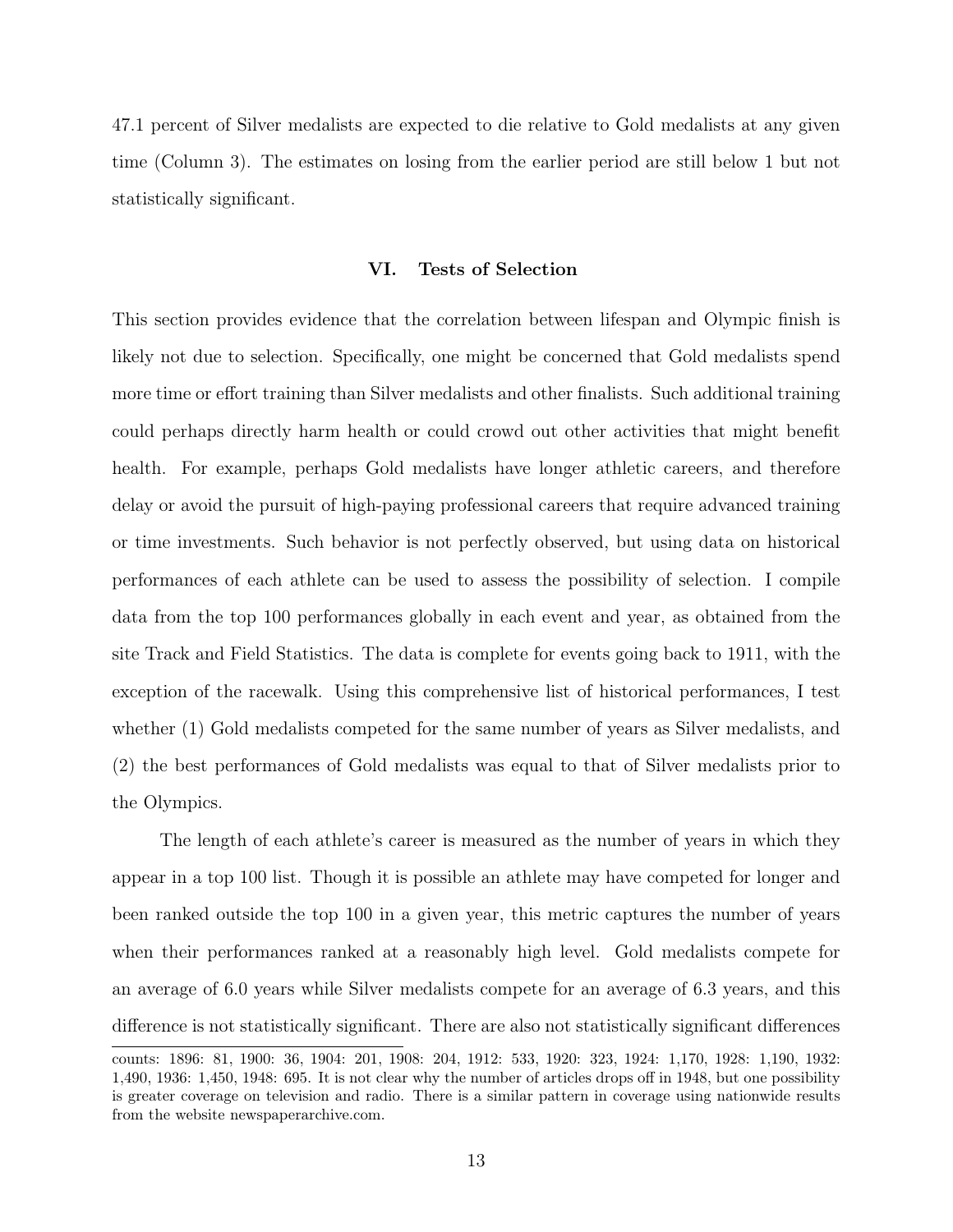between the career lengths of Gold medalists and 3rd or 4th place finishers. Winners do not appear to be competing for longer periods of time than losers.

To compare whether whether the performances of winners and losers were similar prior to the Olympics, I construct a ranking of the top performers in the 24 months prior to the date of the opening ceremonies of that particular Olympics. A 24 month window provides a long enough window to rank all athletes while still capturing performances relatively close in time to the Olympic Games. Using an 18 month or 36 month window yields similar results.<sup>17</sup> I rank unique athletes, not performances, so that only the best performance of an athlete counts towards the ranking.<sup>18</sup> The assumption is that an athlete's expected finish is based on him running, jumping, or throwing his best in recent years and all other competitors doing the same.<sup>19</sup>

Pre-Olympic performances were similar between Gold and Silver medalists matched to the same event and year. In 52 percent of cases, Gold medalists were ranked higher than Silver medalists leading up to the Olympics. The other 48 percent of the time, Silver medalists ranked higher than Gold medalists. This 50-50 split provides support to Gold and Silver medalists being comparable in terms of prior athletic training and fitness, on average, and to the role of chance in assigning Olympic victory. Table VII presents statistics on pre-Olympic rankings for Gold and Silver medalists, with matched pairs in the same event and year in Columns 1 and 2 and all athletes in Columns 3 and 4. Gold medalists tended to post slightly better performances prior to the Olympics. The median pre-Olympic ranking of Gold medalists was 2nd compared to 3rd for Silver medalists. Twenty percent of both Gold and Silver medalists were ranked first prior to the Olympics, and half of each group is

<sup>&</sup>lt;sup>17</sup>All Gold and Silver medalists appear in this data source, and all but one have recorded performances ranking in the top 100 prior to the Olympic Games.

<sup>&</sup>lt;sup>18</sup>In calculating the pre-Olympic rankings for the 100 meter and 1500 meter runs, I also consider times posted in the 100 yard and mile runs, respectively, since the distances are extremely close. I subtract 18 seconds from mile times to convert to 1500 meter times and multiply 100 yard times by 1.1 to convert to 100 meter times. These conversions are consistent with the scoring metrics of the International Association of Athletics Federations.

<sup>&</sup>lt;sup>19</sup>I only observe the top 100 performances by event and year, rather than the full history of each athlete's performances. With the full history, another approach would be to construct distributions of expected finish.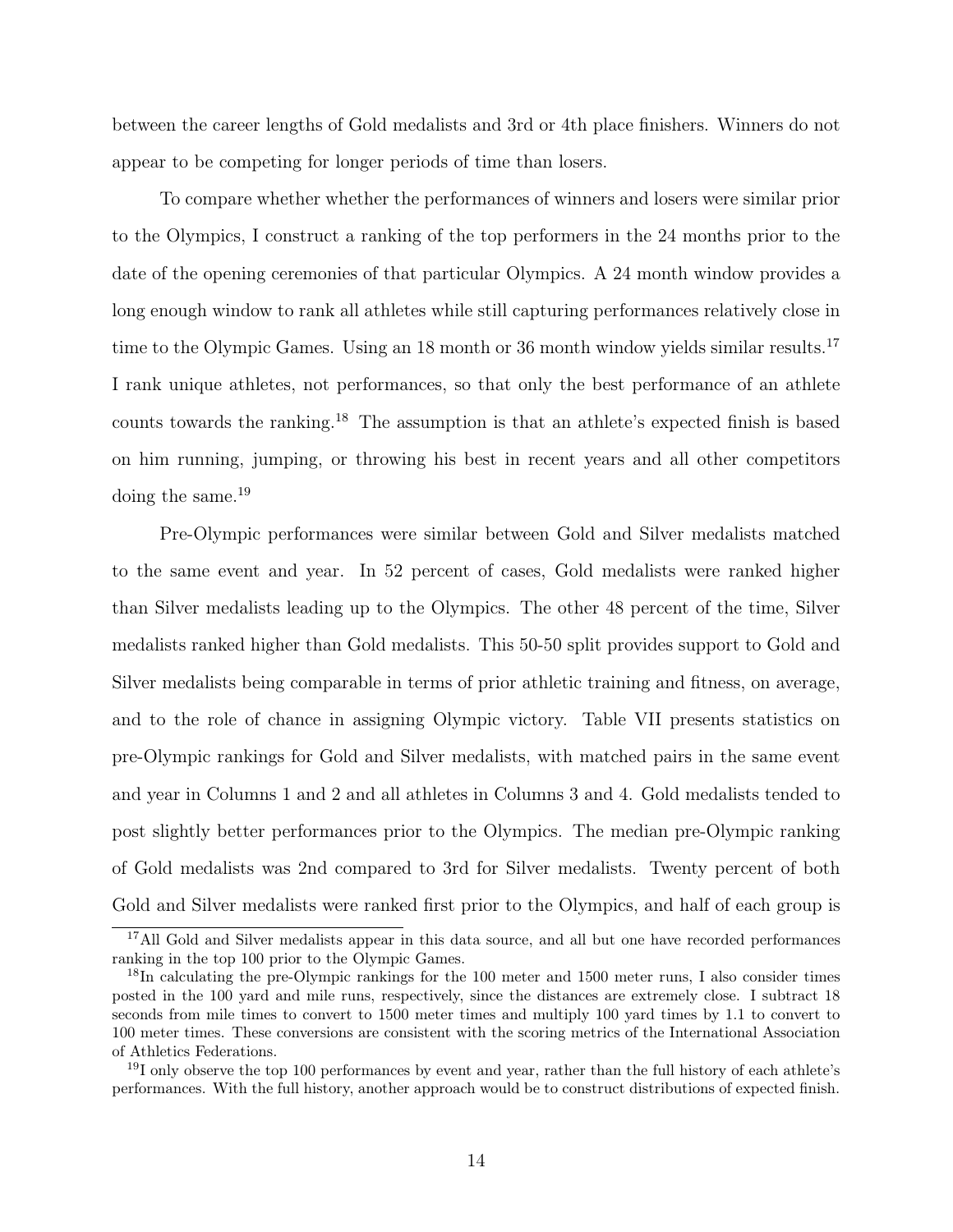ranked in the top 3. But more Gold medalists were previously ranked in the top 5 and top 10 than were Silver medalists. More Silver medalists came from further down the ranking distribution. The average ranking among Gold medalists was 7th prior to the Olympics versus 11th for Silver medalists. These average differences are larger when also including unmatched athletes—Gold medalists without a matched Silver medalist and vice versa—as shown in Columns 3 and 4.

Although there is some evidence that Silver medalists had worse performances prior to the Olympics, these differences in pre-Olympic rank do not explain the variation between winning and lifespan. Figure II plots lifespan against pre-Olympic rank for all Gold and Silver medalists. There is a clustering of athletes ranking within the top 10 and with wide variation in lifespan. The minority of athletes ranked outside the top 25 prior to the Olympics are more likely to earn Silver than Gold, and also tend to die at older ages—possible evidence of selection. Table VII presents Cox regressions that include pre-Olympic rank as an additional control variable. Column 1 reports the specification without pre-Olympic rank for reference.<sup>20</sup> The magnitude of the coefficient estimate on losing changes little and remains statistically significant upon adding the athlete's pre-Olympic rank in Column 2. Consistent with the scatterplot, the estimated hazard of death is smaller for lower-ranked athletes, driven by those who were ranked outside the top 25. If the sample is restricted to the majority of athletes ranked within the top 25, pre-Olympic rank does not predict lifespan and the coefficient estimate on losing retains its magnitude and statistical significance. The athlete's pre-Olympic rank also adds modest explanatory power. The third row from the bottom of Table VII presents the share of explained variation, similar to an  $R<sup>2</sup>$  from a linear regression, as developed by Royston  $(2006)^{21}$  In the baseline model, 19.7 percent of the variation in lifespan is explained by finishing place and other observables. Including the pre-Olympic rank increases this share to 24.2 percent. If pre-Olympic ranking represents a

<sup>&</sup>lt;sup>20</sup>This is a subsample of that presented in Table II because rankings are not available for all events in all years.

 $^{21}$ As Royston (2006) describes, this statistic is a modification of that proposed by Nagelkerke (1991) based on the likelihood ratio statistic.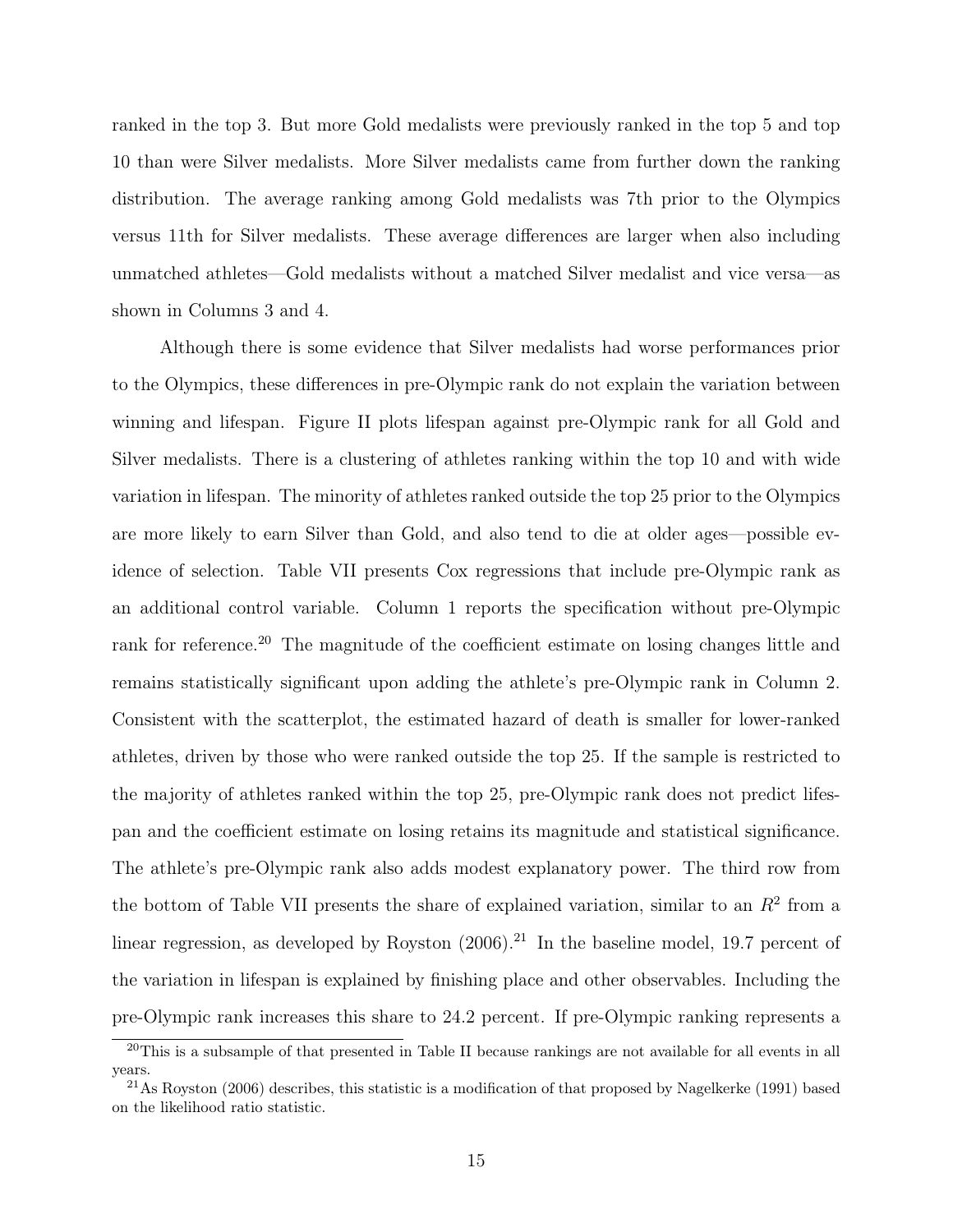measure of physical health or effort invested in training before the Olympics, then winners and losers largely appear similar along this dimension, with the exception of a minority of Silver medalists.

Another interpretation to the patterns between pre-Olympic ranking and lifespan relates to how performance compares to expectations. An athlete's pre-Olympic rank may serve as a reference point in this setting given the objective nature of competition. Studies in psychology have examined the facial expressions of Olympic medalists as shown on television to study their reaction soon after the event, arguing that an athlete's (ex ante) expectations affect their perception of their actual performance ex post (Medvec et al., 1995; McGraw et al., 2005). If pre-Olympic rank is taken as a measure of expected finish, then some Silver medalists from the lower-end of the distribution of rankings greatly out-perform expectations, whereas Gold medalists were ranked higher, on average, before the Olympics. How performance compares to a reference point is central to economic models of utility based on success relative to a performance benchmark (Rayo and Becker 2007a,b) and expectationsbased reference dependence (Koszegi and Rabin, 2006). Yet in using data on pre-Olympic performance, there is no apparent way to distinguish expectations from effort spent training. Regardless, the correlation between losing and a longer lifespan does not appear to be explained by (1) how Olympic performance compares to expectations, or by (2) selection in which winners invest more time and effort in training.

# VII. Mechanisms

This section investigates potential mechanisms driving the correlation between Olympic finishing place and mortality. The key empirical challenge is that many important life decisions that occur after the Olympics are unobserved. I focus on studying income and occupational choices of U.S. athletes who can be observed in Census records. I find suggestive evidence that income may explain the earlier death of winners. Losers earned more money than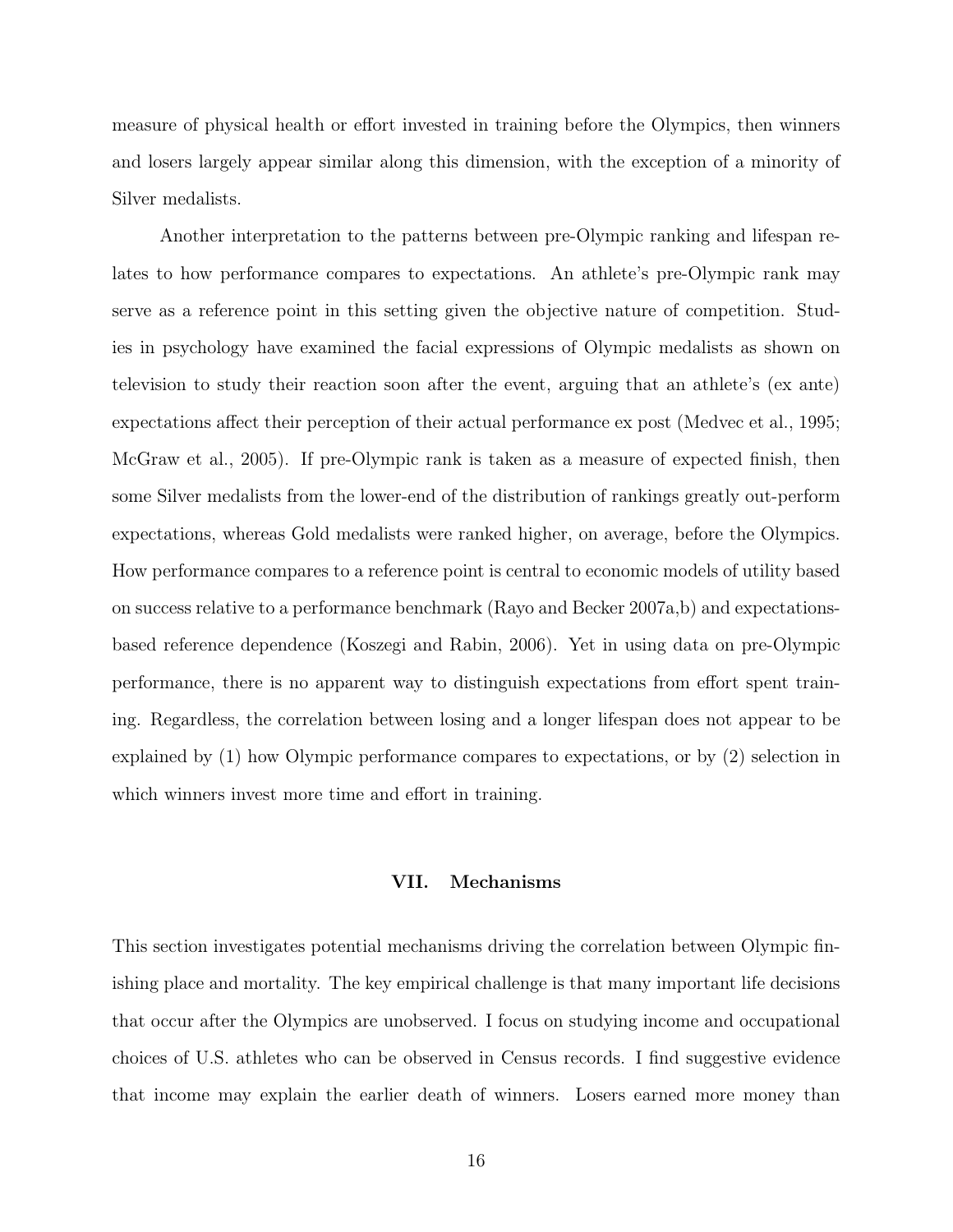winners and, within the sample, income is highly correlated with lifespan. Differences in income explain the variation between winning and mortality: after controlling for income, the estimated mortality hazard does not significantly differ between winners and losers. Including income also explains roughly twice as much variation in lifespan as regressions without it. Taken together, these tests suggest that real resources may explain the earlier death of winners in this population.

# A. Income and Occupational Choices

Real resources like income represent a potentially important mechanism between status and health, either through earnings from winning or by influencing future motivation. The institutional features of this setting make income earned as a direct result of competition limited. Amateurism prevailed until the 1980s and these regulations were strictly enforced, as evidenced by Jim Thorpe—the legendary multi-sport athlete—being stripped of his 1912 Olympic Gold medals for earning money to play minor league baseball in 1909 and 1910 (Flatters, 2000). Most athletes held other occupations while training between Olympic Games.<sup>22</sup> An illuminating account of what could be expected financially after the Olympics comes from the autobiography of Mel Sheppard, a Gold medalist in the 1908 Games. Sheppard describes the parting words he and his Track and Field teammates received from President Theodore Roosevelt after returning from the Olympics during a visit to the White House: "I'm going to give you lads the same friendly bit of advice I gave to my Rough Riders. Remember you're heroes for ten days—when that time's up, drop the hero business and go to work" (Sheppard, 1924, p52). The Gold medal itself was worth a modest amount in terms of its metallic content.<sup>23</sup>

<sup>22</sup>For example, Hannes Koheleman—a Gold medalist distance runner—laid bricks in construction (see The New York Times, "Hannes Kolehmainen, Marathon Champion, is Now U.S. Citizen," January 15, 1921) and Charlie Paddock—a Silver medalist sprinter—worked for a newspaper (see Dallas Morning News, "Obituary: Paddock, Charles William." July 23, 1943).

 $^{23}$ Before 1912, the gold in the winner's medal was worth about \$350 adjusting for inflation and the commodity prices of the year it was awarded (The Economist, 2012). After 1912, gold was no longer used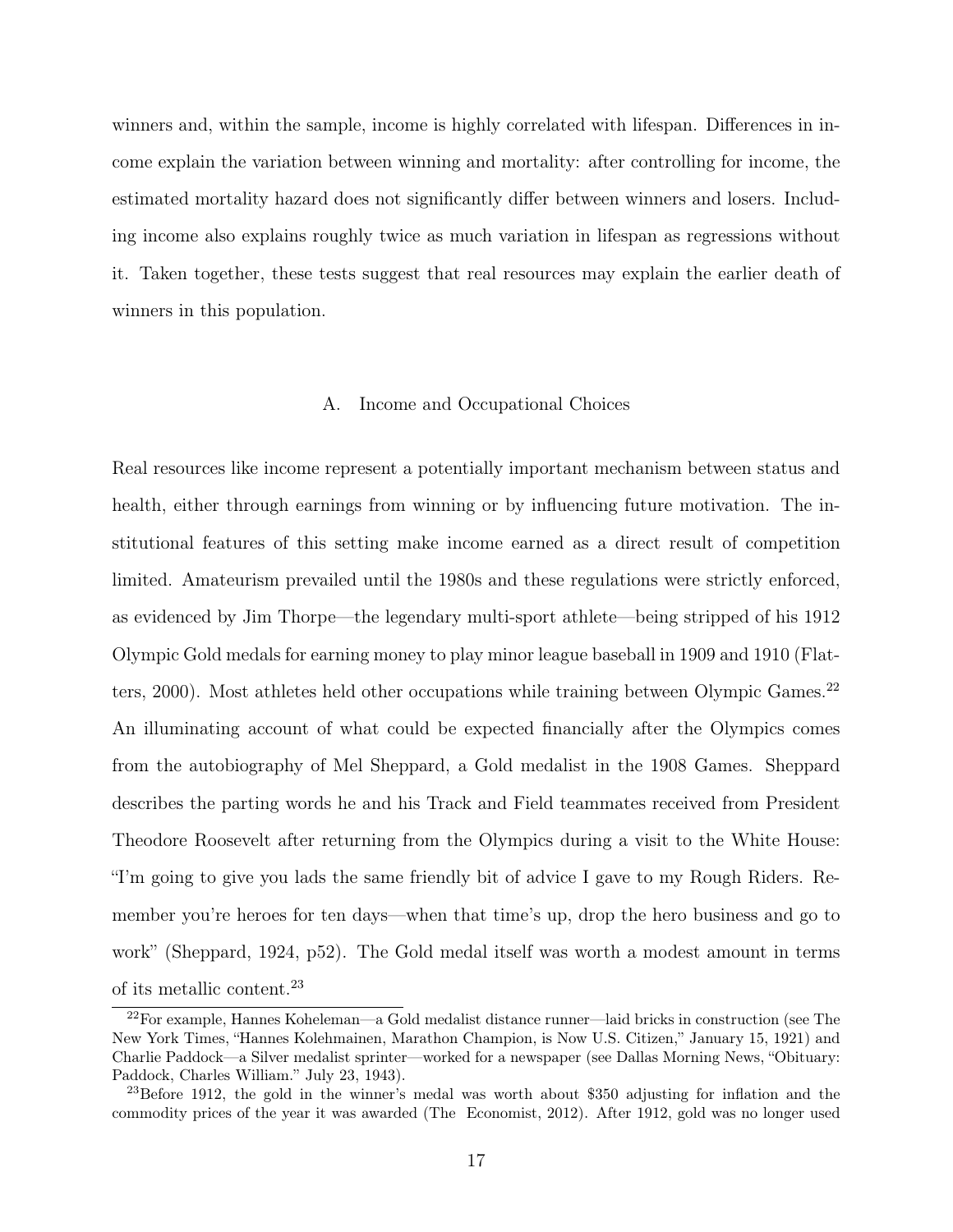While financial rewards from competition were limited, athletes may have pursued various occupations after their athletic career ended, and income from these life decisions may be important to health. Occupational choices after the Olympics help shed light on whether losing serves to motivate. To study this channel, I collect data from the 1940 Census for the sub-sample of U.S. athletes competing between 1920 and 1936. The 1940 Census was the first to record income. Specifically, the survey records annual wage income in 1939 as well as whether the respondent received any supplemental income from other sources. In addition, the 1940 Census also records information on occupation, home ownership, labor supply, race, marital status, and education. The individual records of each Census respondent become publicly available 72 years after the survey, enabling me to observe these variables for my sample of U.S. athletes. I use the geneology site Ancestry.com to track athletes and report the details of the procedure to retrieve individual records in Appendix C.

Data on occupational choices and average annual earnings by occupation is presented in Table IX. For comparison, the first two columns list the percentage of each occupational category and the average earnings for all U.S. males aged 20 and older in the labor force, respectively. These statistics are tabulated from the 100 percent sample of the 1940 Census made available through the Integrated Public Use Microdata Series (IPUMS). The IPUMS sample, which excludes any identifying information but is useful to gauge broader trends, constructs a measure of average earnings by 3-digit occupation code. Table IX then aggregates these codes up to broader occupational categories following the IPUMS census classification. At the high end of the earnings distribution, professional workers earned the most money, followed by proprietors, managers, and officials. At the bottom of the income distribution, farm laborers and domestic services earned the least.

The corresponding statistics for Gold and Silver medalists are presented in Columns 3 to 6 of Table IX. While both groups entered occupations that earned substantially more than the U.S. average, Silver medalists chose occupations that paid more than occupations chosen and the winner's medal was made mostly of silver and copper, making it worth even less.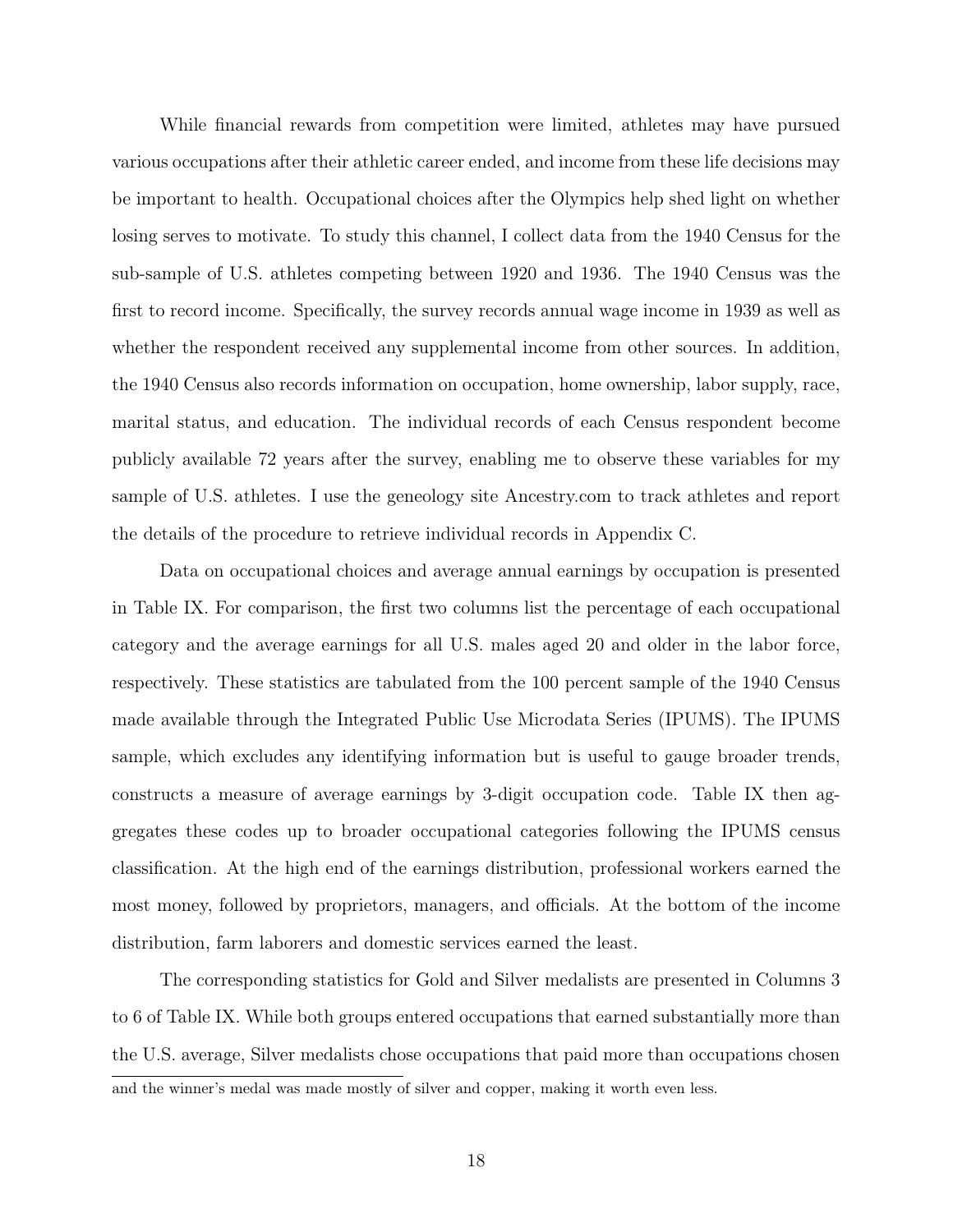by Gold medalists. The large majority of Silver medalists were classified as Professional Workers and entered occupations, including physicians, with particularly high earnings. Gold medalists were more likely to be classified as Proprietors, Managers, and Officials. A common occupation among Gold medalists was athletic coach, which the Census classifies as a Semi-Professional Worker. In my sample, the average earnings of Silver medalists were 16 percent higher than Gold medalists based on differences in occupational choices.

Income differences also largely explain the variation between lifespan and losing. Table X reports results of Cox regressions that include variables for income, labor supply, home ownership, and demographics, as collected from the Census for each athlete in the U.S. subsample. Without controlling for income, losing is again correlated with a lower mortality hazard as shown in Column 1. This specification also includes year and event class effects, height, year of birth, and indicators for White and married. The coefficient estimate on losing is large in magnitude and statistically significant, similar to the results from the full sample. Including income in Column 2 drives the estimate on losing closer to 1, and it is no longer statistically significant. By contrast, higher income correlates with a lower mortality hazard. The coefficient estimates on both income variables are large and statistically significant. Including income also explains 57.8 percent of the variation in lifespan as reported by the modified  $R^2$  statistic, compared to just 30.8 percent with finishing place and other observables in Column 1. As shown in Column 3, which includes the number of weeks worked and excludes income, labor supply alone explains far less of the variation in lifespan. Column 4 includes both income and labor supply and demonstrates that income is a strong predictor of mortality. In this sub-sample, the association between winning and an earlier death is explained by higher income among Silver medalists. <sup>24</sup> Including ranking data does not alter these

 $^{24}$ By comparison, other estimates of the role of income on mortality vary widely based on age and the type of data, ranging from zero to roughly twice as large as my estimates (Smith, 1999; Deaton and Paxson, 2001; Deaton, 2003; Cutler et al., 2011)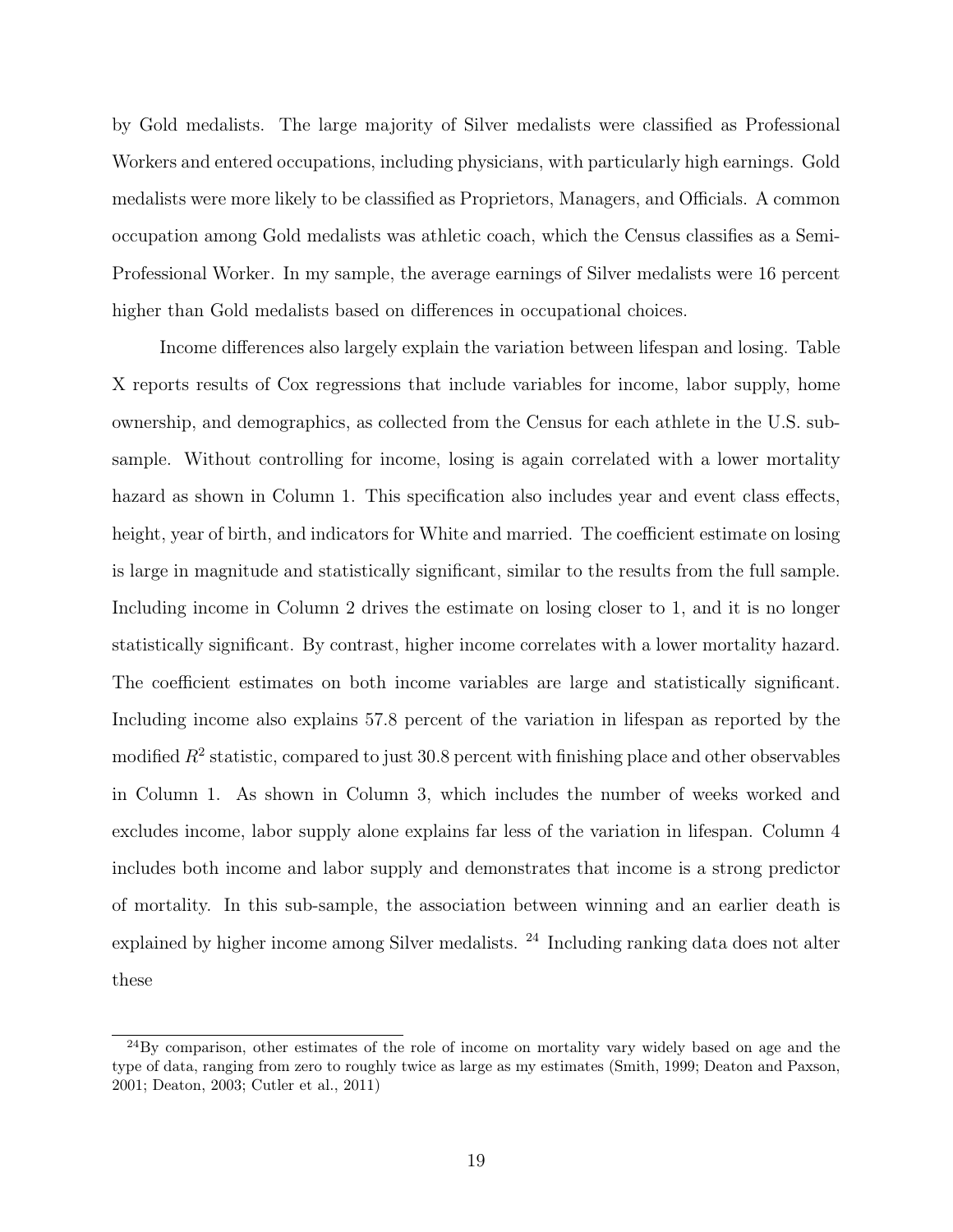# *Income and occupations of parents*

While losers earned more than winners after the Olympics, it is possible that an athlete's occupational choices and earnings were influenced by that of his parents. This section tests whether parental earnings differ systematically across Silver and Gold medalists, which would constitute a source of omitted variable bias if living standards in childhood are correlated with mortality. To study each athlete's family history, I collect their parent's occupations recorded in the 1910, 1920, and 1930 Censuses, when the athletes were in childhood.<sup>25</sup> I impute earnings for their parents' occupations based on the IPUMS occupation codes from the 1940 Census. In the few cases in which a parent held multiple occupations over different waves of the Census, I calculate the average of the two earnings estimates. As a second measure of parental earnings, I also assign the industry-specific average earnings in 1925, which is closer to the time period of Census surveys, collected from Margo (2006). In both cases, parental earnings are not statistically different between Gold and Silver medalists based on a simple *t*-test (with the parents of Gold medalists having slightly higher earnings). Failing to reject the null hypothesis that parental earnings are equal between winners and losers can be interpreted as another test of balance between the two groups, now on childhood economic conditions.

Table XI presents results from Cox regressions that include parental earnings along with the individual athlete's income and other Census variables. Since hazard models of mortality cannot include individual fixed effects, these specifications use information about parental earnings to control for unobservables at the family level. Columns 1 to 4 use imputed parental earnings based on 1925 industry occupations and Columns 5 to 8 use imputed parental earnings based on 1940 occupational codes. Column 1 includes the athlete's income and that of his parents in logs and Column 2 in levels. The coefficient estimates on parental earnings are not statistically significant while those on the athlete's income once again are. The specifications in Columns 3 and 4 includes the difference between athlete's income and

 $^{25}$ More specifically, I record the occupation of the household head, which was the father in most cases.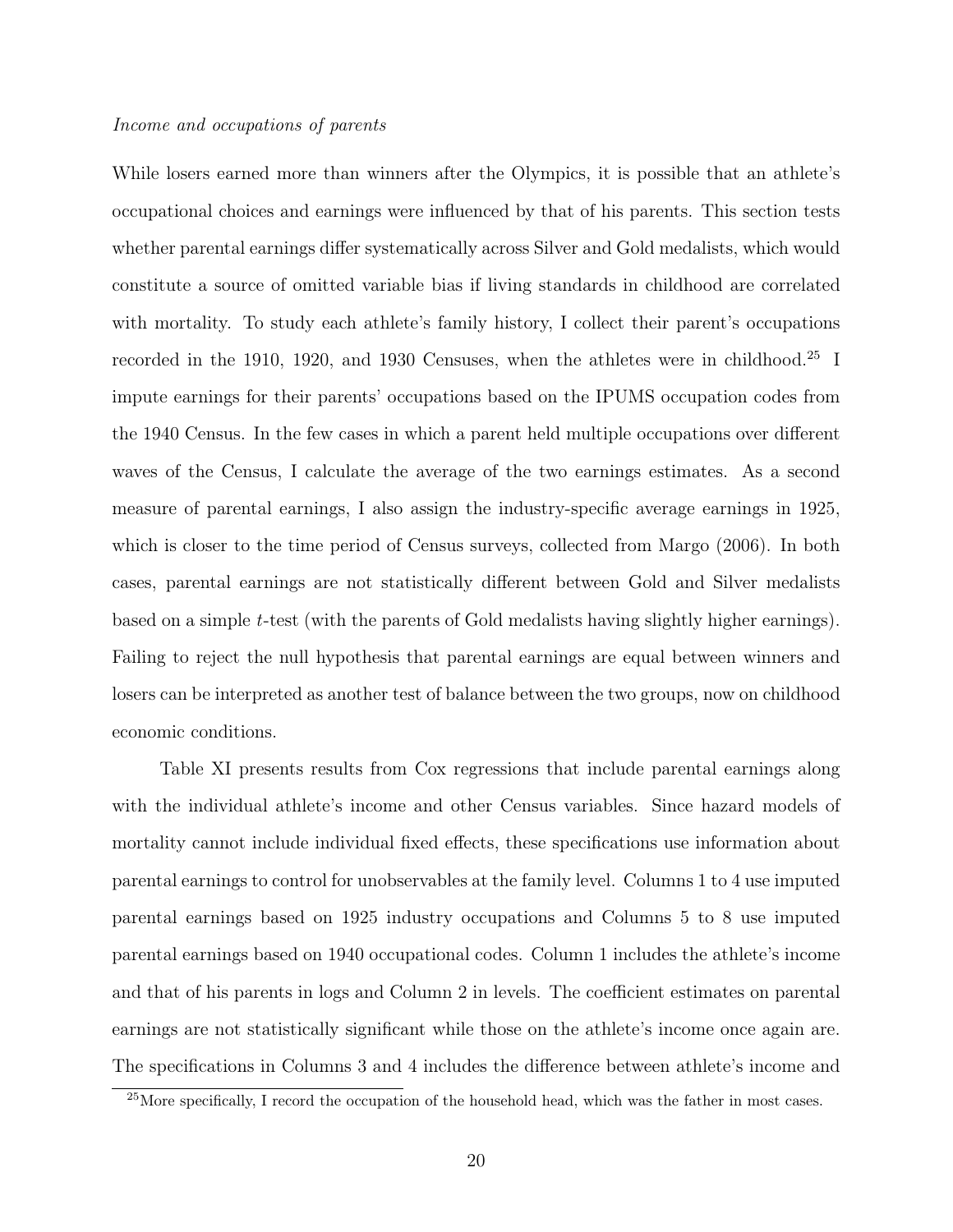parental income. This measure of the within-family difference in income is positively related to the athlete's lifespan and highly significant. The results are similar when parental income is imputed using 1940 occupation codes in Columns 5 to 8. Taken together, the analysis of Census records are consistent with idea that relative rank influences motivation. The data does not allow me to distinguish whether losing motivates or winning de-motivates, however.

# B. Competing explanations

# *News coverage*

Even though amateurism prevented athletes being directly compensated for their performance, it is possible that athletes received non-monetary rewards, like housing or job opportunities, that could have first-order effects on longevity. To study this mechanism, I collect text-based data on newspaper coverage of each athlete from the website newspaperarchive.com.<sup>26</sup> I focus on U.S. athletes among the Census sub-sample because the site mainly includes U.S. newspapers and to compare the importance of news coverage against income income as a mechanism. For each athlete, I search for stories containing their first and last name, the word "Olympics", and the year and event they participated in.<sup>27</sup> I record the number of news stories within two decades of the Olympic Games the athlete competed in. The rationale for restricting coverage to this period is that any changes to living standards as a result of Olympic performance are likely to be reflected in coverage closer to the competition. For example, there was very little newspaper coverage of athletes competing in the first few Olympic Games, but much more coverage in the 1960s and later after most were deceased.<sup>28</sup>

Not surprsingly, winners receive substantially more news coverage than losing ath-

 $^{26}$ Other research on news coverage has also used data from this source (Gentzkow et al., 2011)

 $^{27}$ In case the athlete is known primarily by his nickname, I also include searches that replace the athlete's first name with the nickname reported on sportsreference.com. In addition, since the long jump was historically called the "broad jump" during my sample, I search for this term in that event.

<sup>&</sup>lt;sup>28</sup>The post-1950s coverage of athletes competing in the first modern Olympic Games tends to recount the experience of these early athletes to establish the history of the Games.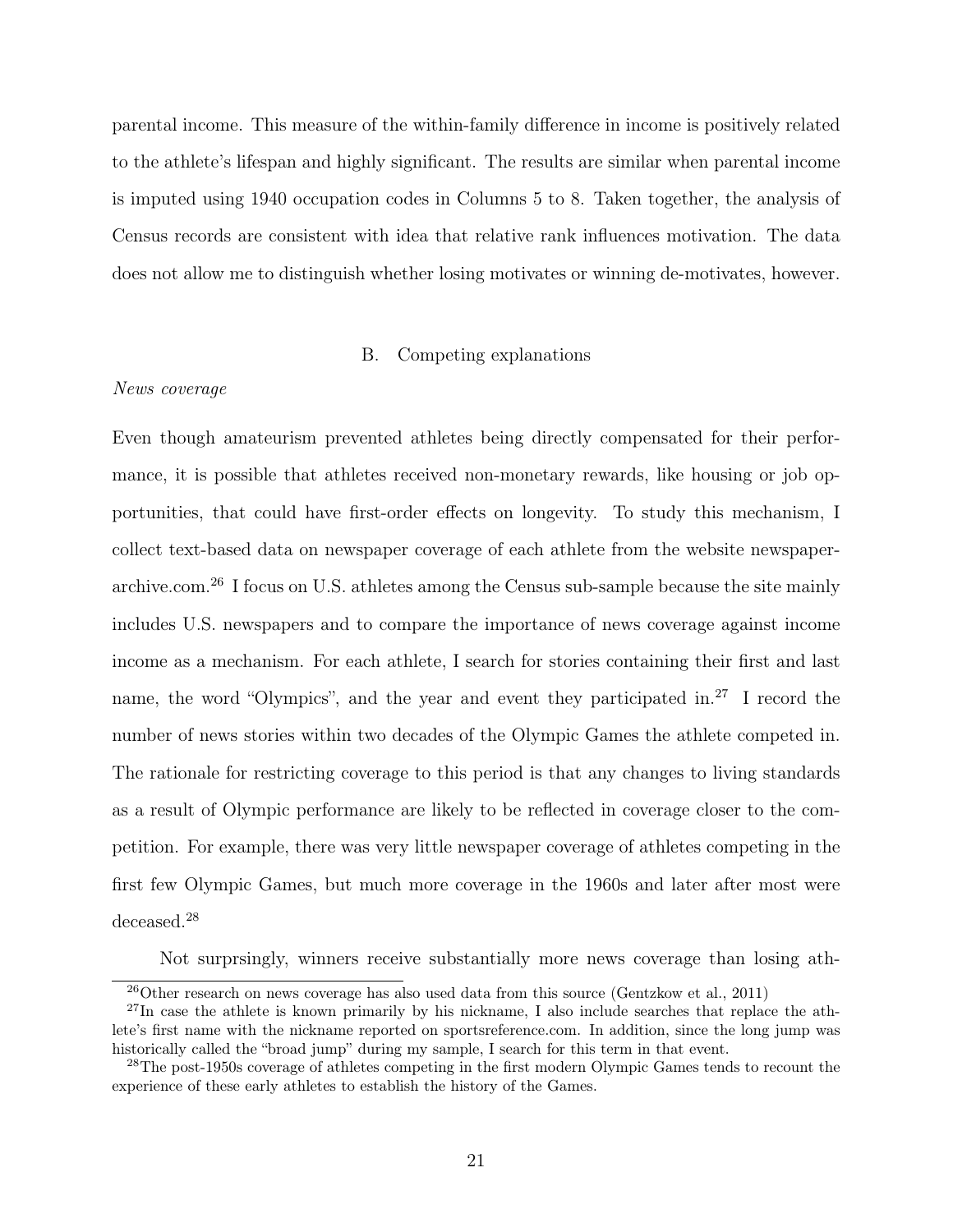lete—between 2 and 3 times as much. Yet news coverage is not correlated with lifespan. Table XII reports hazard regressions that include newspaper coverage variables estimated on the U.S. sub-sample with Census records. Columns 1 and 2 present Cox regressions with variables for news coverage along with finishing place, with Column 1 including the count of stories and Column 2 including an indicator for over 50 stories to allow for non-linearity. Losing has a strong and statistically significant association with lifespan, while variables for news coverage do not. Columns 3 through 4 include variables for news coverage and income, omitting finishing place (which is positively correlated with coverage). As before, higher income is associated with lower hazards of death, and the coefficient estimates on news coverage are not statistically significant. Columns 5 and 6 include variables for finishing place, news coverage, and income. These regressions do not suggest that media exposure influences mortality.

# *Mean reversion*

The correlation between finishing place and mortality is unlikely to be driven by regression to the mean. Due to variability in performance, those ranked below the mean before the Olympics are likely to rank closer to the mean in the Olympic final. The winner in the Olympics may have previously been ranked closer to the mean, finding himself the fortunate recipient of good luck on the day that counts. As discussed earlier, such variation in performance is key to the identification strategy. For mean reversion to explain the relationship between losing and lifespan, however, performance would have to correlate contemporaneously with mortality risk. It seems possible that performance could correlate with other measures of current health, such as resting heart rate or  $VO<sub>2</sub>$  max, but unlikely it would correlate with long-term health outcomes like mortality.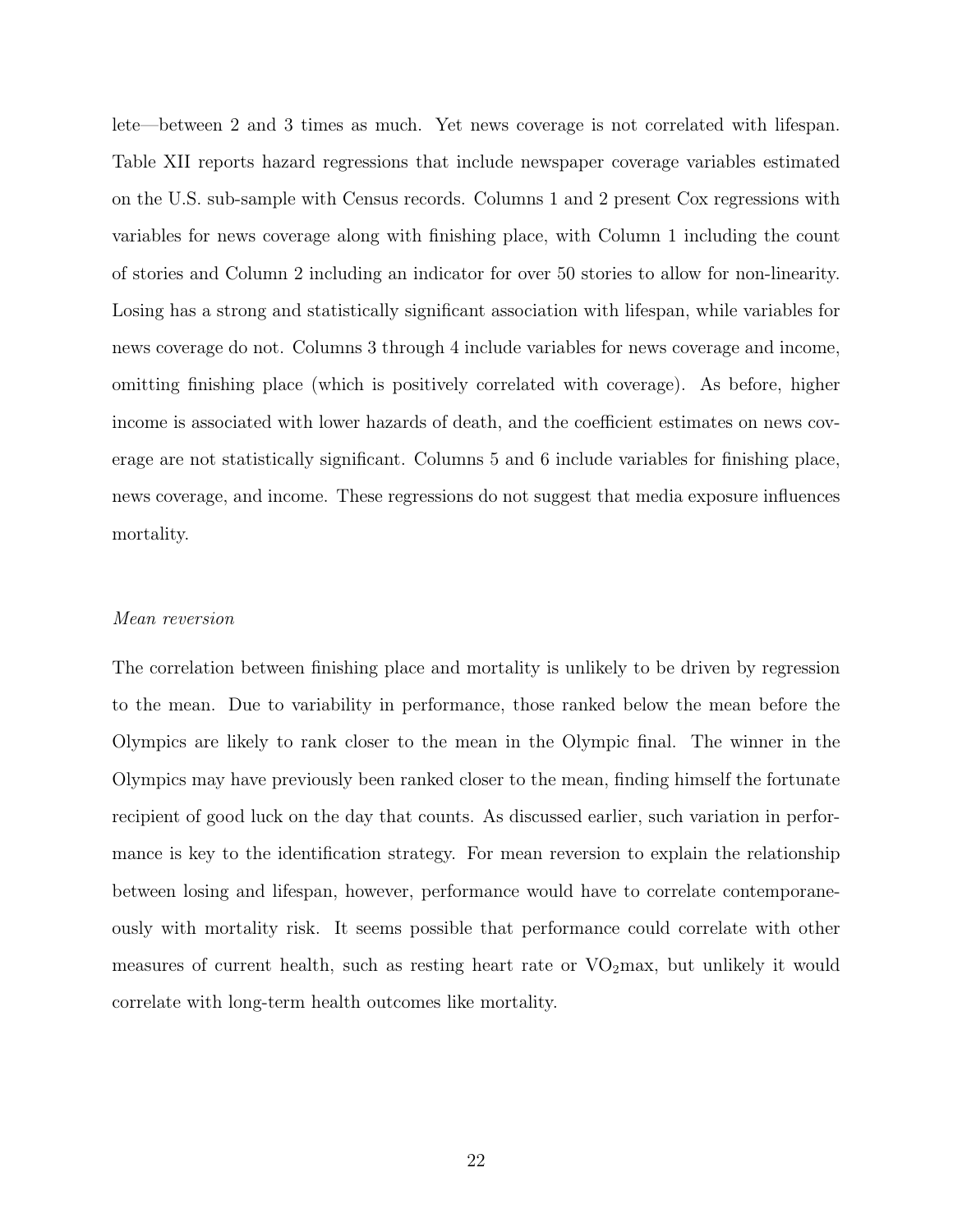# VIII. Conclusion

This paper has compared the longevity of Olympic Track and Field athletes to investigate how competition for status influences health. Counterintuitively, Silver medalists live over two years longer than Gold medalists, on average. The institutional features of the Olympic setting—though highly stylized—allow status to be cleanly identified. The sharp cutoff between winning and losing in the Olympic final helps to reduce possible unobserved heterogeneity between athletes. I also demonstrate that winners and losers are balanced in terms of observables like height, ability, and age, and that awarding status involves a large degree of randomness, likely because it is a physical contest held on a single day every four years. Specific features of the setting are also instrumental in isolating different channels between status and health. In particular, there is less concern of reverse causality here than other contests, at least during the period before the rise of performance-enhancing drugs that I study. The prevailing system of amateurism also prevented any compensation to be earned directly from competition. There also does not appear to be evidence of selection: Gold medalists do not have longer athletic careers and pre-Olympic rankings were often similar to Silver medalists.

Using individual Census records of each athlete and his family, I find empirical support for occupational choices and income earned after Olympic competition as a potential channel between status and health. Silver medalists pursued occupations that paid more money than those chosen by Gold medalists. Income, reported in the 1940 Census, is positively correlated with lifespan in the sample and fully accounts for the relationship between losing and mortality. To test whether childhood economic conditions were similar between Gold and Silver medalists, I link athletes to their family's earlier records in 1910, 1920, and 1930 Censuses and impute parental incomes based on their occupations. The failure to reject the null hypothesis that parental incomes were equal between Gold and Silver medalists provides another test of balance. Based on a range of specifications and estimation methods, it is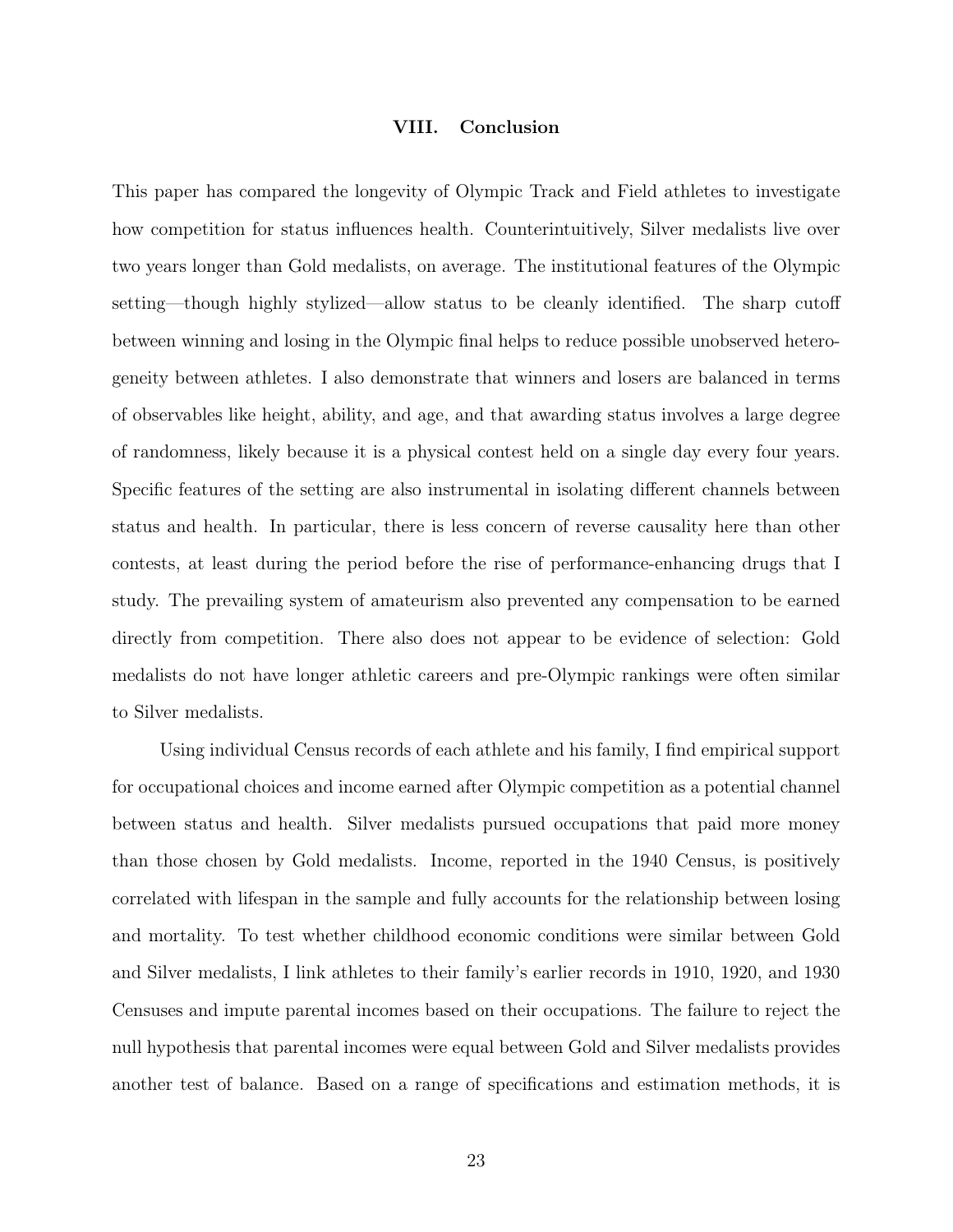unlikely that omitted variable bias explains these patterns. Since amateurism limited any income earned from competition, the analysis of Census records is consistent with relative rank influencing motivation. Data limitations prevent me from determining whether losing motivates or winning de-motivates, however. It is important to note that if Gold medalists enjoyed more income-related opportunities from winning than Silver medalists, such benefits should reduce Gold medalists' mortality risks, not increase them.

There are several limitations of the study. In terms of data, many decisions and shocks after the Olympics are unobserved. The Census records add key information about occupational choices, income, and marital status, but lifestyle factors are likely to matter as well. For example, decisions about smoking and alcohol consumption would be informative to study behavioral responses to winning and losing. Second, data on each athlete's income after the Olympics is measured only once in 1940. One would ideally observe multiple years of earnings, although lifetime earnings are clearly endogenous. For each athlete's parents, income must also be imputed in the pre-1940 Censuses based on occupation since it is not collected in the survey. Third, the sample size is small, especially on the U.S. sub-sample with Census records. A larger sample could help to improve precision of the estimates and increase confidence in the results. Finally, the setting of Olympic Track and Field raises questions about external validity. This study's findings may be applicable more broadly insofar as the pivotal events in people's lives resemble such competition.

Despite these limitations, this paper's findings challenge conventional wisdom and the conclusions from existing studies that being awarded higher status necessarily improves health (Marmot et al. 1978, 1991; Sylvestre, Huszti and Hanley 2006; Becker, Chay and Swaminathan 2007; Rablen and Oswald 2008). Instead, losing can have positive, first-order effects on longevity. The most important trials in our lives often involve a binary outcome, like victory or defeat. This paper's results suggest how people respond to such successes or failures can produce long-lasting consequences for health.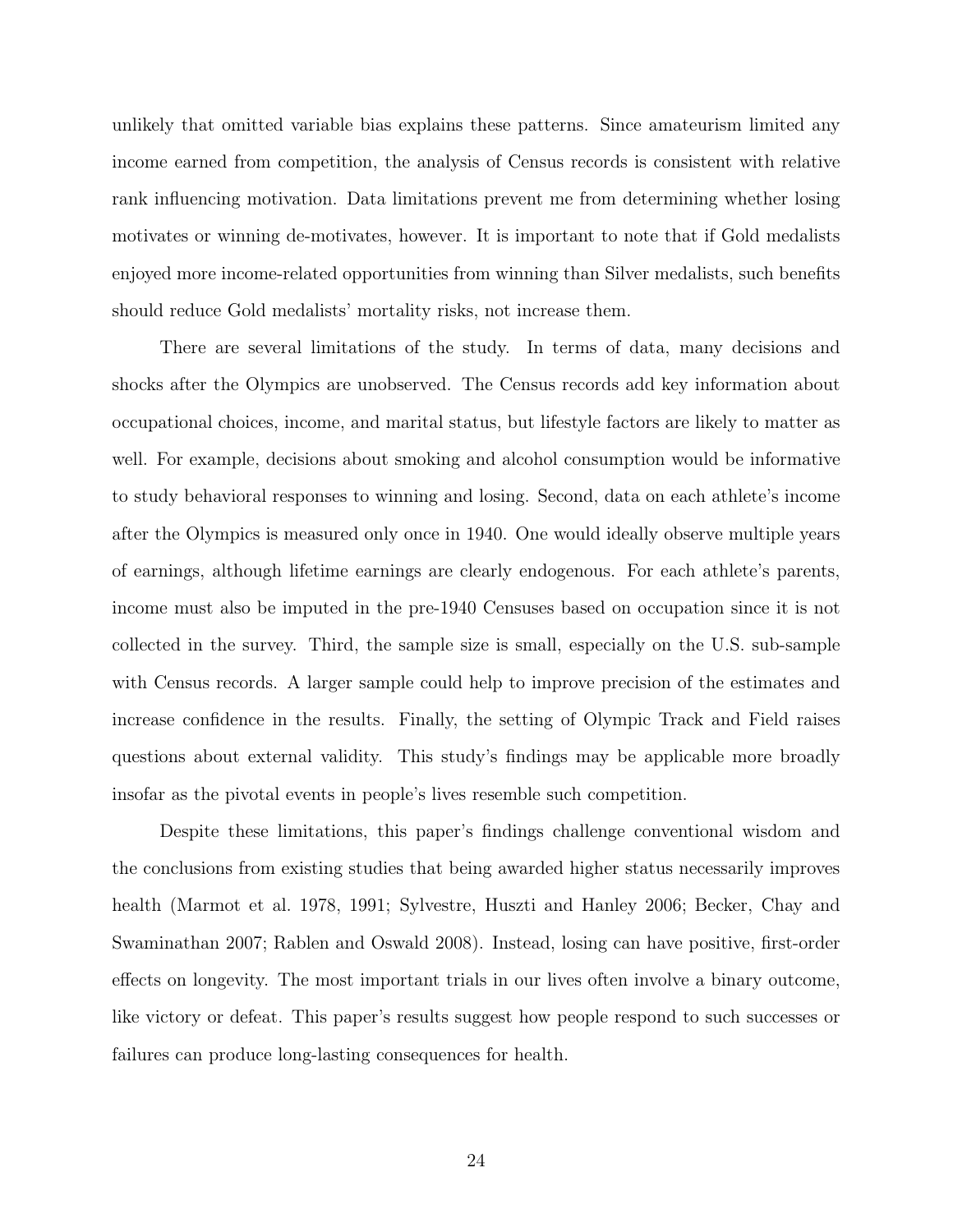#### References

- Abramitzky, Ran, Leah Platt Boustan, and Katherine Eriksson, "Europe's Tired, Poor, Huddled Masses: Self-Selection and Economic Outcomes in the Age of Mass Migration," *American Economic Review*, 2012, *102* (5), 1832–1856.
- $-$ ,  $-$ , and  $-$ , "A Nation of Immigrants: Assimilation and Economic Outcomes in the Age of Mass Migration," *Journal of Political Economy*, 2014, *122* (3), 467–506.
- Barankay, Iwan, "Rank Incentives: Evidence from a Randomized Workplace Experiment," 2012. , "Rankings and Social Tournaments: Evidence from a Crowd-Sourcing Experiment.," 2012.
- Becker, David, Kenneth Chay, and Shailender Swaminathan, "Mortality and the Baseball Hall of Fame: An Investigation into the Role of Status in Life Expectancy," *iHEA World Conference*, 2007.
- Bleakley, Hoyt and Joe Ferrie, "Shocking Behavior: Random Wealth in Antebellum Georgia and Human Capital Across Generations," *Quarterly Journal of Economics*, 2016.
- Case, Anne and Christina Paxson, "The Long Reach of Childhood Health and Circumstance: Evidence from the Whitehall II Study," *Economic Journal*, 2011, *121* (554), F183–F204.
- Chandra, Amitabh and Tom Vogl, "Rising up with shoe leather? A comment on Fair Society, Healthy Lives (The Marmot Review)," *Social Science & Medicine*, 2010, *71*, 1227–1230.
- Clark, Andrew and Andrew Oswald, "Satisfaction and Comparison Income," *Journal of Public Economics*, 1996, *61* (3), 359–381.
- Clarke, Philip, Simon Walter, Andrew Hayen, William Mallon, Jeroen Heijmans, and David Studdert, "Survival of the fittest: retrospective cohort study of the longevity of Olympic medallists in the modern era," *BMJ*, December 2012, *345*, e8308–e8308.
- Cutler, David, Adriana Lleras-Muney, and Tom Vogl, "Socioeconomic Status and Health: Dimensions and Mechanisms," in Sherry Glied and Smith, eds., *The Oxford Handbook of Health Economics*, Oxford University Press, 2011.
- Deaton, Angus, "Health, Inequality, and Economic Development," *Journal of Economic Literature*, 2003, *41*, 113–158.
- and Christina Paxson, "Mortality, Education, Income, and Inequality among American Cohorts," in David Wise, ed., *Themes in the Economics of Aging*, University of Chicago Press, 2001, pp. 129–170.
- Easterlin, Richard, "Will Raising the Incomes of All Increase the Happiness of All?," *Journal of Economic Behavior and Organization*, 1995, *27*, 35–47.
- Economist, "All that glisters: How much is an Olympic gold medal worth?," *The Economist*, April 2012.
- Epstein, C.R. and R.J. Epstein, "Death in The New York Times: The Price of Fame is a Faster Flame," *QJM*, 2013, *106* (6), 517–521.
- Falk, Armin and Marcus Knell, "Choosing the Joneses: Endogenous Goals and Reference Standards," *Scandinavian Journal of Economics*, 2004, *106* (3), 417–435.
- Flatters, Ron, *Thorpe Preceded Deion, Bo*, ESPN, Sports Century, 2000.
- Frank, Robert, *Choosing the Right Pond*, New York: Oxford University Press, 1985.
- Frijters, Paul, John Haisken-DeNew, and Michael Shields, "The Increasingly Mixed Proportaional Hazards Model: An Application to Socioeconomic Status, Health Shocks, and Mortality," *Journal of Business and Economic Statistics*, 2011, *29* (2), 271–281.
- Gentzkow, Matthew, Matthew Shapiro, and Michael Sinkinson, "The Effect of Newspaper Entry and Exit on Electoral Politics," *American Economic Review*, 2011, *101*, 2980–3018.
- Heffetz, Ori, "A Test of Conspicuous Consumption: Visibility and Income Elasticities," *Review of Economics and Statistics*, 2011, *93* (4), 1101–1117.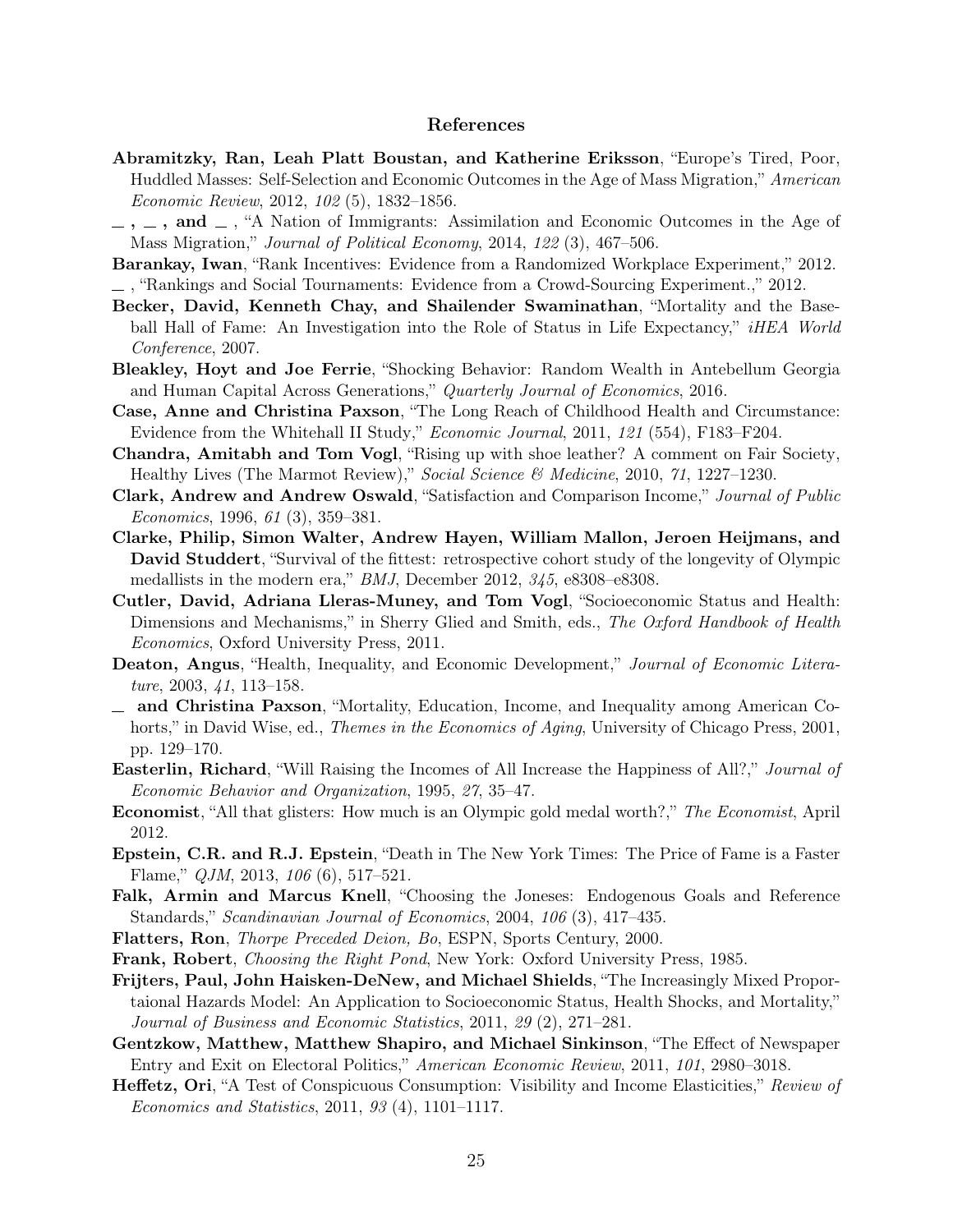- and Robert Frank, "Preferences for Status: Evidence and Economic Implications," in Jess Benhabib, Alberto Bisin, and Matthew Jackson, eds., *Handbook of Social Economics*, Vol. 1A, The Netherlands: Elsevier, 2011, pp. 69–91.
- Koszegi, Botond and Matthew Rabin, "A Model of Reference-Dependent Preferences," *Quarterly Journal of Economics*, 2006, *121* (4), 1133–1165.
- Luttmer, Erzo, "Neighbors as Negatives: Relative Earnings and Well-Being," *Quarterly Journal of Economics*, 2005, *120* (3), 963–1002.
- Margo, Robert, "Wages and Wage Inequality," in Susan Carter, Sigmund Gartner, Michael Haines, Alan Olmstead, Richard Sutch, and Gavin Wright, eds., *Historical Statistics of the United States*, New York: Cambridge University Press, 2006.
- Marmot, M and A Feeney, "General explanations for social inequalities in health," *IARC Scientific Publications*, 1997, (138), 207–228.
- Marmot, M G, G D Smith, S Stansfeld, C Patel, F North, J Head, I White, E Brunner, and A Feeney, "Health inequalities among British civil servants: the Whitehall II study," *Lancet*, June 1991, *337* (8754), 1387–1393.
- $\equiv$ , G Rose, M Shipley, and P J Hamilton, "Employment grade and coronary heart disease in British civil servants.," *Journal of Epidemiology and Community Health*, December 1978, *32* (4), 244–249.
- Marmot, M, M Shipley, E Brunner, and H Hemingway, "Relative contribution of early life and adult socioeconomic factors to adult morbidity in the Whitehall II study," *Journal of epidemiology and community health*, May 2001, *55* (5), 301–307.
- Marmot, Michael and Eric Brunner, "Cohort Profile: The Whitehall II Study," *International Journal of Epidemiology*, 2005, *34*, 251–256.
- McGraw, A. Peter, Barbara Mellers, and Philip Tetlock, "Expectations and Emotions of Olympic Athletes," *Journal of Experimental Social Psychology*, 2005, *41*, 438–446.
- Medvec, Victoria, Scott Madey, and Thomas Gilovich, "When Less is More: Counterfactual Thinking and Satisfaction among Olympic Medalists," *Journal of Personality and Social Psychology*, 1995, *69* (4), 603–10.
- Nagelkerke, Nico J.D., "A Note on a General Definition of the Coefficient of Determination," *Biometrika*, 1991, *78* (3), 691–692.
- Olshansky, S. Jay and Bruce Carnes, "Ever Since Gompertz," *Demography*, 1997, *34* (1), 1–15.
- Perrottet, Tony, *The Naked Olympics*, New York: Random House, 2004.
- Rablen, Matthew and Andrew Oswald, "Mortality and immortality: The Nobel Prize as an experiment into the effect of status upon longevity," *Journal of Health Economics*, 2008, *27* (6), 1462–1471.
- Rayo, Luis and Gary Becker, "Evolutionary Efficiency and Happiness," *Journal of Political Economy*, 2007, *115* (2), 302–336.
- $\Box$  and  $\Box$ , "Habits, Peers, and Happiness: An Evolutionary Perspective," *American Economic Review Papers & Proceedings*, 2007, *97* (2), 487–491.
- Royston, Patrick, "Explained Variation for Survival Models," *Stata Journal*, 2006, *6* (1), 83–96.
- Samaras, Thomas, "How height is related to our health and longevity: A review," *Nutrition and Health*, 2012, *21* (4), 247–261.
- Sapolsky, Robert, "The Influence of Social Hierarchy on Primate Health," *Science*, 2005, *308*, 648–652.
- Sheppard, Mel, "Spiked Shoes and Cinder Paths: An Athlete's Story," in "Sport Story Magazine" 1924.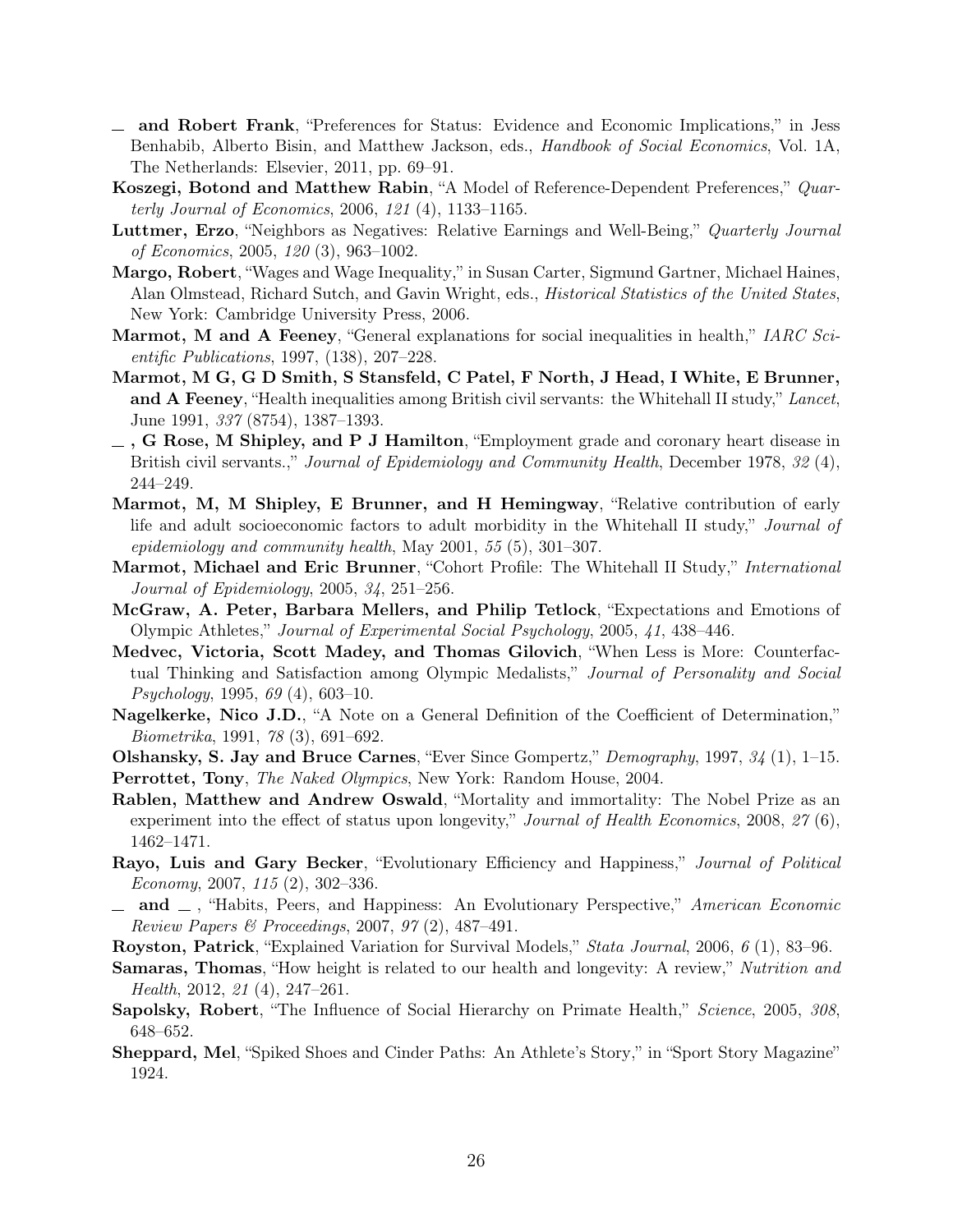- Smith, James, "Healthy Bodies and Thick Wallets: The Dual Relation Between Health and Economic Status," *Journal of Economic Perspectives*, 1999, *13* (2), 145–166.
- Sylvestre, Marie-Pierre, Ella Huszti, and James A Hanley, "Do OSCAR winners live longer than less successful peers? A reanalysis of the evidence," *Annals of internal medicine*, 2006, *145* (5), 361–363.
- Tran, Anh and Richard Zeckhauser, "Rank as an inherent incentive: Evidence from a field experiment," *Journal of Public Economics*, 2012, *96* (9), 645–650.
- Tung, Jenny, Luis Barreiro, Zachary Johnson, Kasper Hansen, Vasiliki Michopoulos, Donna Toufexis, Katelyn Michelini, Mark Wilson, and Yoav Gilad, "Social Environment is Associated with Gene Regulatory Variation in the Rhesus Macaque Immune System," *Proceedings of the National Academy of Sciences*, 2012, *109* (17), 6490–6495.
- Vaananen, Ari, Aki Koskinen, Matti Joensuu, Mika Kivimaki, Jussi Vahtera, Anne Kouvonen, and Paavo Jappinen, "Lack of Predictability at Work and Risk of Acute Myocardial Infarction: An 18-Year Prospective Study of Industrial Employees," *American Journal of Public Health*, 2012, *98* (12), 2264–2271.

WADA, World Anti-Doping Agency, *A Brief History of Anti-Doping* 2010.

Wadler, Gary, *Doping in Sport: From Strychnine to Genetic Enhancement, It's a Moving Target* 1998.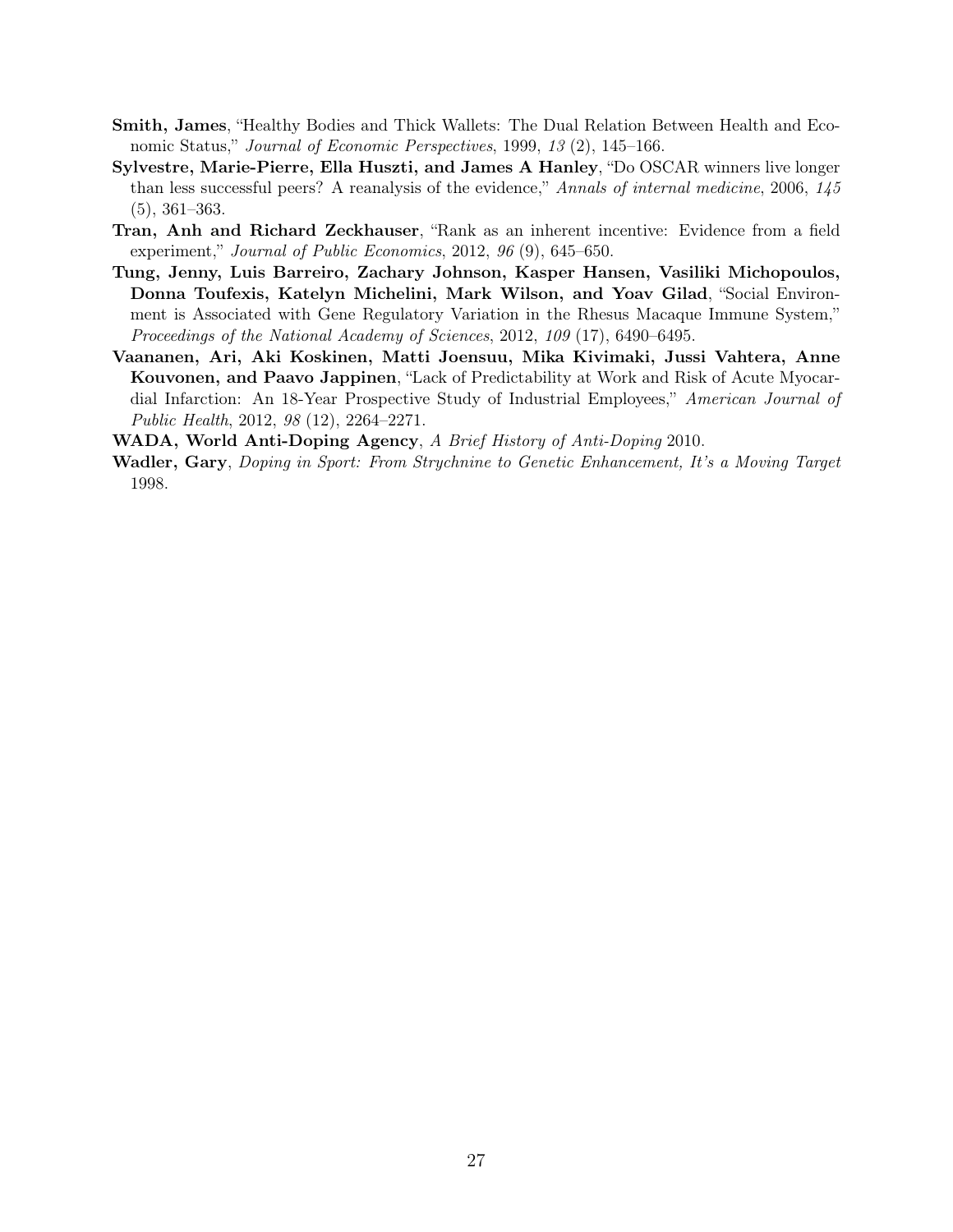

Figure I: Kaplan-Meier Survival Curves by Finishing Place

Note: This figure plots the proportion of athletes still alive at each age by Gold or Silver medal status. The difference in area between the two curves is equivalent to the difference in lifespan. On average, Silver medalists live 1.2 years longer than Gold medalists based on the raw data plotted here.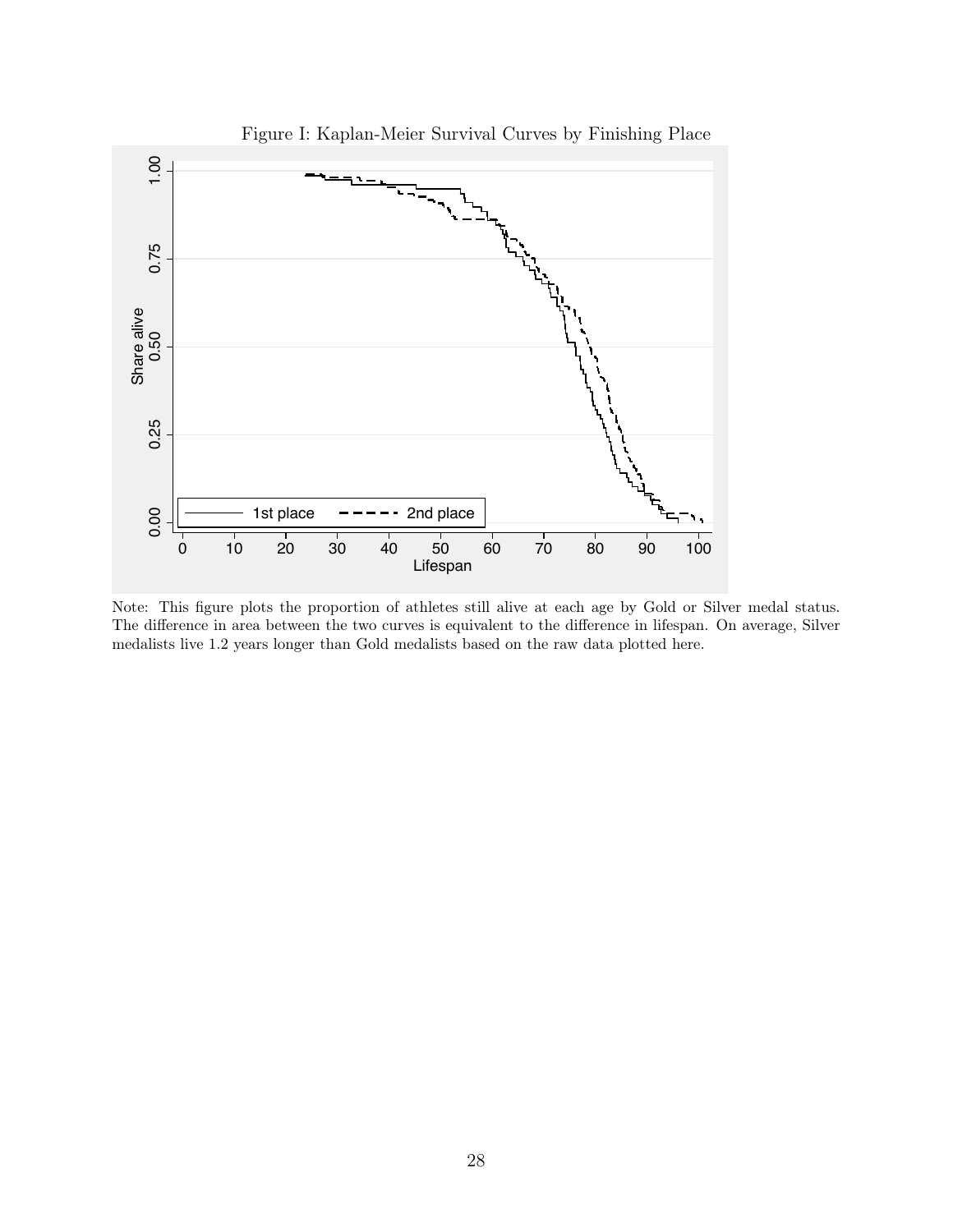

Figure II: Scatterplot of Lifespan Against Difference Between pre-Olympic Ranking and Olympic Finish

Note: This scatterplot displays the lifespan for each observation in the sample on the vertical axis. The horizontal difference plots the athlete's ranking based on pre-Olympic performance. Silver medalists are indicated by hollow circles and Gold medalists are indicated by solid circles. While most Gold and Silver medalists were ranked within the top 5, there are several Silver medalists who were ranked well outside the top 25, and lifespan appears to be higher for such athletes.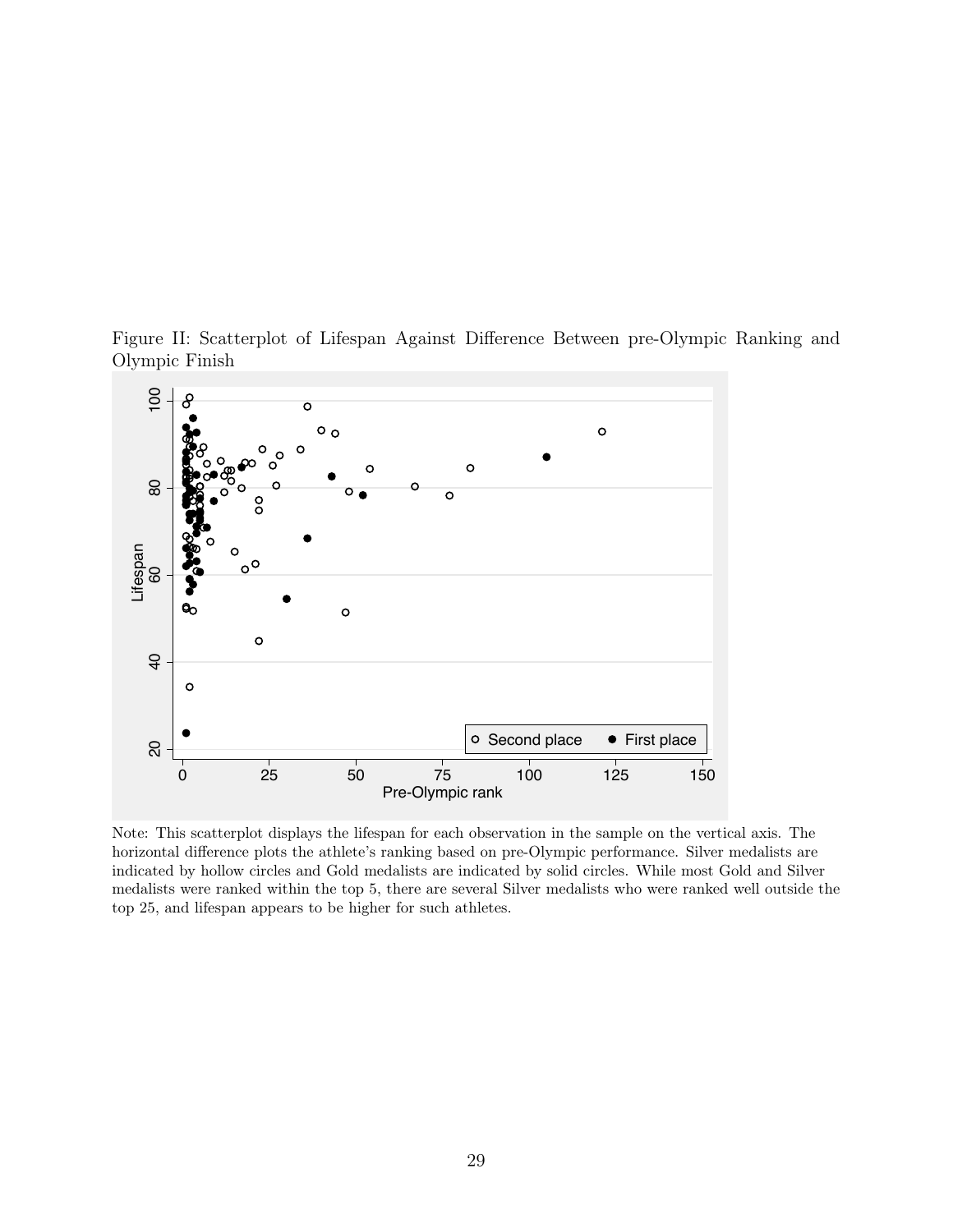| Variable              | Mean       | s.d.  | Min   | Max    | Ν   |
|-----------------------|------------|-------|-------|--------|-----|
| Lifespan              | 73.99      | 14.91 | 23.73 | 100.77 | 187 |
| Year of birth         | 1898.43    | 14.84 | 1869  | 1926   | 187 |
| World Record holder   | 0.03       | 0.18  |       |        | 187 |
| Height<br>(cm)        | 180.51     | 7.13  | 160   | 195    | 146 |
| Weight (<br>(kg)      | 74.57      | 11.87 | 51    | 110    | 143 |
| Distance event        | 0.16       | 0.37  |       |        | 187 |
| Middle-distance event | 0.10       | 0.30  |       |        | 187 |
| Sprints event         | 0.22       | 0.42  |       |        | 187 |
| Field event           | 0.32       | 0.47  |       |        | 187 |
| Throwing event        | $\rm 0.16$ | 0.36  |       |        | 187 |

Table I: Lifespan Regressions with Event and Year Fixed Effects

Note: This table displays statistics on lifespan and various observables for Gold and Silver medalists.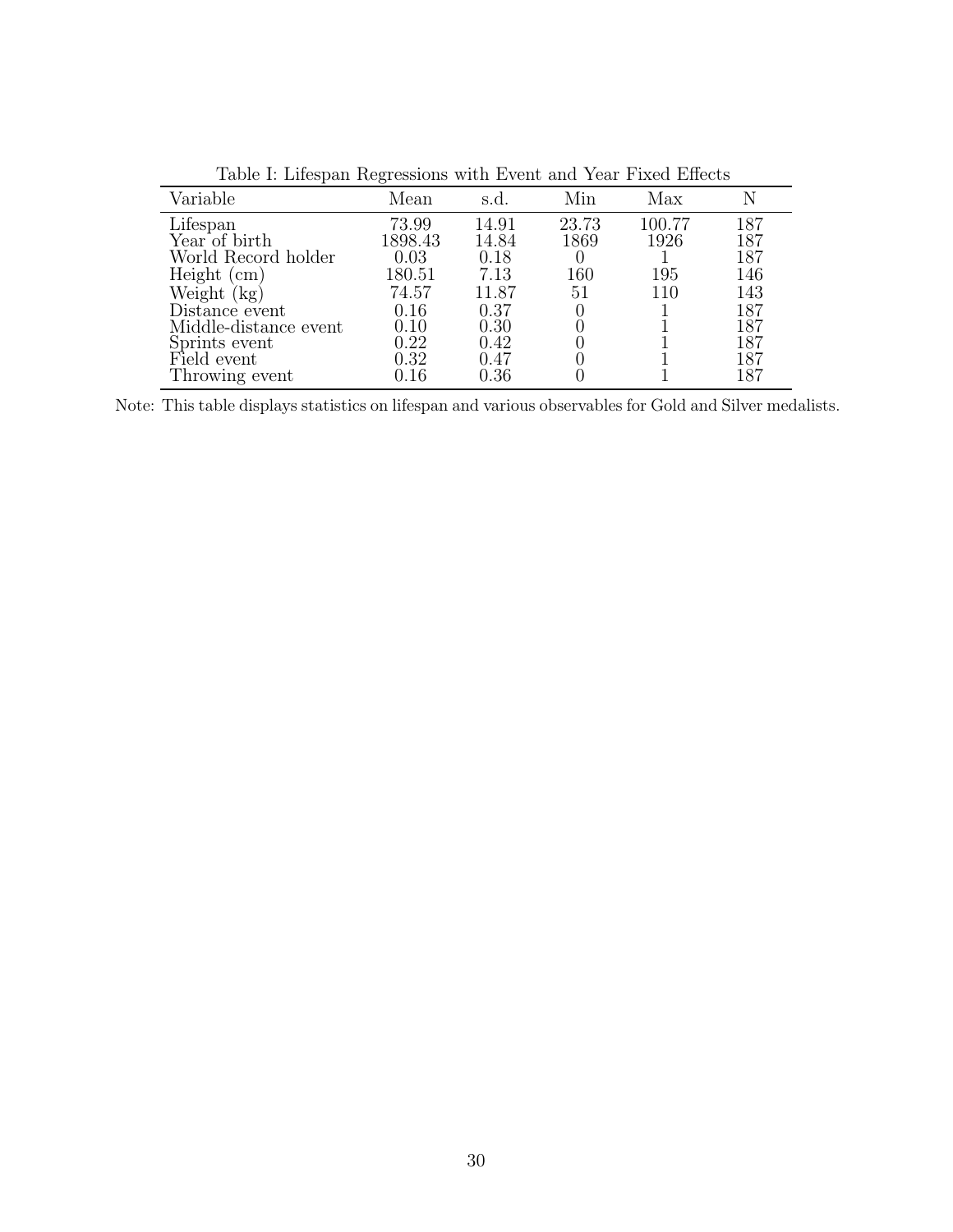| Table II: Balance Tests |                               |                                |            |                             |  |  |  |  |  |  |
|-------------------------|-------------------------------|--------------------------------|------------|-----------------------------|--|--|--|--|--|--|
| Variable                | 1st place<br>mean<br>$(N=78)$ | 2nd place<br>mean<br>$(N=109)$ | Difference | $p$ -value of<br>difference |  |  |  |  |  |  |
| Year of birth           | 1898.0                        | 1898.7                         | $-0.69$    | 0.755                       |  |  |  |  |  |  |
| World Record holder     | 0.03                          | 0.04                           | $-0.01$    | 0.674                       |  |  |  |  |  |  |
| Height (cm)             | 181.28                        | 179.89                         | 1.39       | 0.244                       |  |  |  |  |  |  |
| Weight $(kg)$           | 75.32                         | 73.95                          | 1.38       | 0.492                       |  |  |  |  |  |  |
| Distance event          | 0.17                          | 0.16                           | 0.01       | 0.844                       |  |  |  |  |  |  |
| Middle-distance event   | 0.09                          | 0.11                           | $-0.02$    | 0.650                       |  |  |  |  |  |  |
| Sprints event           | 0.24                          | 0.21                           | 0.03       | 0.599                       |  |  |  |  |  |  |
| Field event             | 0.35                          | 0.29                           | 0.05       | 0.446                       |  |  |  |  |  |  |
| Throwing event          | 0.13                          | 0.17                           | $-0.05$    | 0.390                       |  |  |  |  |  |  |

Note: This table displays means of year of birth, height, weight, the types of events, and the fraction of World Record holders for Gold and Silver medalists. The final column presents the p-value from the t-test that the means of the corresponding variable are equal between Gold and Silver medalists. There are not statistically significant differences in these observables between the two groups of athletes. Height data is available for 146 athletes. Weight data is available for 143 athletes. The other variables are available for 187 athletes.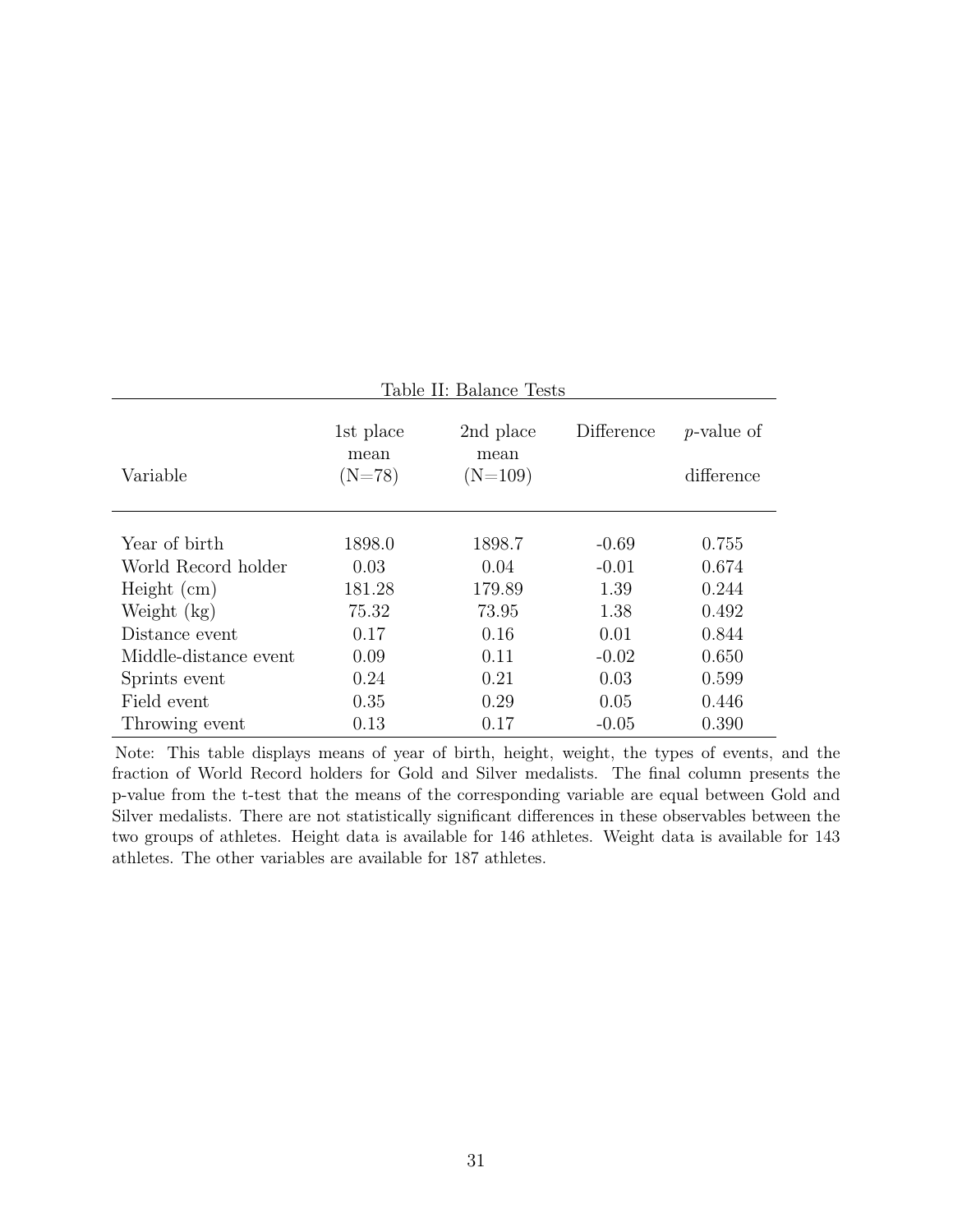|                                              | (1)                   | $\left( 2\right)$     | (3)                   | (4)                   | (5)                   | (6)                   |
|----------------------------------------------|-----------------------|-----------------------|-----------------------|-----------------------|-----------------------|-----------------------|
|                                              | $\cos$                | $\cos$                | <b>MPH</b>            | <b>MPH</b>            |                       | Gompertz Gompertz     |
| Lose $(1 = yes, 0 = no)$                     | $0.714*$<br>$(-1.87)$ | $0.719*$<br>$(-1.84)$ | $0.730*$<br>$(-1.76)$ | $0.736*$<br>$(-1.71)$ | $0.730*$<br>$(-1.76)$ | $0.736*$<br>$(-1.71)$ |
| Year of birth                                | 0.989<br>$(-0.34)$    | 0.990<br>$(-0.30)$    | 0.996<br>$(-0.13)$    | 0.997<br>$(-0.09)$    | 0.996<br>$(-0.13)$    | 0.997<br>$(-0.09)$    |
| Ever set World Record<br>$(1 = yes, 0 = no)$ |                       | 0.802<br>$(-0.42)$    |                       | 0.804<br>$(-0.41)$    |                       | 0.804<br>$(-0.41)$    |
| Year effects                                 | Yes                   | Yes                   |                       |                       | Yes                   | Yes                   |
| Individual event effects                     | Yes                   | Yes                   |                       |                       | Yes                   | Yes                   |
| Country effects                              | N <sub>o</sub>        | No                    | No                    | No                    | N <sub>o</sub>        | N <sub>o</sub>        |
| Event class effects                          | N <sub>o</sub>        | N <sub>o</sub>        | N <sub>o</sub>        | No                    | N <sub>o</sub>        | N <sub>o</sub>        |
| Frailty                                      | None                  | None                  |                       | Individual Individual | None                  | None                  |
| Observations<br>Log likelihood               | 187<br>$-763.06$      | 187<br>$-762.98$      | 187<br>82.77          | 187<br>82.86          | 187<br>82.77          | 187<br>82.86          |

Table III: Lifespan Regressions with Event and Year Fixed Effects

Note: This table presents exponentiated coefficient estimates (hazard ratios) from survival model regressions. Losing is defined as finishing in second place. Columns 1 and 2 estimate Cox models. Columns 3 and 4 estimate Mixed Proportional Hazards (MPH) models that assume the hazard follows a Gompertz distribution and allows for individual heterogeneity. Columns 5 and 6 estimates survival models that assume a Gompertz distribution for the hazard without allowing for individual heterogeneity. The coefficient estimate below 1 on losing indicates the hazard of death is lower among Silver medalists than Gold medalists. Robust *t*-statistics clustered by event-year in parentheses, except in models with individual heterogeneity (frailty).  $*_{p}$  < 0.1,  $^{**}p<0.05,$   $^{***}p<0.01.$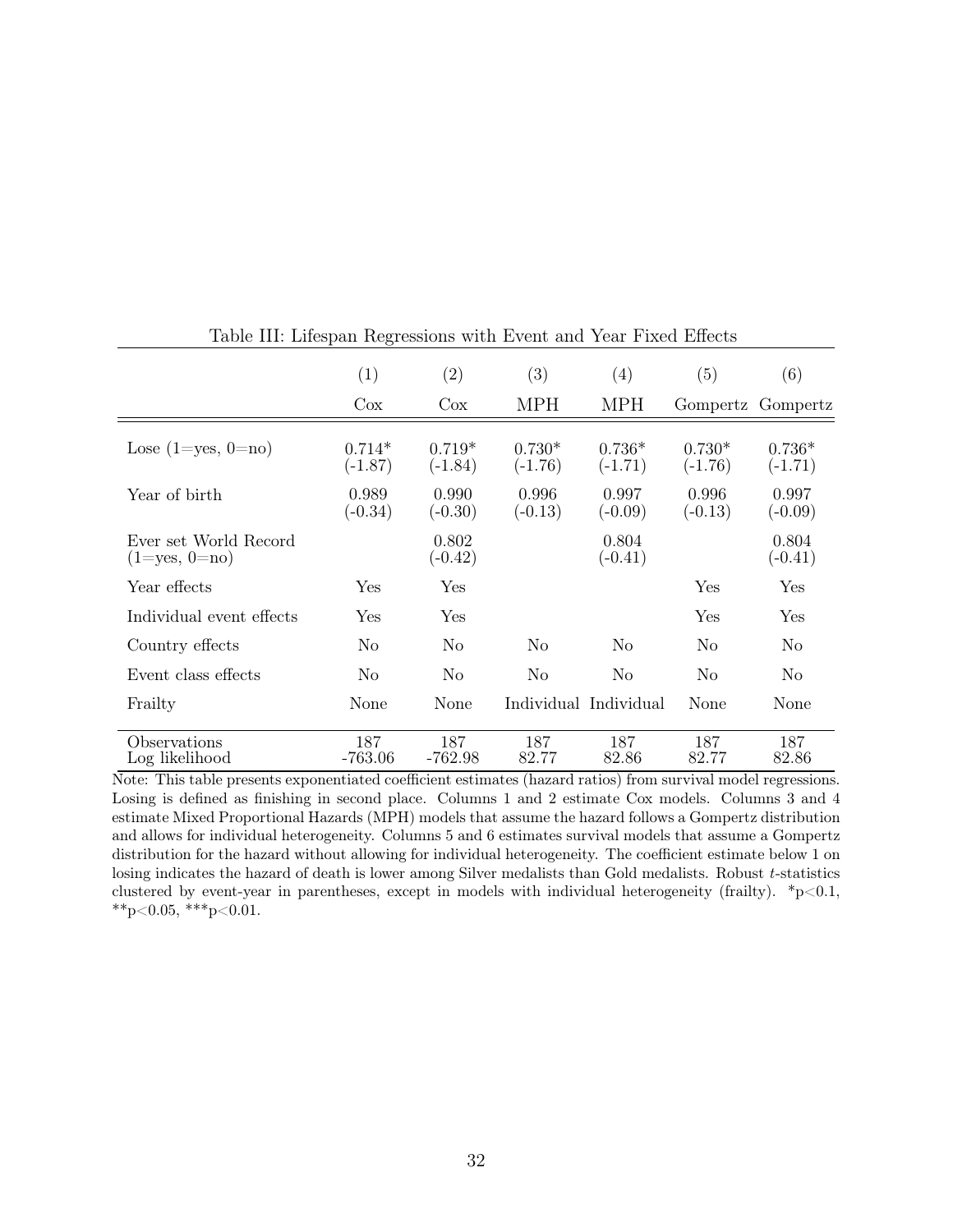|                                              | (1)                              | (2)                    | (3)                   | (4)                   | (5)                    | (6)                              | $\left( 7\right)$      | (8)                    |  |  |
|----------------------------------------------|----------------------------------|------------------------|-----------------------|-----------------------|------------------------|----------------------------------|------------------------|------------------------|--|--|
|                                              | Cox                              | $\cos$                 | <b>MPH</b>            | <b>MPH</b>            | Cox                    | $\cos$                           |                        | Gompertz Gompertz      |  |  |
|                                              | Sample: 1st vs. 2nd - 4th places |                        |                       |                       |                        | Sample: 1st vs. 2nd - 8th places |                        |                        |  |  |
| Lose $(1 = yes, 0 = no)$                     | $0.740**$<br>$(-2.40)$           | $0.740**$<br>$(-2.40)$ | $0.763*$<br>$(-1.94)$ | $0.763*$<br>$(-1.93)$ | $0.754**$<br>$(-2.48)$ | $0.754**$<br>$(-2.48)$           | $0.779**$<br>$(-2.21)$ | $0.778**$<br>$(-2.21)$ |  |  |
| Year of birth                                | 1.007<br>(0.37)                  | 1.008<br>(0.41)        | 1.009<br>(0.47)       | 1.009<br>(0.48)       | 1.013<br>(1.01)        | 1.013<br>(1.02)                  | 1.014<br>(1.12)        | 1.014<br>(1.10)        |  |  |
| Ever set World Record<br>$(1 = yes, 0 = no)$ |                                  | 0.870<br>$(-0.25)$     |                       | 0.960<br>$(-0.10)$    |                        | 0.967<br>$(-0.06)$               |                        | 1.138<br>(0.31)        |  |  |
| Year effects                                 | Yes                              | Yes                    | Yes                   | Yes                   | Yes                    | Yes                              | Yes                    | Yes                    |  |  |
| Individual event effects                     | Yes                              | Yes                    | Yes                   | Yes                   | Yes                    | Yes                              | Yes                    | Yes                    |  |  |
| Country effects                              | No.                              | N <sub>o</sub>         | N <sub>o</sub>        | No                    | N <sub>o</sub>         | N <sub>o</sub>                   | N <sub>o</sub>         | N <sub>o</sub>         |  |  |
| Event class effects                          | No                               | N <sub>o</sub>         | No                    | N <sub>o</sub>        | N <sub>o</sub>         | N <sub>o</sub>                   | $\rm No$               | N <sub>o</sub>         |  |  |
| Frailty                                      | None                             | None                   |                       | Individual Individual | None                   | None                             | None                   | None                   |  |  |
| Observations<br>Log likelihood               | 395<br>$-1938.4$                 | 395<br>$-1938.4$       | 395<br>131.0          | 395<br>131.0          | 658<br>$-3567.8$       | 658<br>$-3567.8$                 | 658<br>185.5           | 658<br>185.5           |  |  |

Table IV: Survival Regressions Including Other Olympic Finalists

Note: This table presents exponentiated coe fficient estimates (hazard ratios) from survival regressions that include other finalists. Columns <sup>1</sup> to <sup>4</sup> present results that compare Gold medalists to <sup>p</sup>laces 2 through 4 and Columns 5 through 8 compare Gold medalists to <sup>p</sup>laces 2 through 8. MPH models failed to converge when including all finalists, and so columns 7 and 8 present results from Gompertz regressions for comparison. In all models, the coe fficient estimates are similar to the main results presented in Tables 3. Robust *<sup>t</sup>*-statistics clustered by event-year in parentheses, except in MPH models with individual heterogeneity.  $\frac{1}{2}p<0.1$ ,  $\frac{1}{2}p<0.05$ ,  $\frac{1}{2}p<0.01$ .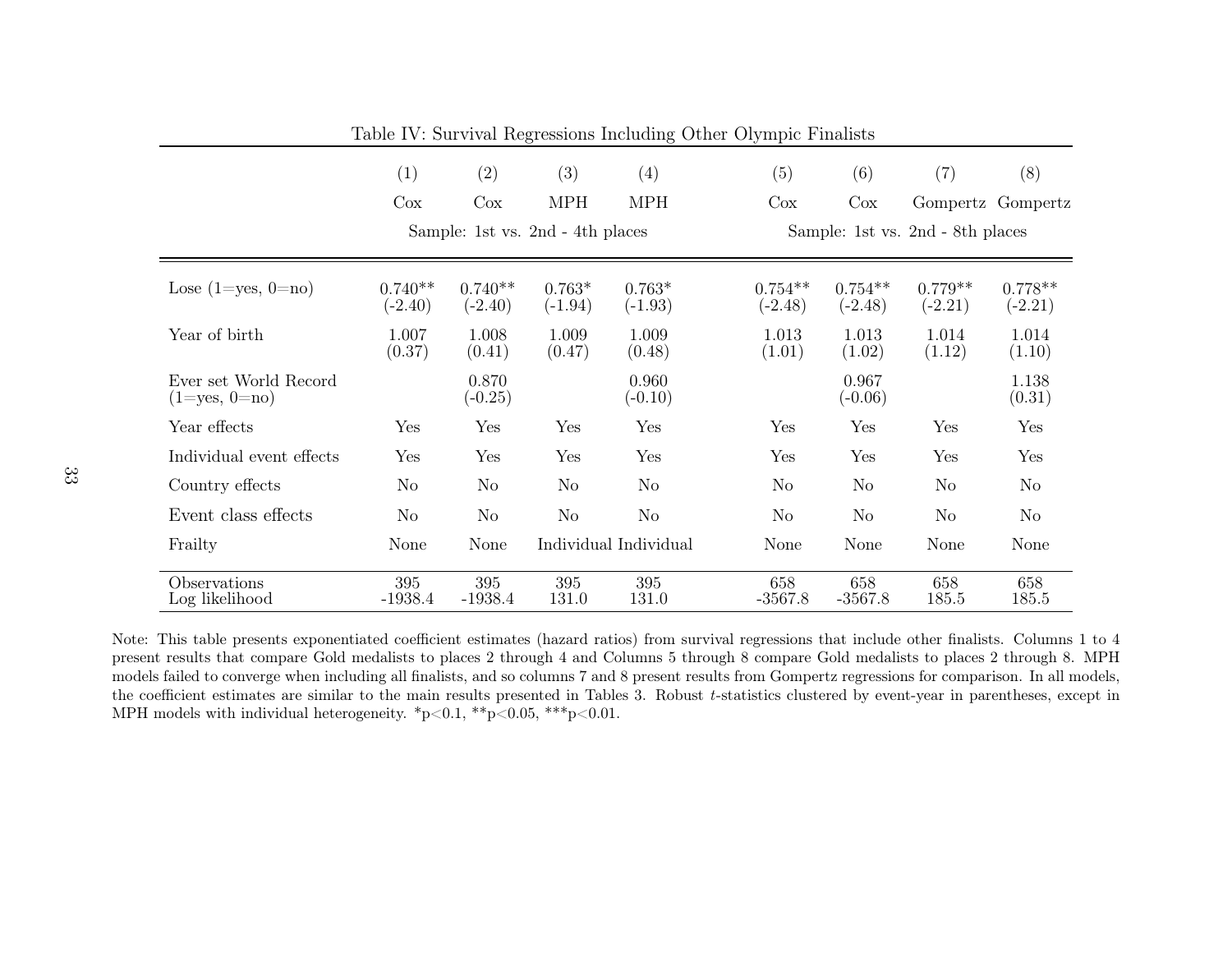|                                | (1)                     | (2)                    | (3)                        | (4)                    | (5)                     | (6)                              | (7)                     | (8)                     |  |
|--------------------------------|-------------------------|------------------------|----------------------------|------------------------|-------------------------|----------------------------------|-------------------------|-------------------------|--|
|                                |                         |                        | Sample: 1st vs. 2nd places |                        |                         | Sample: 1st vs. 2nd - 4th places |                         |                         |  |
|                                | $\cos$                  | $\cos$                 | <b>MPH</b>                 | <b>MPH</b>             | $\cos$                  | $\cos$                           |                         | Gompertz Gompertz       |  |
| Lose $(1 = yes, 0 = no)$       | 0.760<br>$(-1.60)$      | $0.720*$<br>$(-1.69)$  | 0.759<br>$(-1.62)$         | $0.718*$<br>$(-1.73)$  | $0.741**$<br>$(-2.43)$  | $0.712**$<br>$(-2.42)$           | $0.759**$<br>$(-2.34)$  | $0.729**$<br>$(-2.39)$  |  |
| Year of birth                  | $0.977***$<br>$(-2.94)$ | $0.979**$<br>$(-2.42)$ | $0.978***$<br>$(-3.25)$    | $0.979**$<br>$(-2.40)$ | $0.983***$<br>$(-4.07)$ | $0.985***$<br>$(-2.75)$          | $0.983***$<br>$(-4.15)$ | $0.986***$<br>$(-2.78)$ |  |
| Height (cm)                    |                         | 1.016<br>(1.00)        |                            | 1.012<br>(0.83)        |                         | 1.012<br>(1.23)                  |                         | 1.010<br>(1.13)         |  |
| Year effects                   | N <sub>o</sub>          | N <sub>o</sub>         | No                         | No                     | N <sub>o</sub>          | $\rm No$                         | N <sub>o</sub>          | No                      |  |
| Individual event effects       | No                      | N <sub>o</sub>         | $\rm No$                   | N <sub>o</sub>         | N <sub>o</sub>          | $\rm No$                         | N <sub>o</sub>          | No                      |  |
| Country effects                | Yes                     | Yes                    | Yes                        | Yes                    | Yes                     | Yes                              | Yes                     | Yes                     |  |
| Event class effects            | Yes                     | Yes                    | Yes                        | Yes                    | Yes                     | Yes                              | Yes                     | Yes                     |  |
| Frailty                        | None                    | None                   |                            | Individual Individual  | None                    | None                             | None                    | None                    |  |
| Observations<br>Log likelihood | 187<br>$-773.9$         | 146<br>$-566.4$        | 187<br>72.3                | 146<br>55.8            | 395<br>$-1940.5$        | 294<br>$-1363.1$                 | 395<br>130.1            | 294<br>96.4             |  |

Table V: Lifespan Regressions with Country Fixed Effects

Note: This table presents exponentiated coefficient estimates (hazard ratios) from survival model regressions with country fixed <sup>e</sup>ffects. All regressions also include indicators for event classes (sprints, middle distance, distance, throws, field, and racewalk), rather than individual events as in Table 2. Appendix Table A.2 lists which individual events are grouped into one of the six event classes. Similar to Table 2, the coefficient estimate below 1 on losing indicates the hazard of death is lower among Silver medalists than Gold medalists. Robust *<sup>t</sup>*-statistics clustered by event-year in parentheses, except in shared frailty models. \*p<0.1, \*\*p<0.05, \*\*\*p<0.01.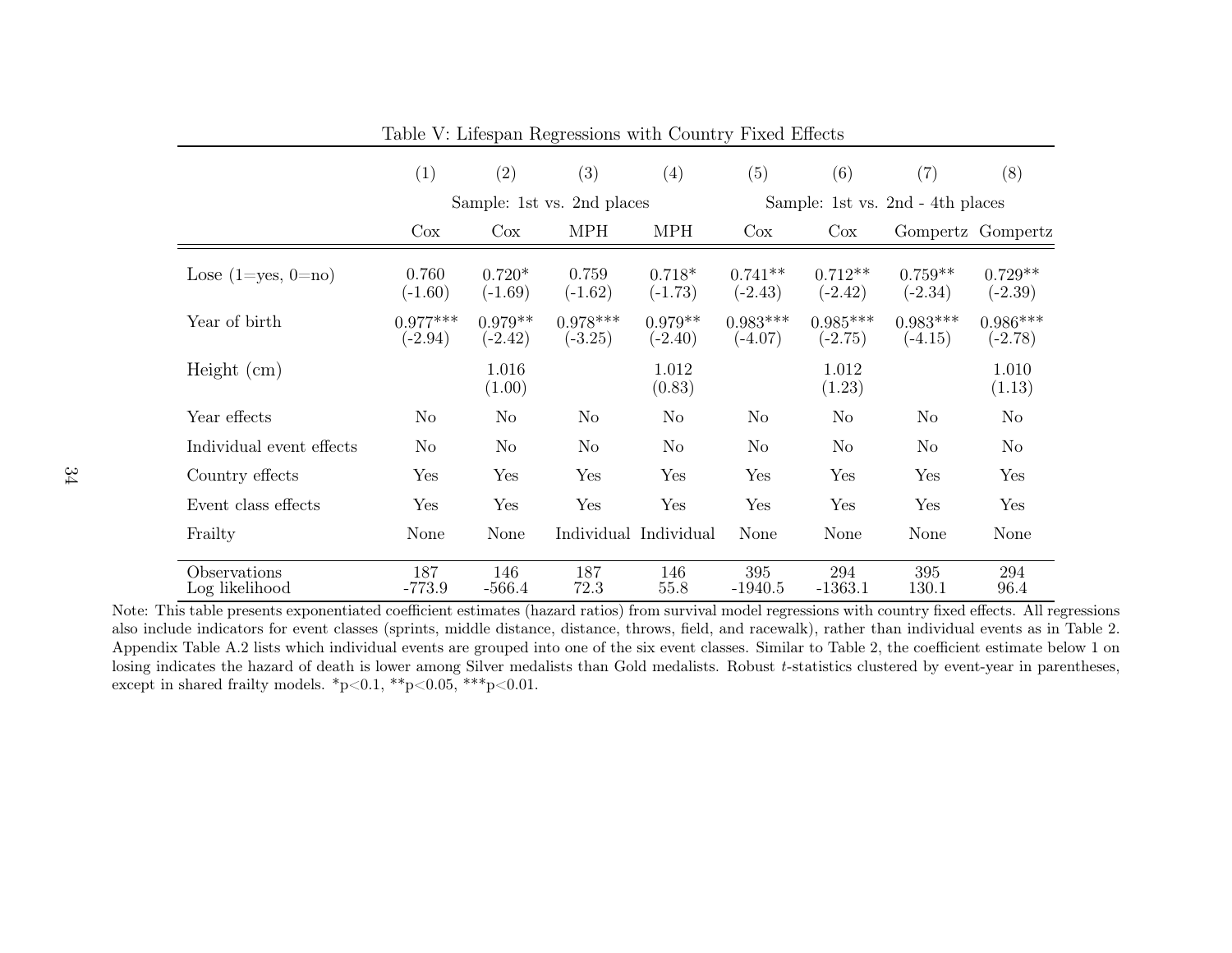| Table VI: Cox Regressions by Year of Olympic Games |                    |                    |                         |                         |  |  |  |  |  |
|----------------------------------------------------|--------------------|--------------------|-------------------------|-------------------------|--|--|--|--|--|
|                                                    | (1)                | (2)                | (3)                     | (4)                     |  |  |  |  |  |
|                                                    | $\cos$             | <b>MPH</b>         | $\cos$                  | Gompertz                |  |  |  |  |  |
|                                                    |                    | Years: 1896-1924   | Years: 1928-1948        |                         |  |  |  |  |  |
| Lose $(1 = yes, 0 = no)$                           | 0.932<br>$(-0.22)$ | 0.916<br>$(-0.30)$ | $0.471***$<br>$(-2.95)$ | $0.447***$<br>$(-3.12)$ |  |  |  |  |  |
| Year of birth                                      | 1.026<br>(0.35)    | 1.032<br>(0.50)    | $0.909**$<br>$(-2.25)$  | $0.922*$<br>$(-1.67)$   |  |  |  |  |  |
| Ever set World Record<br>$(1 = yes, 0 = no)$       |                    |                    |                         |                         |  |  |  |  |  |
| Year effects                                       | Yes                | Yes                | Yes                     | Yes                     |  |  |  |  |  |
| Individual event effects                           | Yes                | Yes                | Yes                     | Yes                     |  |  |  |  |  |
| Country effects                                    | N <sub>o</sub>     | N <sub>o</sub>     | N <sub>o</sub>          | N <sub>o</sub>          |  |  |  |  |  |
| Event class effects                                | N <sub>o</sub>     | N <sub>o</sub>     | No                      | $\rm No$                |  |  |  |  |  |
| Observations<br>Log likelihood                     | 86<br>$-270.4$     | 86<br>41.4         | 101<br>$-343.6$         | 101<br>69.6             |  |  |  |  |  |

Note: This table presents exponentiated coefficient estimates (hazard ratios) from Cox regressions that split the sample by years 1896 to 1924 (columns 1 and 2) and years 1928 to 1948 (columns 3 and 4). Robust *t*-statistics clustered by country-year in parentheses.  $p<0.1$ ,  $*p<0.05$ ,  $**p<0.01$ .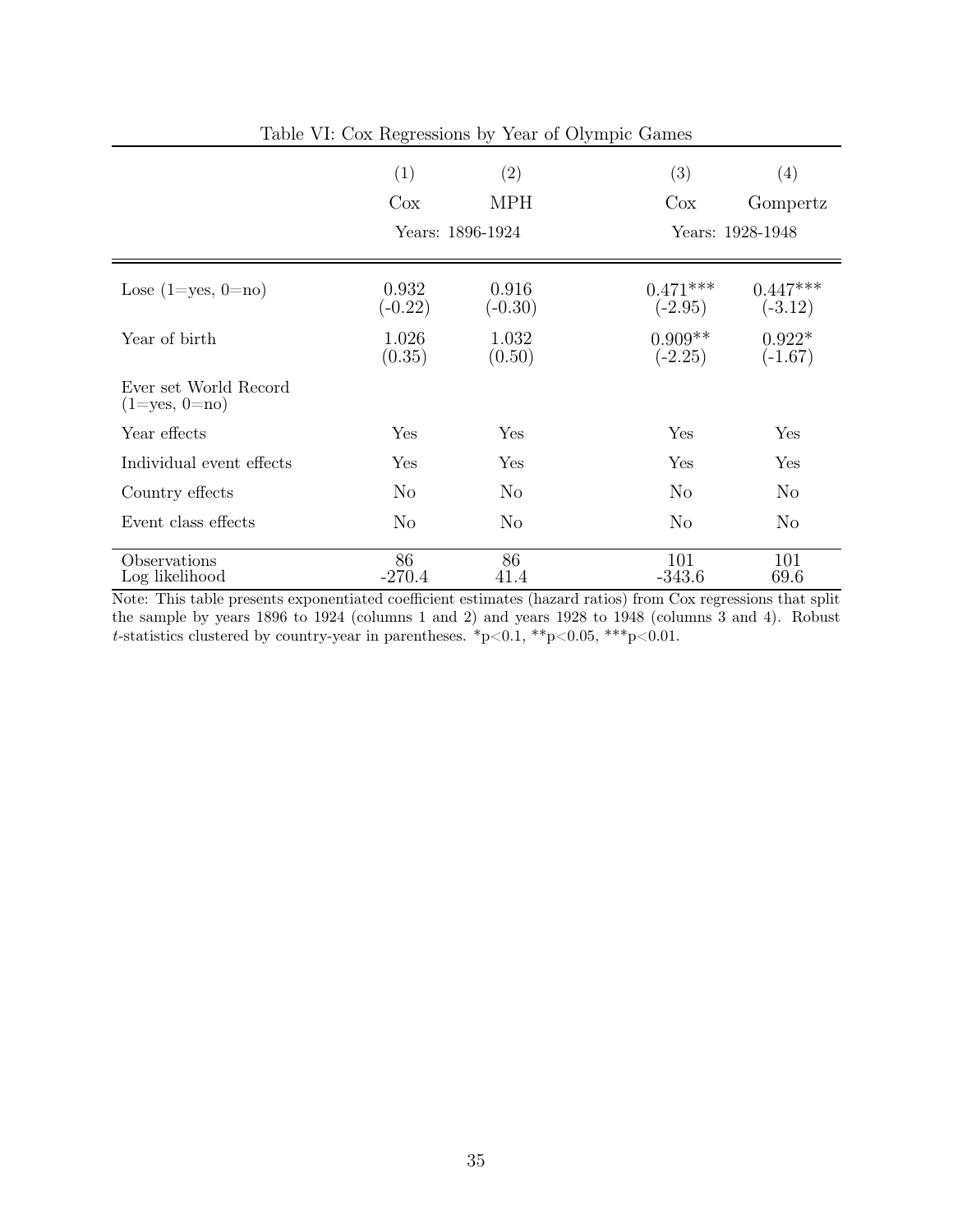|                                                                | Gold<br>Silver<br>medalists<br>medalists |                    | Gold<br>medalists | Silver<br>medalists |  |
|----------------------------------------------------------------|------------------------------------------|--------------------|-------------------|---------------------|--|
|                                                                |                                          | Matched pairs only | All athletes      |                     |  |
| Median Ranking before Olympics<br>Mean Ranking before Olympics | $\overline{2}$<br>7.1                    | 3<br>11.5          | 3<br>7.0          | 5.5<br>15.9         |  |
|                                                                |                                          |                    |                   |                     |  |
| Top 1 before Olympics (percent)                                | 20.6                                     | 20.6               | 24.4              | 15.6                |  |
| Top 3 before Olympics (percent)                                | 55.8                                     | 52.9               | 57.8              | 39.1                |  |
| Top 5 before Olympics (percent)                                | 82.3                                     | 58.9               | 82.2              | 50.0                |  |
| Top 10 before Olympics (percent)                               | 91.1                                     | 64.7               | 88.9              | 57.8                |  |
| Top 25 before Olympics (percent)                               | 91.1                                     | 91.1               | 91.1              | 82.8                |  |

# Table VII: Statistics of Prior Rankings by Finishing Place

Note: This table displays the average rank and percentage of the sample by their pre-Olympic ranking for Gold and Silver medalists. Columns 1 and 2 include athletes matched to the same event and year ("matched pairs") and Columns 3 and 4 including all Gold and Silver medalists. Rankings are calculated based on the 24 months prior to the opening ceremony of each Olympics.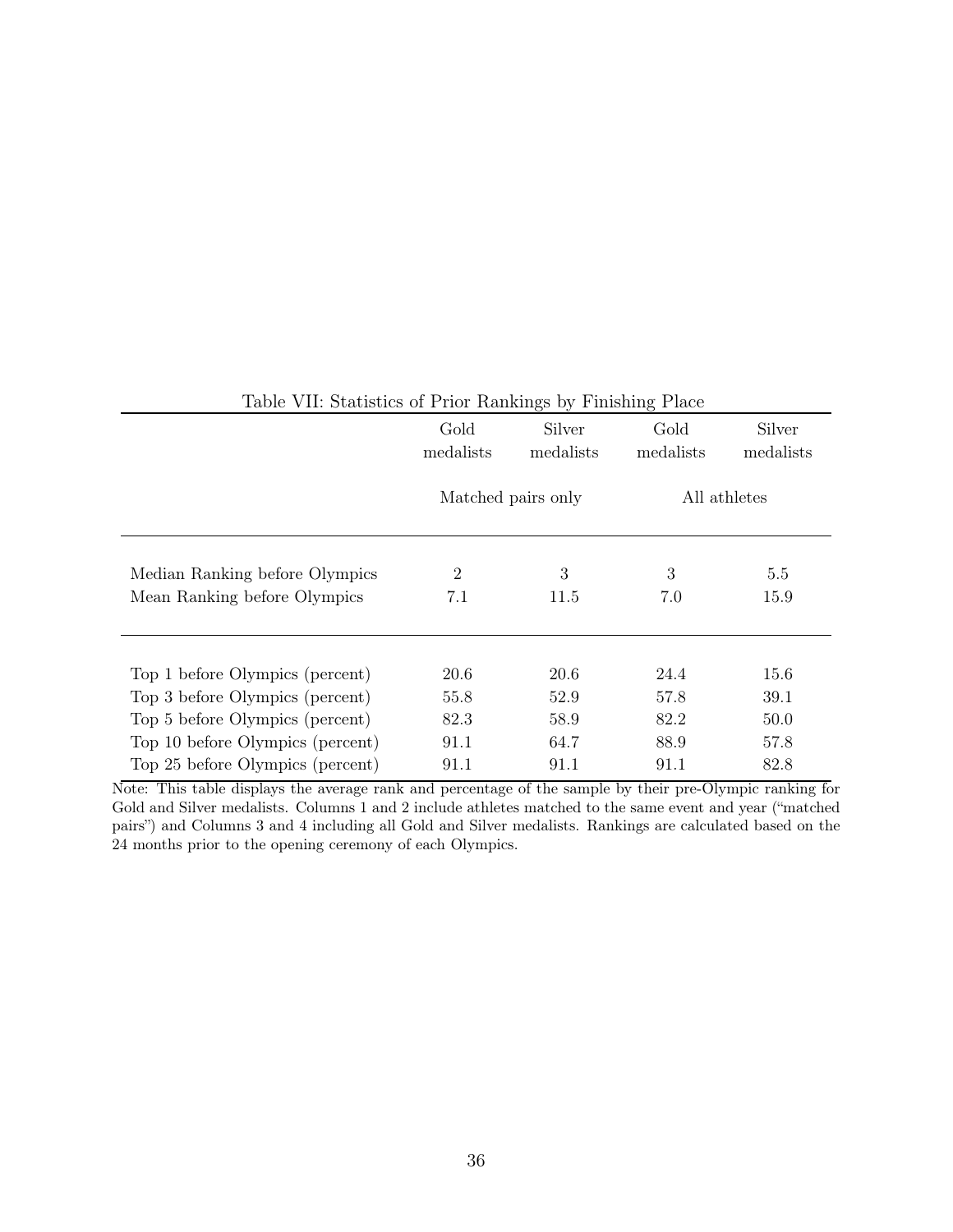|                                        | (1)<br>Subsample:<br>pre-Olympic<br>ranking data<br>available | (2)<br>Subsample:<br>pre-Olympic<br>ranking data<br>available | (3)<br>Subsample:<br>ranked in<br>the top 25<br>before<br>Olympics |
|----------------------------------------|---------------------------------------------------------------|---------------------------------------------------------------|--------------------------------------------------------------------|
| Lose $(1 = yes, 0 = no)$               | $0.515***$<br>$(-3.00)$                                       | $0.512***$<br>$(-2.97)$                                       | $0.588*$<br>$(-1.92)$                                              |
| Pre-Olympic ranking                    |                                                               | $0.989***$<br>$(-2.62)$                                       | 1.025<br>(1.04)                                                    |
| Year of birth                          | 0.953<br>$(-0.77)$                                            | 0.916<br>$(-1.35)$                                            | $0.894*$<br>$(-1.68)$                                              |
| Year effects                           | Yes                                                           | Yes                                                           | Yes                                                                |
| Individual event effects               | Yes                                                           | Yes                                                           | Yes                                                                |
| Country effects                        | N <sub>o</sub>                                                | N <sub>o</sub>                                                | N <sub>o</sub>                                                     |
| Event class effects                    | N <sub>o</sub>                                                | N <sub>o</sub>                                                | N <sub>o</sub>                                                     |
| Modified $R^2$ based on Royston (2006) | 0.197                                                         | 0.242                                                         | 0.239                                                              |
| Observations<br>Log Likelihood         | 117<br>$-421.0$                                               | 117<br>$-418.7$                                               | 98<br>$-334.1$                                                     |

# Table VIII: Cox Regressions with pre-Olympic Rankings

Note: This table presents exponentiated coefficient estimates (hazard ratios) from Cox regressions that include variables measuring the athlete's pre-Olympic ranking. The first column replicates the main results from Table 2 on the sub-sample with available ranking data, estimating a hazard ratio of death of 0.515 for Silver medalists vs. Gold medalists. Column 2 adds the athlete's pre-Olympic rank. A higher pre-Olympic rank (worse performance) is positively correlated with lifespan, but the effect of losing remains statistically significant and is of a similar magnitude to the result in Column 1. Column 3 restricts the sample to those ranked in the top-25 before the Olympics, and shows no correlation between pre-Olympic ranking and lifespan for this sub-sample. Robust *t*-statistics clustered by country-year in parentheses.  $*_{p}$  < 0.1, \*\*p<0.05, \*\*\*p<0.01.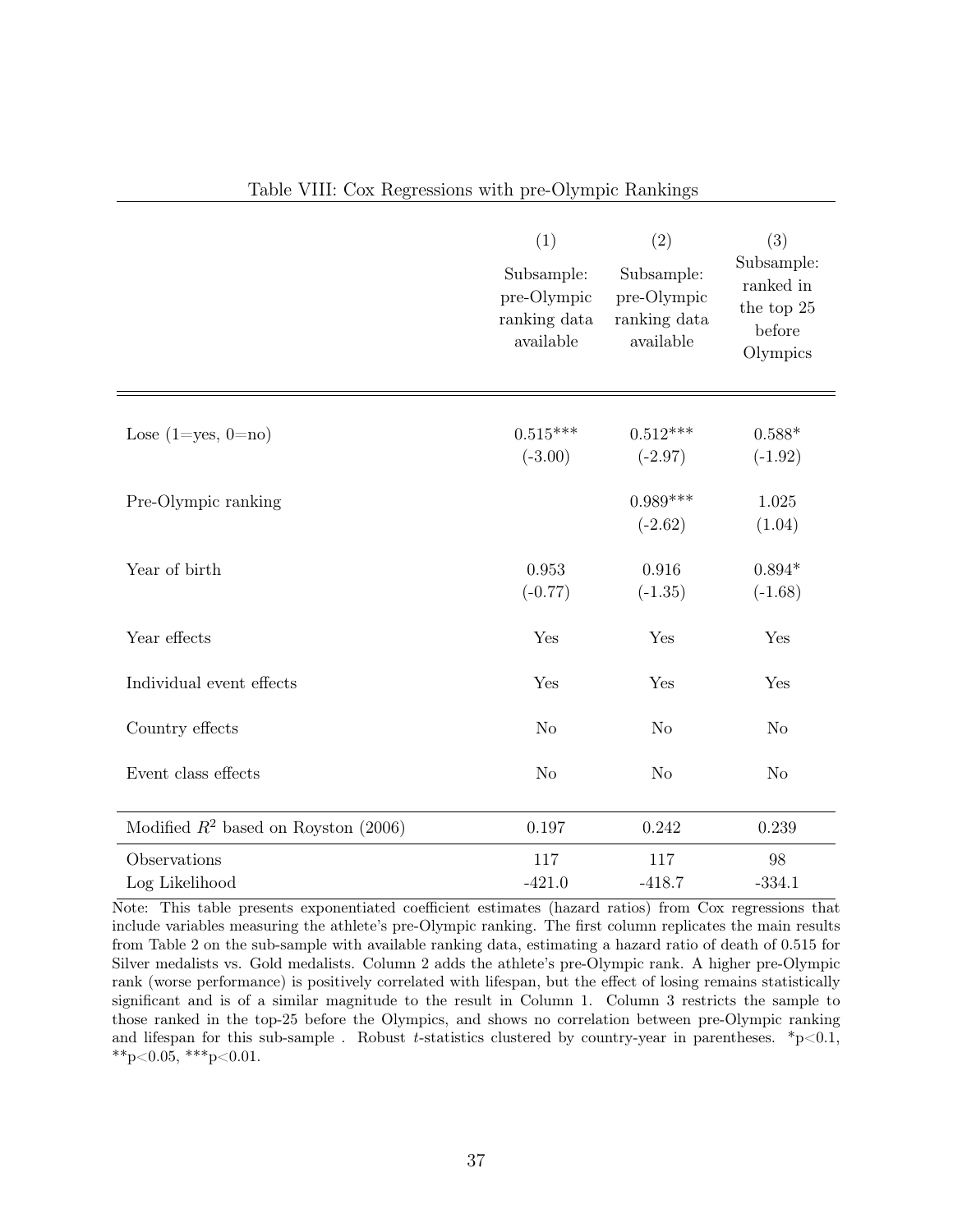|                                                  |         | All U.S. Males aged $20+$<br>in Labor Force | Gold medalists |                  | Silver medalists |                          |
|--------------------------------------------------|---------|---------------------------------------------|----------------|------------------|------------------|--------------------------|
| Occupation Category                              | Percent | Mean<br>Earnings                            | Percent        | Mean<br>Earnings | Percent          | Mean<br>Earnings         |
|                                                  |         |                                             |                |                  |                  |                          |
| Professional Workers                             | 4.0     | 4,340                                       | 25.0           | 4,375            | 68.0             | 4,994                    |
| Proprietors, Managers, Officials (Except Farm)   | 8.8     | 4,090                                       | 31.3           | 4,080            | 8.0              | 3,950                    |
| Semiprofessional Workers                         | 0.8     | 3,167                                       | 12.5           | 3,200            | 4.0              | 3,200                    |
| Craftsmen, Foremen, and Kindred Workers          | 14.8    | 3,001                                       | $\Omega$       |                  | $\Omega$         | $\overline{\phantom{a}}$ |
| Clerical Workers                                 | 7.2     | 2,651                                       | 6.3            | 3,600            | 8.0              | 2,500                    |
| Salesmen & Saleswomen                            | 5.8     | 2,547                                       | 18.8           | 2,800            | 4.0              | 2,400                    |
| Operatives and Kindred Workers                   | 17.0    | 2,474                                       | $\theta$       |                  | $\overline{0}$   | $\overline{\phantom{0}}$ |
| Protective Service Workers                       | 1.8     | 2,294                                       | $\Omega$       |                  | $\overline{0}$   | $\overline{\phantom{0}}$ |
| Laborers (Except Farm)                           | 13.5    | 1,968                                       | 6.3            | 2,000            | 4.0              | 2,000                    |
| Service Workers (Except Domestic and Protective) | 4.2     | 1,696                                       | $\Omega$       |                  | $\Omega$         |                          |
| Farmers and Farm Managers                        | 14.1    | 1,406                                       | $\Omega$       |                  | 4.0              | 1,400                    |
| Farm Laborers and Foremen                        | 7.5     | 813                                         | $\theta$       |                  | $\theta$         | $\overline{\phantom{a}}$ |
| Domestic Service Workers                         | 0.5     | 599                                         | $\Omega$       |                  | $\overline{0}$   |                          |
| Total                                            | 100     | 2,404                                       | 100            | 3,644            | 100              | 4,272                    |

# Table IX: Distribution of Occupations and Average Earnings (1950 US Dollars)

Note: This table presents the percent of Gold medalists, Silver medalists, and the male U.S. labor force aged 20 and older by occupational category in 1940 from the U.S. Census. The average earnings by category are constructed from finer 3-digit occupation codes and reported in the IPUMS Census data file. Appendix B provides additional details about the collection and analysis of the Census data. Columns 1 and 2 are tabulated using the 100 percent IPUMS 1940 Census file, which excludes identifying information but provides 3-digit occupation codes and corresponding earnings. Silver medalists pursued higher-paying occupations than Gold medalists after the Olympics.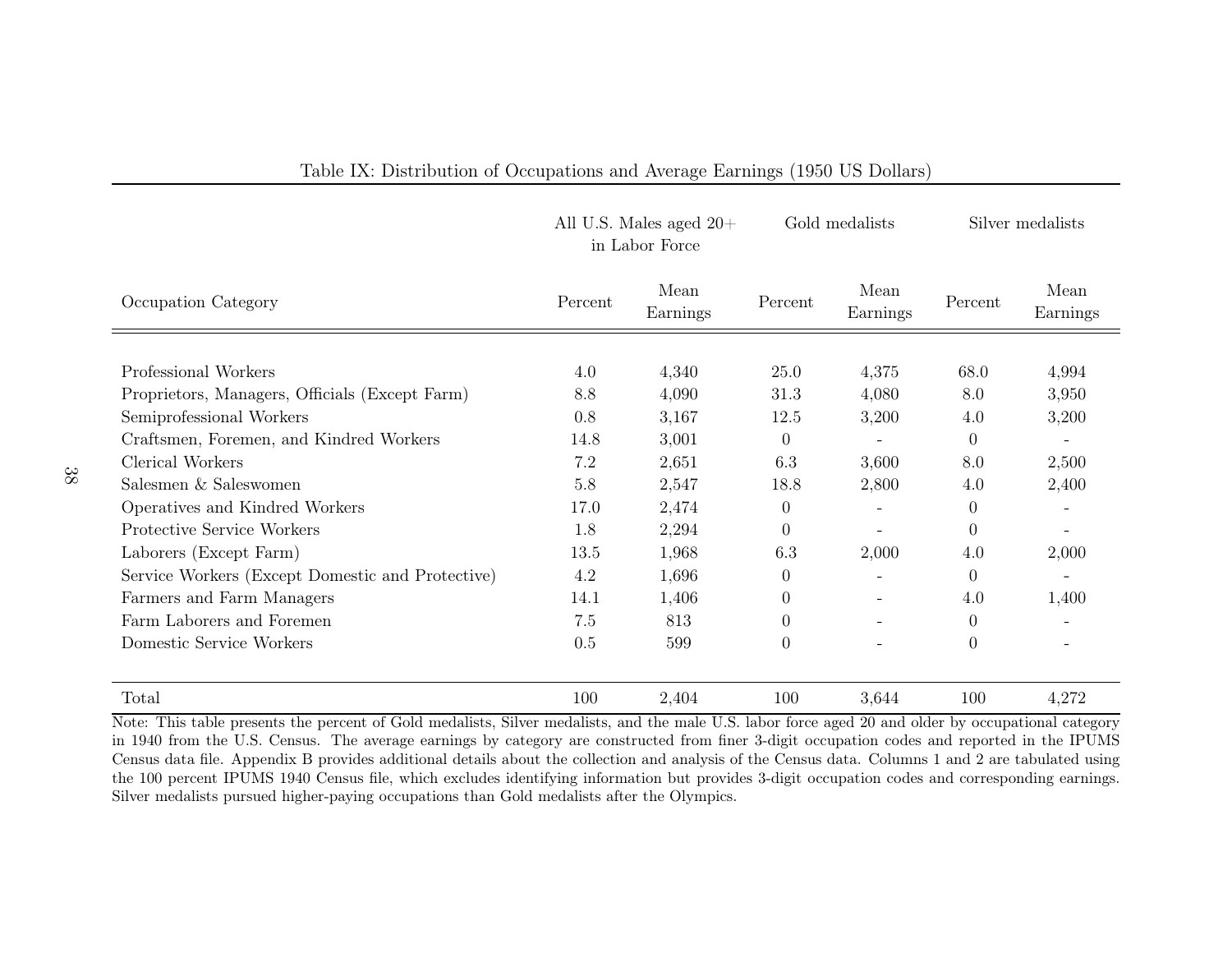|                                                  | (1)                   | (2)                             | (3)                                      | (4)                    | (5)                     | (6)                                                            | (7)                    | (8)                    | (9)                    |
|--------------------------------------------------|-----------------------|---------------------------------|------------------------------------------|------------------------|-------------------------|----------------------------------------------------------------|------------------------|------------------------|------------------------|
|                                                  |                       |                                 | U.S. sub-sample:<br>Complete Census data |                        |                         | U.S. sub-sample: Complete Census<br>and pre-Olympics rank data |                        |                        |                        |
| Lose $(1 = yes, 0 = no)$                         | $0.325*$<br>$(-1.92)$ | 0.543<br>$(-0.98)$              | 0.491<br>$(-1.09)$                       | 0.643<br>$(-0.77)$     | 0.591<br>$(-0.88)$      | $0.266**$<br>$(-2.12)$                                         | 0.456<br>$(-1.25)$     | 0.480<br>$(-1.12)$     | 0.445<br>$(-1.27)$     |
| Log wage income $(\$100s)$ , annual              |                       | $0.646**$<br>$(-2.50)$          |                                          | $0.656**$<br>$(-2.34)$ |                         |                                                                | $0.664**$<br>$(-2.19)$ | $0.684*$<br>$(-1.89)$  |                        |
| Wage income (\$100s), annual                     |                       |                                 |                                          |                        | $0.962***$<br>$(-2.68)$ |                                                                |                        |                        | $0.964**$<br>$(-2.44)$ |
| Income from other sources<br>$(1 = yes, 0 = no)$ |                       | $0.067**$<br>$(-2.57)$          |                                          | $0.085**$<br>$(-2.42)$ | $0.245**$<br>$(-2.07)$  |                                                                | $0.057**$<br>$(-2.53)$ | $0.074**$<br>$(-2.43)$ | $0.187**$<br>$(-2.18)$ |
| Owned home $(1 = yes, 0 = no)$                   |                       | 1.864<br>(0.91)                 | 1.312<br>(0.51)                          | 1.820<br>(0.90)        | 1.723<br>(0.82)         |                                                                | 1.784<br>(0.81)        | 1.812<br>(0.81)        | 1.705<br>(0.78)        |
| Number of weeks worked in 1939                   |                       |                                 | 1.066<br>(1.25)                          | 1.061<br>(1.31)        | $1.106*$<br>(1.84)      |                                                                |                        | 1.069<br>(1.27)        | $1.126**$<br>(2.27)    |
| White $(1 = yes, 0 = no)$                        | 0.818<br>$(-0.39)$    | 1.401<br>(0.76)                 | 1.223<br>(0.22)                          | 1.896<br>(1.10)        | 0.847<br>$(-0.20)$      | 0.655<br>$(-0.66)$                                             | 1.760<br>(0.91)        | 2.692<br>(1.47)        | 1.098<br>(0.11)        |
| Married $(1 = yes, 0 = no)$                      | $0.349*$<br>$(-1.85)$ | 0.962<br>$(-0.06)$              | 0.570<br>$(-0.59)$                       | 1.472<br>(0.57)        | 2.600<br>(0.92)         | 0.683<br>$(-0.55)$                                             | 1.012<br>(0.01)        | 2.525<br>(0.69)        | 6.342<br>(1.13)        |
| pre-Olympic ranking                              |                       |                                 |                                          |                        |                         |                                                                | 0.990<br>$(-0.43)$     | 0.981<br>$(-0.61)$     | 0.985<br>$(-0.49)$     |
| Height (cm)                                      | (2.79)                | $1.155***$ $1.201***$<br>(3.40) | $1.144***$<br>(2.75)                     | $1.200***$<br>(3.32)   | $1.186***$<br>(3.40)    | $1.160***$<br>(2.69)                                           | $1.195***$<br>(3.21)   | $1.189***$<br>(3.06)   | $1.185***$<br>(3.15)   |
| Modified $R^2$ based on Royston (2006)           | 0.308                 | 0.580                           | 0.351                                    | 0.595                  | 0.541                   | 0.284                                                          | 0.556                  | 0.580                  | 0.544                  |
| Observations<br>Log likelihood                   | 39<br>$-95.90$        | 39<br>$-83.52$                  | 38<br>$-90.86$                           | 38<br>$-79.63$         | 38<br>$-82.47$          | 36<br>$-86.7$                                                  | 36<br>$-75.6$          | $35\,$<br>$-71.4$      | $35\,$<br>$-73.1$      |

Table X: Cox Regressions with 1940 U.S. Census Variables

Note: This table presents exponentiated coefficient estimates (hazard ratios) from Cox regressions for the U.S. sub-sample with data from the 1940 Census. All regressions include year and event class effects as well as year of birth (which is not significant). As in Tables 2 and 3, the coefficient estimate on losing is below 1 and statistically significant in Column 1. Once income and labor supply are included in Columns 2 through 5, the estimate on losing increases closer to 1 and is no longer statistically significant while the variables for income enter significantly. The estimates are robust to including pre-Olympic rank in Columns 6 to 9. Robust *<sup>t</sup>*-statistics in parentheses. \*p<0.1, \*\*p<0.05, \*\*\*p<0.01.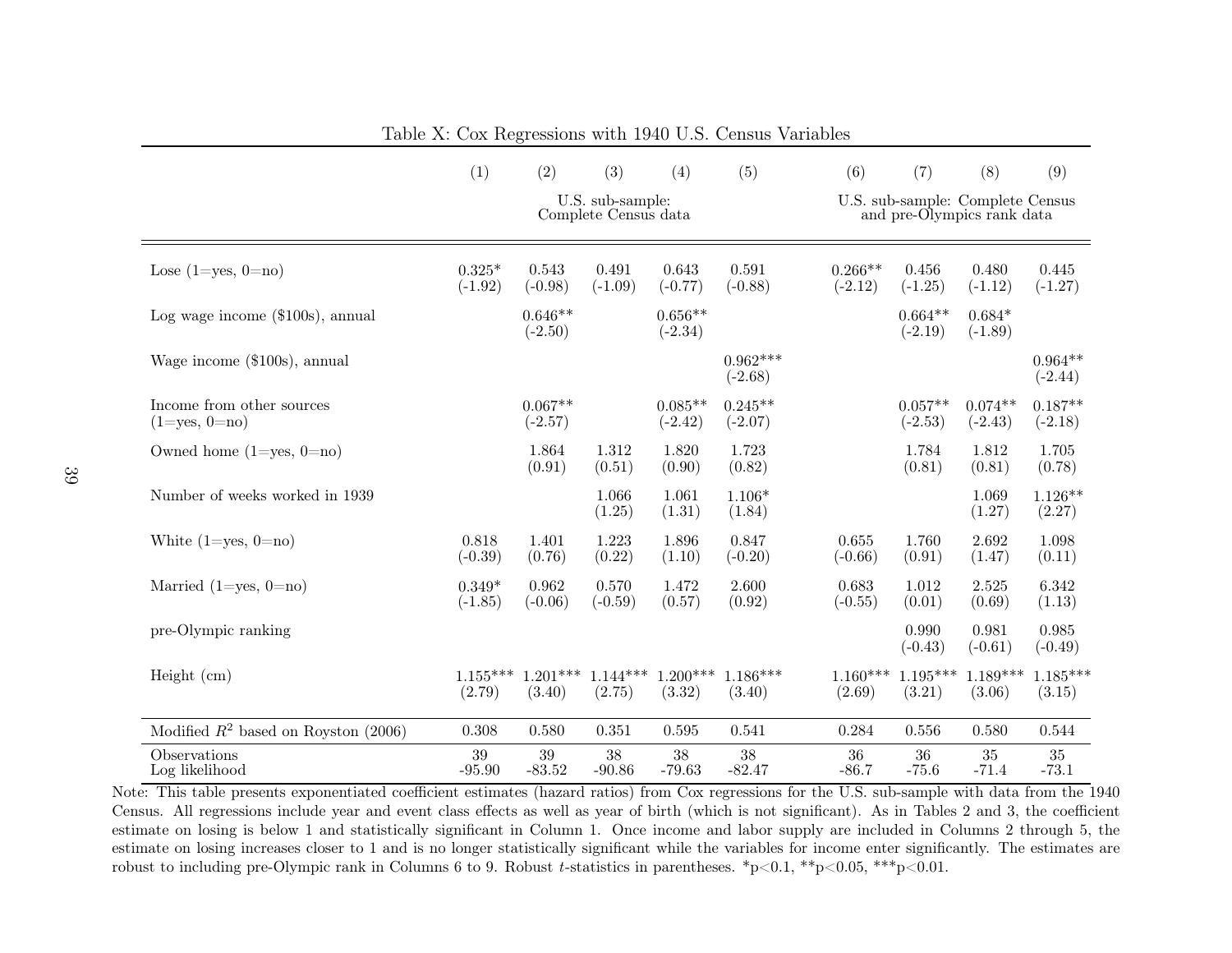|                                                            | (1)                     | (2)                   | (3)                                                                     | (4)                     | (5)                                                                         | (6)                     | (7)                           | (8)                   |
|------------------------------------------------------------|-------------------------|-----------------------|-------------------------------------------------------------------------|-------------------------|-----------------------------------------------------------------------------|-------------------------|-------------------------------|-----------------------|
|                                                            |                         |                       | Imputation of parental income based on:<br>1925 Industry classification |                         | Imputation of parental income based on:<br>1940 Occupational classification |                         |                               |                       |
|                                                            | Logs                    | Levels                | Income measured in:<br>Levels                                           | Levels                  | Logs                                                                        | Levels                  | Income measured in:<br>Levels | Levels                |
| Lose $(1 = yes, 0 = no)$                                   | 0.520<br>$(-1.09)$      | 0.524<br>$(-0.80)$    | 0.443<br>$(-1.14)$                                                      | 0.456<br>$(-1.17)$      | 0.546<br>$(-0.99)$                                                          | 0.492<br>$(-1.21)$      | 0.468<br>$(-0.94)$            | 0.471<br>$(-1.00)$    |
| Athlete's wage income (\$100s), annual                     | $0.597***$<br>$(-2.63)$ | $0.958*$<br>$(-1.93)$ |                                                                         |                         | $0.583**$<br>$(-2.27)$                                                      | $0.952***$<br>$(-2.97)$ |                               |                       |
| Parent's wage income (\$100s), annual                      | 0.861<br>$(-0.14)$      | 0.972<br>$(-0.28)$    |                                                                         |                         | 0.484<br>$(-0.46)$                                                          | 0.943<br>$(-1.22)$      |                               |                       |
| Athlete's income minus parent's income (\$100s)            |                         |                       | $0.964***$<br>$(-3.50)$                                                 | $0.966***$<br>$(-3.00)$ |                                                                             |                         | $0.970**$<br>$(-2.57)$        | $0.974*$<br>$(-1.79)$ |
| Athlete's income from other sources<br>$(1 = yes, 0 = no)$ | $0.085**$<br>$(-2.17)$  | $0.277*$<br>$(-1.68)$ |                                                                         | 0.332<br>$(-1.57)$      | $0.063*$<br>$(-1.79)$                                                       | $0.134*$<br>$(-1.78)$   |                               | 0.447<br>$(-1.16)$    |
| Number of weeks worked in 1939                             | 1.054<br>(1.10)         | 1.105<br>(1.54)       | 1.105<br>(1.60)                                                         | 1.089<br>(1.36)         | 1.068<br>(1.27)                                                             | $1.155*$<br>(1.73)      | 1.075<br>(1.21)               | 1.064<br>(1.04)       |
| White $(1 = yes, 0 = no)$                                  | 1.650<br>(0.65)         | 0.722<br>$(-0.33)$    | 0.553<br>$(-0.53)$                                                      | 0.626<br>$(-0.44)$      | 2.498<br>(0.73)                                                             | 1.905<br>(0.47)         | 0.399<br>$(-0.78)$            | 0.465<br>$(-0.60)$    |
| Height $(cm)$                                              | $1.245***$<br>(3.64)    | $1.212***$<br>(3.41)  | $1.217***$<br>(3.11)                                                    | $1.199***$<br>(3.47)    | $1.239***$<br>(3.97)                                                        | $1.222***$<br>(3.92)    | $1.217***$<br>(3.13)          | $1.196***$<br>(2.99)  |
| Modified $R^2$ based on Royston (2006)                     | 0.642                   | 0.557                 | 0.509                                                                   | 0.547                   | 0.645                                                                       | 0.582                   | 0.499                         | 0.520                 |
| Observations<br>Log likelihood                             | 37<br>$-73.94$          | 37<br>$-78.59$        | 37<br>$-80.92$                                                          | 37<br>$-79.02$          | 37<br>$-73.71$                                                              | 37<br>$-77.31$          | 37<br>$-81.39$                | 37<br>$-80.37$        |

Table XI: Cox Regressions with Parental Income

Note: This table presents exponentiated coefficient estimates (hazard ratios) from Cox regressions for the U.S. sub-sample with data from the <sup>1940</sup> Census along with parental income based on occupations collected in the 1910, 1920, and 1930 U.S. Census. The imputation for parental income is described in detail in Appendix B. All regressions include year and event class <sup>e</sup>ffects, as well as year of birth, and indicators for married and home ownership (none of which are significant as in Table IX). Parental income does not enter significantly while the variables for athlete income is large and statistically significant. The results are similar whether parental income is based on <sup>1925</sup> industry classifications (columns 1-4) or <sup>1940</sup> occupational codes (columns 5-8). Robust *t*-statistics in parentheses. \*p<0.1, \*\*p<0.05, \*\*\*p<0.01.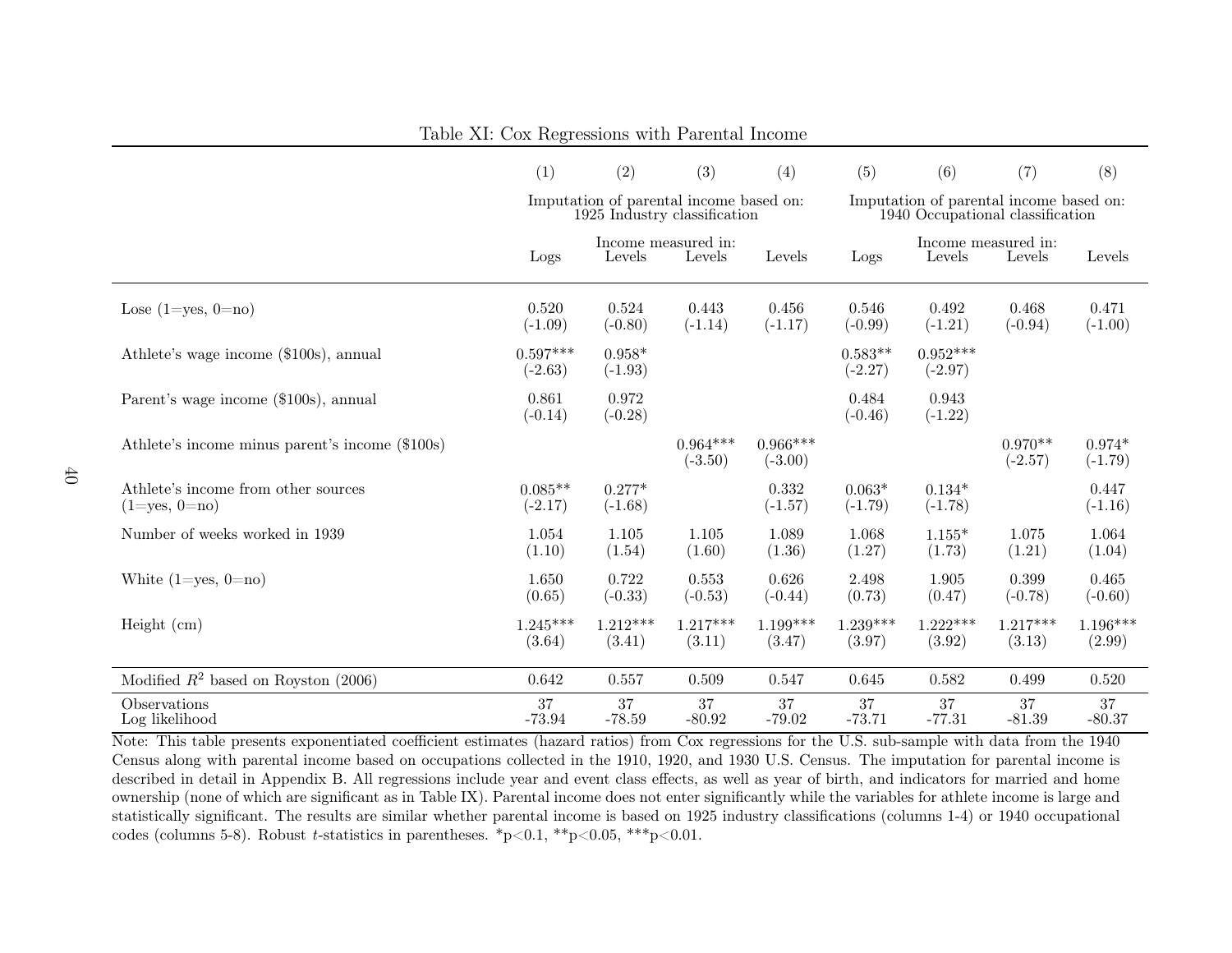|                                                  | (1)                                   | (2)                    | (3)                    | (4)                    | (5)                    | (6)                    |  |  |  |
|--------------------------------------------------|---------------------------------------|------------------------|------------------------|------------------------|------------------------|------------------------|--|--|--|
|                                                  | U.S. sub-sample: Complete Census data |                        |                        |                        |                        |                        |  |  |  |
| Lose $(1 = yes, 0 = no)$                         | $0.271**$<br>$(-2.13)$                | $0.304**$<br>$(-2.16)$ |                        |                        | 0.687<br>$(-0.62)$     | 0.590<br>$(-0.93)$     |  |  |  |
| Count of news stories                            | 0.997<br>$(-1.14)$                    |                        | 0.998<br>$(-0.66)$     |                        | 0.997<br>$(-0.78)$     |                        |  |  |  |
| Count of news stories $> 50$ (1=yes, 0=no)       |                                       | 0.431<br>$(-1.01)$     |                        | 1.607<br>(0.57)        |                        | 1.261<br>(0.25)        |  |  |  |
| Log wage income $(\$100s)$ , annual              |                                       |                        | $0.655**$<br>$(-2.49)$ | $0.654**$<br>$(-2.47)$ | $0.657**$<br>$(-2.36)$ | $0.664**$<br>$(-2.26)$ |  |  |  |
| Income from other sources<br>$(1 = yes, 0 = no)$ |                                       |                        | $0.078**$<br>$(-2.55)$ | $0.067**$<br>$(-2.43)$ | $0.084**$<br>$(-2.44)$ | $0.071**$<br>$(-2.36)$ |  |  |  |
| Owned home $(1 = yes, 0 = no)$                   |                                       |                        | 1.814<br>(0.92)        | 1.554<br>(0.66)        | 1.856<br>(0.91)        | 1.610<br>(0.66)        |  |  |  |
| Number of weeks worked in 1939                   |                                       |                        | 1.079<br>(1.34)        | 1.069<br>(1.54)        | 1.067<br>(1.12)        | 1.059<br>(1.30)        |  |  |  |
| White $(1 = yes, 0 = no)$                        | 0.681<br>$(-0.63)$                    | 0.914<br>$(-0.15)$     | 2.258<br>(1.40)        | 2.320<br>(1.36)        | 2.018<br>(1.10)        | 2.130<br>(1.24)        |  |  |  |
| Married $(1 = yes, 0 = no)$                      | $0.344*$<br>$(-1.87)$                 | $0.289*$<br>$(-1.92)$  | 1.649<br>(0.76)        | 1.305<br>(0.38)        | 1.542<br>(0.63)        | 1.160<br>(0.20)        |  |  |  |
| Year of birth                                    | 0.926<br>$(-0.71)$                    | 0.938<br>$(-0.50)$     | 1.056<br>(0.41)        | 1.065<br>(0.51)        | 1.039<br>(0.28)        | 1.042<br>(0.32)        |  |  |  |
| Height $(cm)$                                    | $1.168***$<br>(3.03)                  | $1.155***$<br>(2.98)   | $1.183***$<br>(3.10)   | $1.203***$<br>(2.87)   | $1.194***$<br>(3.12)   | $1.210***$<br>(3.05)   |  |  |  |
| Modified $R^2$ based on Royston (2006)           | 0.348                                 | 0.361                  | 0.591                  | 0.593                  | 0.594                  | 0.603                  |  |  |  |
| Observations<br>Log likelihood                   | 39<br>$-95.27$                        | $39\,$<br>$-95.24$     | 38<br>$-79.83$         | 38<br>$-79.65$         | 38<br>$-79.59$         | 38<br>$-79.10$         |  |  |  |

|  |  | Table XII: Cox Regressions with News Coverage Variables |  |  |  |
|--|--|---------------------------------------------------------|--|--|--|
|--|--|---------------------------------------------------------|--|--|--|

Note: This table presents exponentiated coefficient estimates (hazard ratios) from Cox regressions for the U.S. sub-sample with data from the 1940 Census, along with variables for news coverage. All regressions include year and event class effects. The variables for news coverage do not enter significantly and the estimates for income remain large and statistically significant. Robust *t*-statistics in parentheses. \*p<0.1, \*\*p<0.05, \*\*\*p<0.01.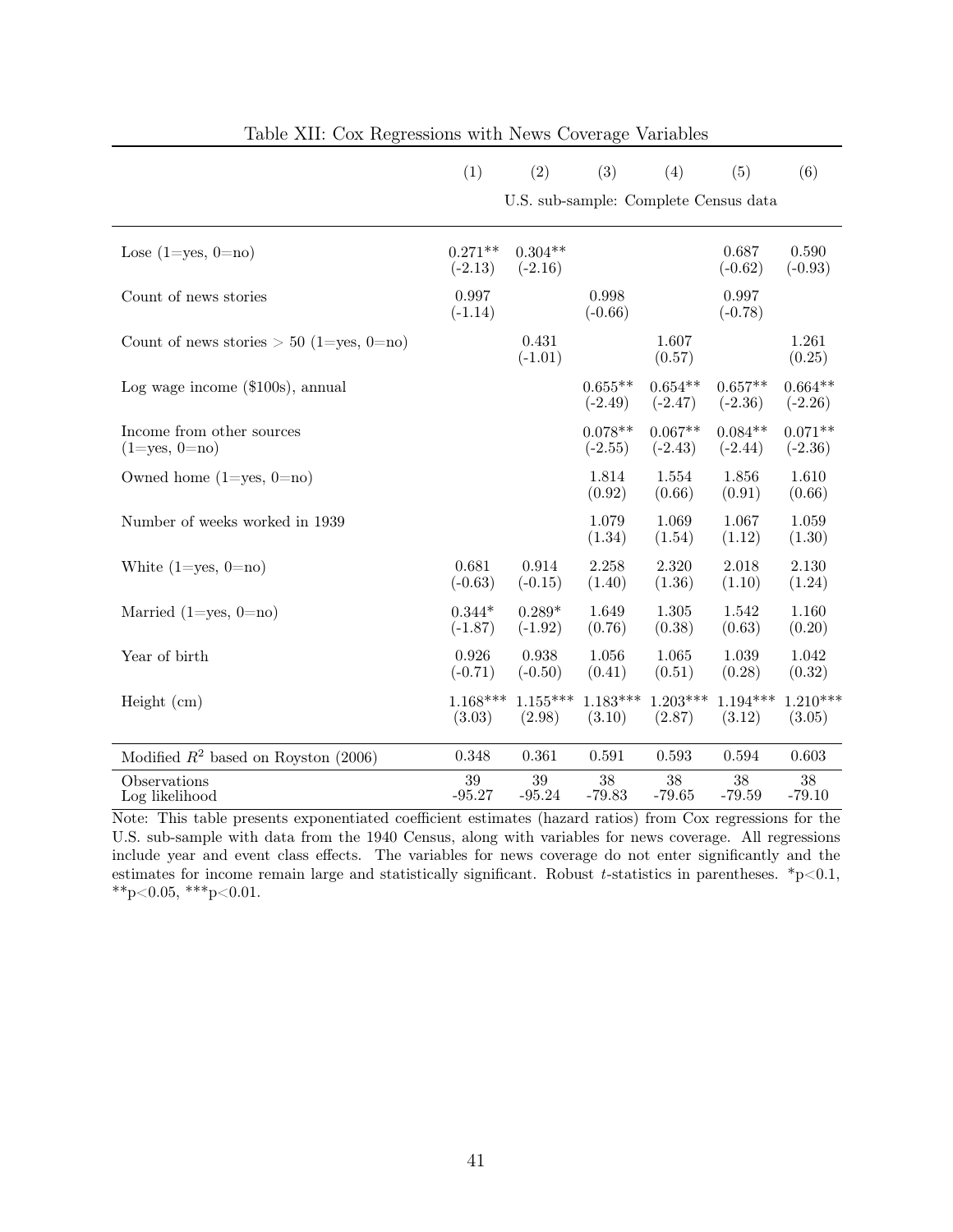# Appendix A: Additional Information on Sample Composition

This appendix presents more information on the full list of events included in the analysis and on the composition of athletes by country. Table A1 lists each event, grouped into one of six mutually exclusive classes of events. Indicators for these six event classes are included in models that include country effects rather than event and year effects. Several individual events were discontinued or replaced in later years (e.g. 200m hurdles, 80m hurdles, 3200m and 4000m steeplechases, pentathlon). The Olympic program in Men's Track and Field has remained largely fixed since 1928. Events that are part of the current Olympic program in Track and Field are denoted with an asterisk in Table A1.

The number of Gold and Silver medalists by country is presented in Table A.2. The first column presents total counts by country and the second column presents counts of athletes with complete data on height, as collected from the site Olympedia.org. The baseline sample includes 170 athletes and 130 of these have recorded data on height and weight. In both cases, the U.S. accounts for over half of the sample, with the remaining composed of athletes primarily from Western Europe, Scandinavia, and Canada.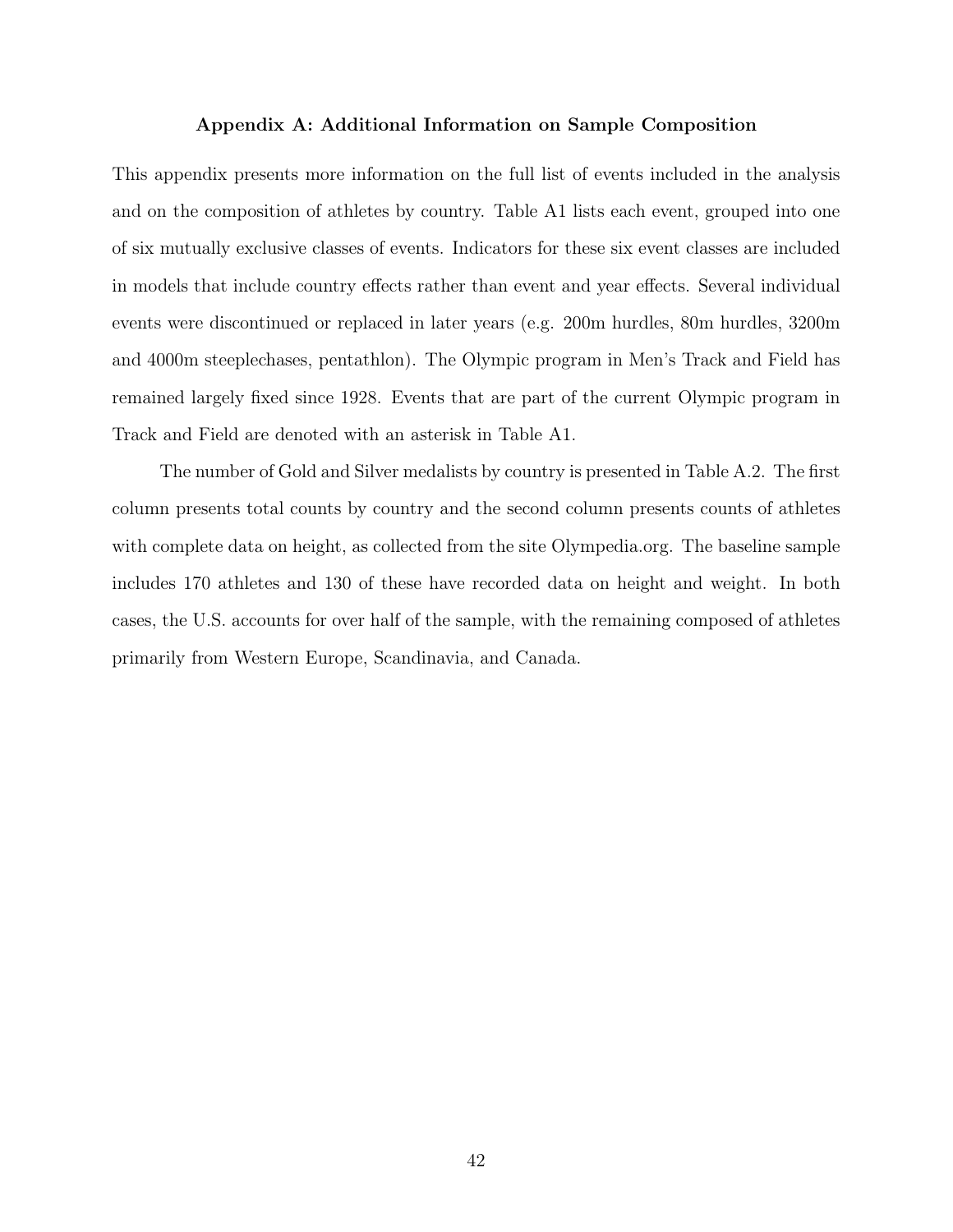| <b>Sprints</b>              | Middle-distance      | Distance              | <b>Throws</b>          | Field                             | Racewalk                 |
|-----------------------------|----------------------|-----------------------|------------------------|-----------------------------------|--------------------------|
| $100m*$                     | $800m*$              | 3000m                 | 56lb weight            | $Decimalhlon^*$                   | $3000m$ walk             |
| $100m$ hurdles              | $1500m*$             | $3000m$ steeplechase* | $Discuss*$             | Heptathlon                        | $3500m$ walk             |
| $110m$ hurdles <sup>*</sup> |                      | 3200m steeplechase    | Discuss, ancient style | Pentathlon                        | 10km walk                |
| $200m*$                     | $4000m$ steeplechase |                       | Discuss, both hands    | Triathlon (long jump, shot, 100y) | 10 mile walk             |
| 200m hurdles                |                      | $5000m*$              | Hammer <sup>*</sup>    | $High jump*$                      | $20km$ walk*             |
| $400m*$                     |                      | 5 miles               | $Javelin*$             | High jump, standing               | $50km$ walk <sup>*</sup> |
| $400m$ hurdles <sup>*</sup> |                      | $10000m*$             | Javelin, freestyle     | Long jump <sup>*</sup>            |                          |
| 60 <sub>m</sub>             |                      | Marathon <sup>*</sup> | Shot put <sup>*</sup>  | Long jump, standing               |                          |
| 80m hurdles                 |                      |                       | Shot put, both hands   | Pole Vault*                       |                          |
|                             |                      |                       |                        | Triple $jump*$                    |                          |
|                             |                      |                       |                        | Triple jump, standing             |                          |

Table A.1: Categorization of Individual Events into Event Classes

Note: \* denotes event is part of current Olympic program in Track and Field.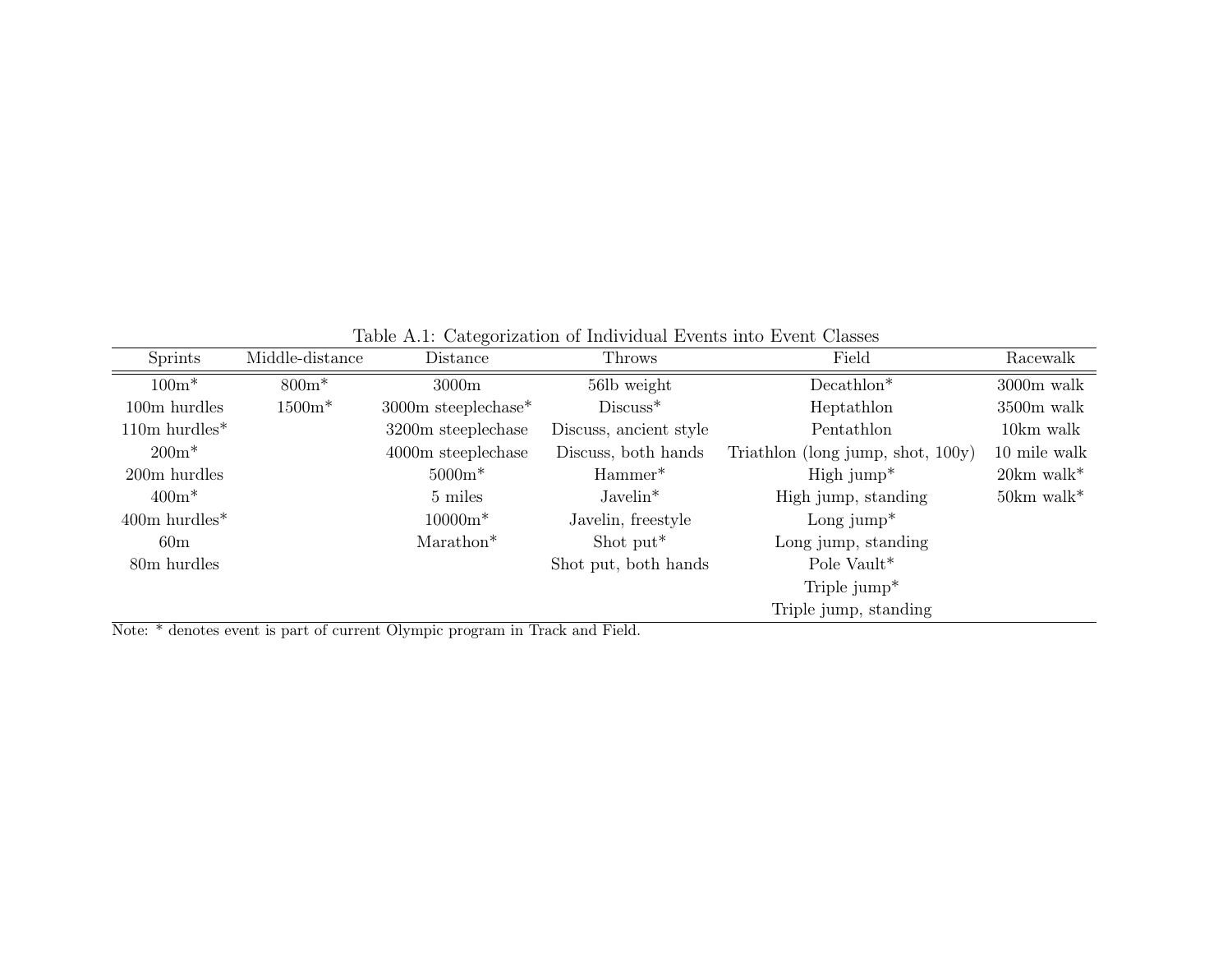| Country                                 | $N$ (total)    | N (with height   |
|-----------------------------------------|----------------|------------------|
|                                         |                | and weight data) |
| Australasia (Australia and New Zealand) | $\overline{5}$ | $\mathbf{2}$     |
| Argentina                               | $\overline{2}$ | $\overline{2}$   |
| Belgium                                 | $\mathbf{1}$   | $\mathbf 1$      |
| Canada                                  | $\overline{5}$ | 5                |
| Estonia                                 | 1              | $\mathbf 1$      |
| Finland                                 | 11             | 10               |
| France                                  | 6              | $\overline{4}$   |
| Great Britain                           | 21             | 12               |
| Germany                                 | 3              | 3                |
| Greece                                  | $\overline{2}$ | $\theta$         |
| Haiti                                   | 1              | 1                |
| Hungary                                 | 4              | $\overline{2}$   |
| Italy                                   | 3              | $\overline{2}$   |
| Japan                                   | $\overline{2}$ | $\overline{2}$   |
| Latvia                                  | $\mathbf{1}$   | $\overline{0}$   |
| Norway                                  | $\overline{2}$ | $\mathbf 1$      |
| South Africa                            | 3              | $\overline{2}$   |
| Sri Lanka                               | 1              | $\theta$         |
| Switzerland                             | $\overline{2}$ | 1                |
| Sweden                                  | 10             | $\overline{7}$   |
| Czechoslovakia                          | $\mathbf{1}$   | $\theta$         |
| <b>USA</b>                              | 98             | 84               |
| Yugoslavia                              | $\mathbf{1}$   | $\mathbf{1}$     |
| Total                                   | 187            | 143              |

Table A.2: Number of Observations by Country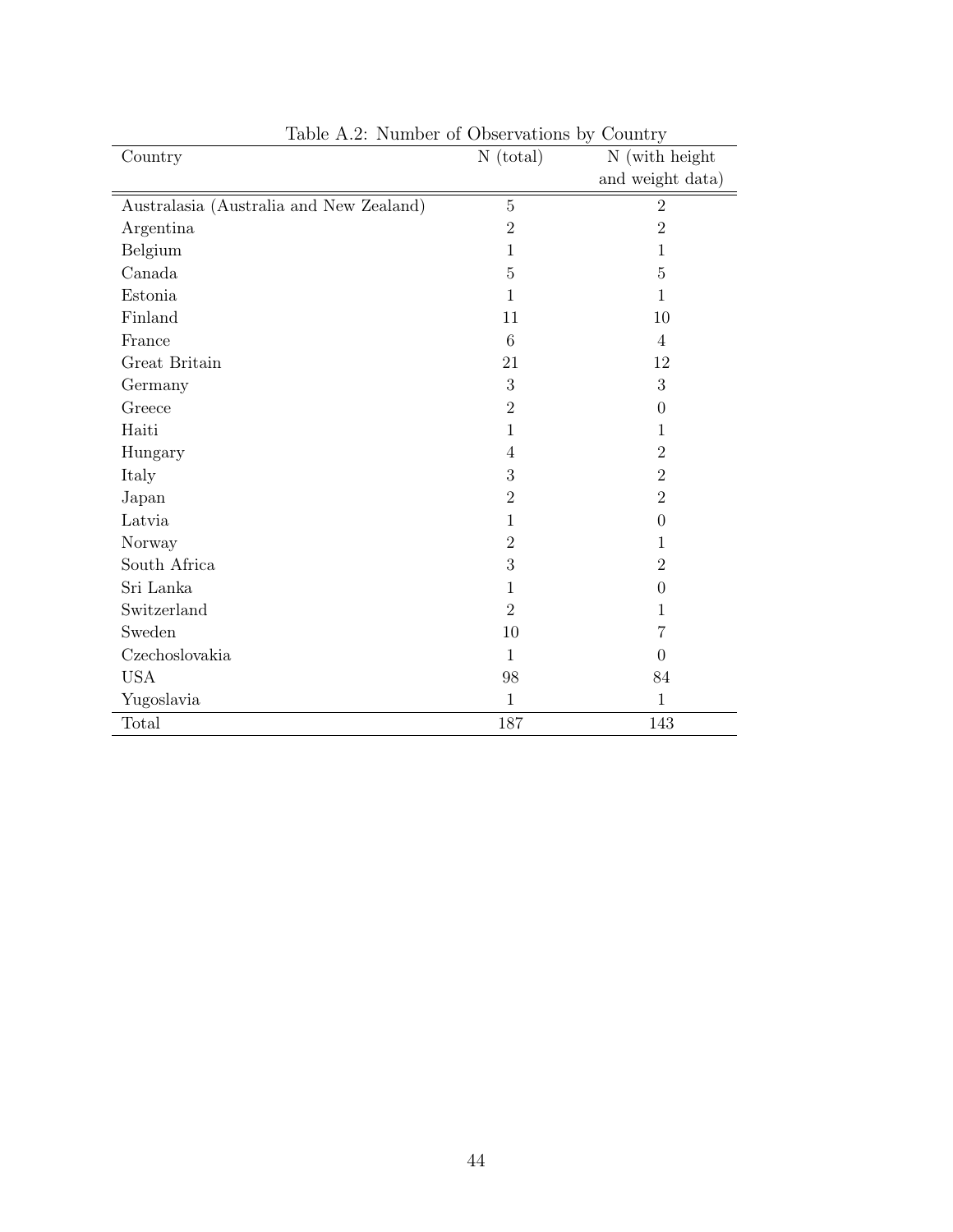# Appendix B: Robustness to Sample Restrictions

The correlation between lifespan and losing is robust to relaxing the sample restrictions described in the main text. Appendix B Table 1 presents regression results that exclude any athletes who die before age 40, in addition to dying in war. In 1900, life expectancy at age 20 or 25 (when many athletes were competing) was generally another 40 years among countries in the sample. Life expectancy at selected ages and time periods are presented in life tables from the Australian Institute of Health and Welfare (2017) and the U.S. National Center for Health Statistics (2016). So having already survived to compete in the Olympics, one could expect these athletes to live to roughly age 65. Deaths before age 40 may represent noise rather than a response to winning or losing in the Olympic Games. The magnitudes of the coefficient estimates are larger (smaller hazard ratios) than the main results in Table III and are more precisely estimated. Similar results are obtained in using other age cutoffs, such as age 30 or 50. The main findings are also robust to including athletes who compete in multiple Olympic Games, using either the best finish from their first Olympics (when "treatment" is first assigned) or across all Olympic Games (Appendix B Table 2).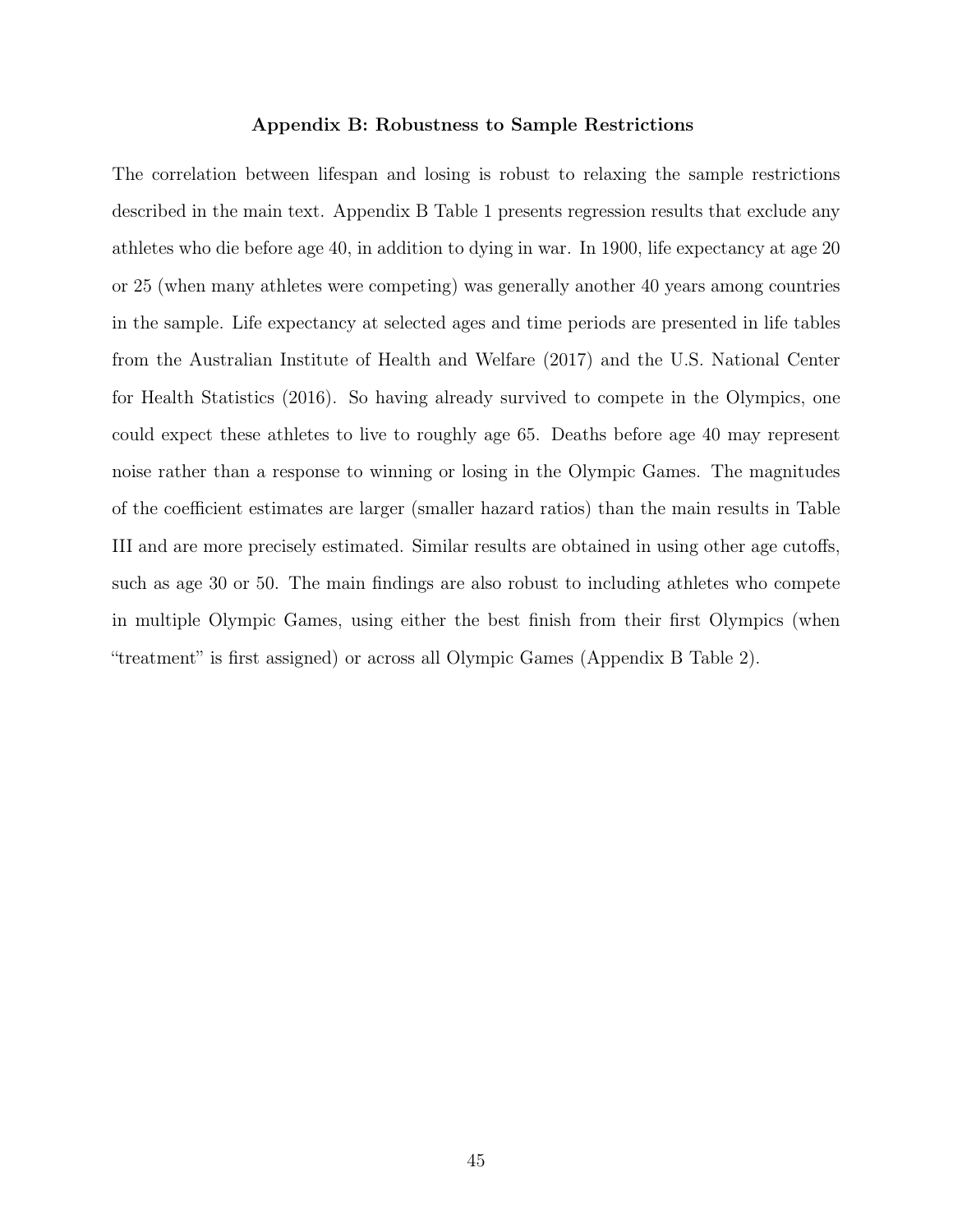|                                              | (1)<br>$\cos$          | (2)<br>$\cos$          | (3)<br><b>MPH</b>      | (4)<br><b>MPH</b>      | (5)<br>Gompertz        | (6)<br>Gompertz        |
|----------------------------------------------|------------------------|------------------------|------------------------|------------------------|------------------------|------------------------|
|                                              |                        |                        |                        |                        |                        |                        |
| Lose $(1 = yes, 0 = no)$                     | $0.662**$<br>$(-2.23)$ | $0.667**$<br>$(-2.19)$ | $0.660**$<br>$(-2.24)$ | $0.667**$<br>$(-2.18)$ | $0.661**$<br>$(-2.24)$ | $0.667**$<br>$(-2.18)$ |
| Year of birth                                | 0.979<br>$(-0.64)$     | 0.981<br>$(-0.60)$     | 0.983<br>$(-0.54)$     | 0.984<br>$(-0.49)$     | 0.983<br>$(-0.54)$     | 0.984<br>$(-0.49)$     |
| Ever set World Record<br>$(1 = yes, 0 = no)$ |                        | 0.802<br>$(-0.40)$     |                        | 0.778<br>$(-0.46)$     |                        | 0.779<br>$(-0.46)$     |
| Year effects                                 | Yes                    | Yes                    | Yes                    | Yes                    | Yes                    | Yes                    |
| Individual event effects                     | Yes                    | Yes                    | Yes                    | Yes                    | Yes                    | Yes                    |
| Country effects                              | No                     | N <sub>0</sub>         | No                     | No                     | No                     | N <sub>0</sub>         |
| Event class effects                          | N <sub>o</sub>         | N <sub>o</sub>         | No                     | No                     | No                     | N <sub>0</sub>         |
| Frailty                                      | None                   | None                   |                        | Individual Individual  | None                   | None                   |
| Observations<br>Log likelihood               | 180<br>$-729.6$        | 180<br>$-729.5$        | 180<br>108.4           | 180<br>108.5           | 180<br>108.4           | 180<br>108.5           |

Table B.1: Robustness Tests: Survival Regressions Excluding Deaths Before Age 40

Note: This table presents exponentiated coefficient estimates (hazard ratios) from survival model regressions. As a check that the main results are not driven by outliers, athletes who die before age 40 are excluded. Losing is defined as finishing in second place. Columns 1 and 2 estimate Cox models. Columns 3 and 4 estimate Mixed Proportional Hazards (MPH) models that assume the hazard follows a Gompertz distribution and allows for individual heterogeneity. Columns 5 and 6 estimates survival models that assume a Gompertz distribution for the hazard without allowing for individual heterogeneity. The coefficient estimate below 1 on losing indicates the hazard of death is lower among Silver medalists than Gold medalists. Robust *t*-statistics clustered by event-year in parentheses, except in models with individual heterogeneity (frailty).  $*_{p} < 0.1$ , \*\*p<0.05, \*\*\*p<0.01.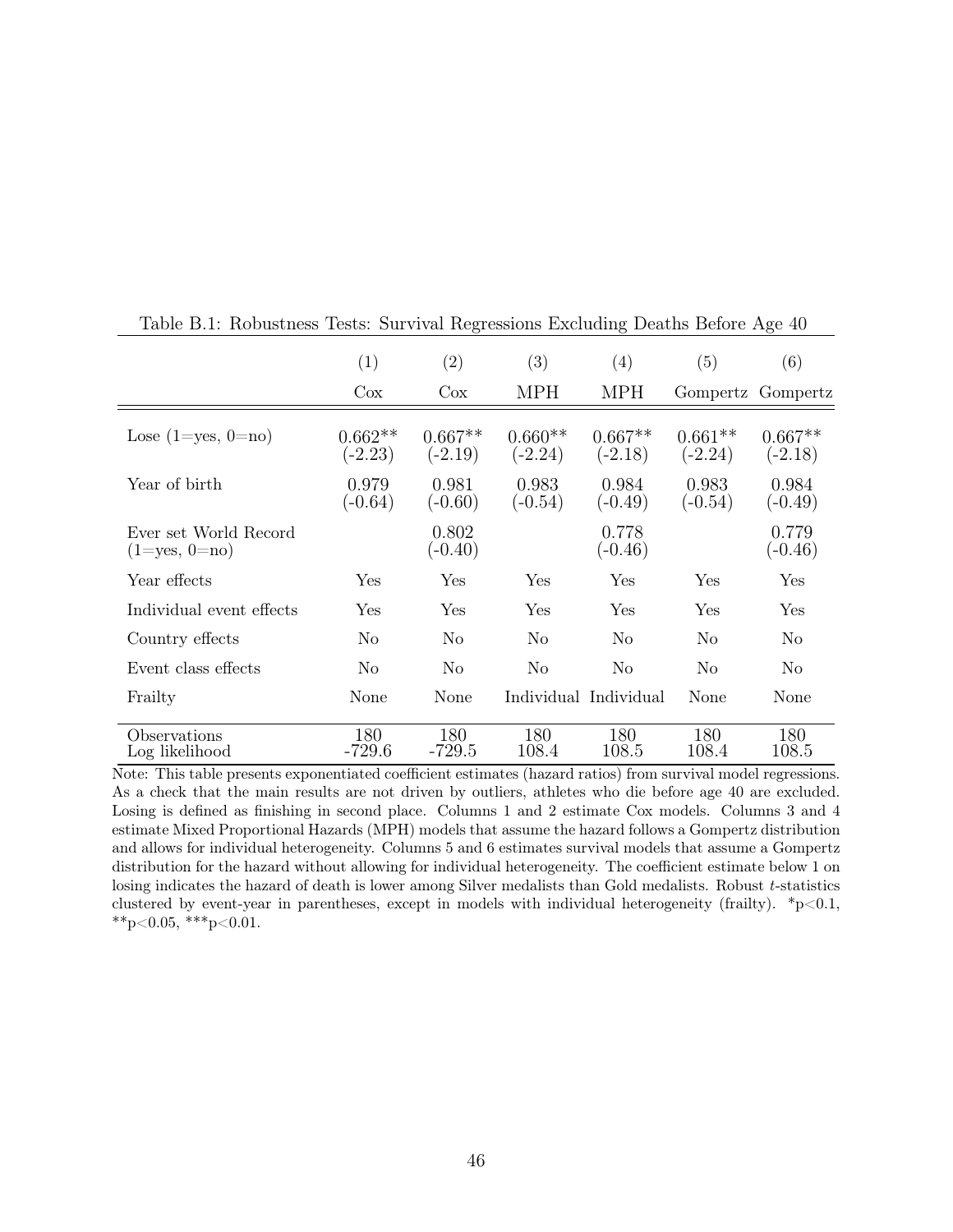|                                | (1)                                                                      | (2)                   | (3)                   | (4)                                                                      | (5)                    | (6)                    | (7)                    | (8)                    |
|--------------------------------|--------------------------------------------------------------------------|-----------------------|-----------------------|--------------------------------------------------------------------------|------------------------|------------------------|------------------------|------------------------|
|                                | 1st vs. 2nd places                                                       |                       |                       |                                                                          | 1st vs. 2nd-4th places |                        |                        |                        |
|                                | Rank using best finish from:<br>any Olympic Games<br>first Olympic Games |                       |                       | Rank using best finish from:<br>first Olympic Games<br>any Olympic Games |                        |                        |                        |                        |
|                                | Cox                                                                      | <b>MPH</b>            | Cox                   | Gompertz                                                                 | Cox                    | <b>MPH</b>             | $\cos$                 | Gompertz               |
| Lose $(1 = yes, 0 = no)$       | $0.802*$<br>$(-1.66)$                                                    | $0.810*$<br>$(-1.67)$ | $0.776*$<br>$(-1.94)$ | $0.784*$<br>$(-1.93)$                                                    | $0.786**$<br>$(-2.43)$ | $0.804**$<br>$(-2.28)$ | $0.817**$<br>$(-2.17)$ | $0.832**$<br>$(-2.05)$ |
| Year of birth                  | 1.022<br>(1.05)                                                          | 1.022<br>(1.02)       | 1.022<br>(1.07)       | 1.023<br>(1.04)                                                          | 1.021<br>(1.45)        | 1.022<br>(1.57)        | 1.020<br>(1.38)        | 1.021<br>(1.50)        |
| Year effects                   | Yes                                                                      | Yes                   | Yes                   | Yes                                                                      | Yes                    | Yes                    | Yes                    | Yes                    |
| Individual event effects       | $_{\rm Yes}$                                                             | Yes                   | Yes                   | Yes                                                                      | Yes                    | Yes                    | Yes                    | Yes                    |
| Country effects                | No                                                                       | N <sub>o</sub>        | N <sub>o</sub>        | No                                                                       | N <sub>o</sub>         | No                     | No                     | No                     |
| Event class effects            | N <sub>o</sub>                                                           | N <sub>o</sub>        | $\rm No$              | N <sub>o</sub>                                                           | No                     | N <sub>o</sub>         | N <sub>o</sub>         | No                     |
| Frailty                        | None                                                                     | Individual            | None                  | None                                                                     | None                   | Individual             | None                   | None                   |
| Observations<br>Log likelihood | 315<br>$-1462.6$                                                         | 315<br>124.7          | 315<br>$-1462.2$      | 315<br>125.2                                                             | 597<br>$-3183.7$       | 597<br>190.8           | 597<br>$-3184.4$       | 597<br>190.3           |

Table B.2: Robustness Tests: Survival Regressions Including Multiple Olympic Games

Note: This table presents exponentiated coe fficient estimates (hazard ratios) from survival model regressions. These samples include athletes competing in multiple Olympic Games. The coe fficient estimate below 1 on losing indicates the hazard of death is lower among Silver medalists than Gold medalists. Robust *<sup>t</sup>*-statistics clustered by event-year in parentheses, except in models with individual heterogeneity (frailty). \*p<0.1, \*\*p<0.05,  $***p<0.01$ .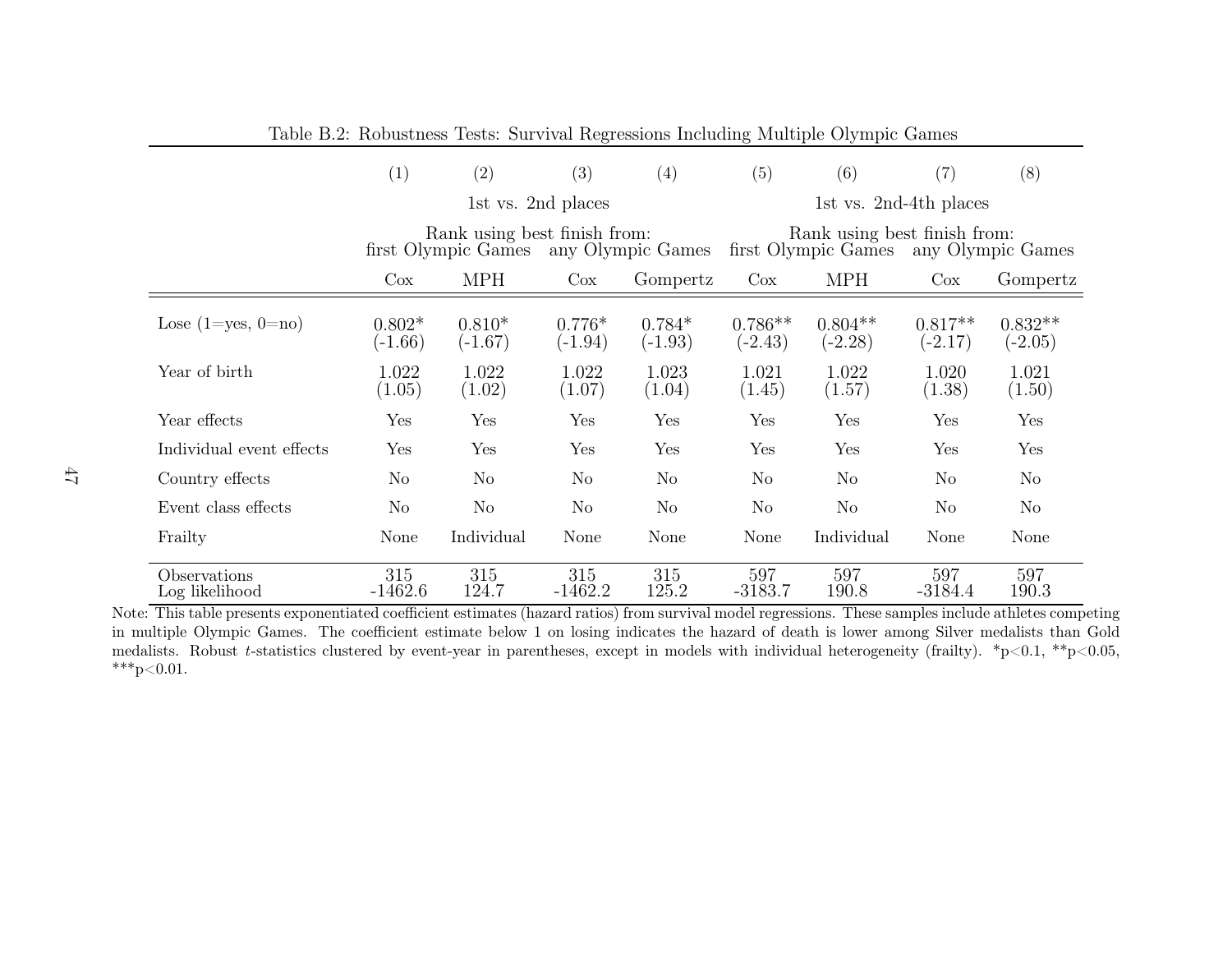#### Appendix C: Data Collection and Analysis of U.S. Census Surveys

This appendix describes the procedure for collecting Census records for each athlete. Individual Census records are made publicly available 72 years after each survey. The geneology website Ancestry.com provides digitized Census records from each Census from 1850 through 1940, which can be used to identify specific people based on information recorded in the surveys. To retrieve the records for each U.S. athlete, I first searched using the athlete's name, year of birth, and state of birth. I also followed the "Suggested Hints" provided by Ancestry, which link to other Census records as well as other documents like birth, marriage, and death certificates and army registration cards. These hints are created through a machine learning process and through the family trees built by geneological research that link historical records together. In some cases, the names on the original hand-written Census records are imprecise, leading to the digitized records to be misspelled and requiring additional strategies to search for athletes. For example, Ancestry's digitized records mistakenly list Edward Gourdin as Edward Gonodin, Robert Van Osdel as Robert Van Vadel, Leo Sexton as Leo Septon, and Raymond Barbuti as Raymond Barbutte. To locate athletes whose names do not appear on any of the search returns, I conduct a geographical search that starts with recent known street addresses from either 1930 Census records or army registration cards. The army registration cards also include the date of birth, rather than simply the year of birth as recorded in the Census records, which increases the likelihood of a match along with the athlete's name and place of birth. I then work backwards, manually combing through the the list of Census records from a specific geographical location to retrieve the records of athletes whose names have been misspelled. When street addresses are not available, I begin with all males born in the athlete's state of birth during a 1-year window (older and younger) around the athlete's year of birth.

This process retrieves 80 percent of U.S. athletes in the 1940 Census who competed between 1920 and 1936. This high rate is achieved by a detailed inspection for each athlete based not only on searching by name, but also on geographic and demographic information